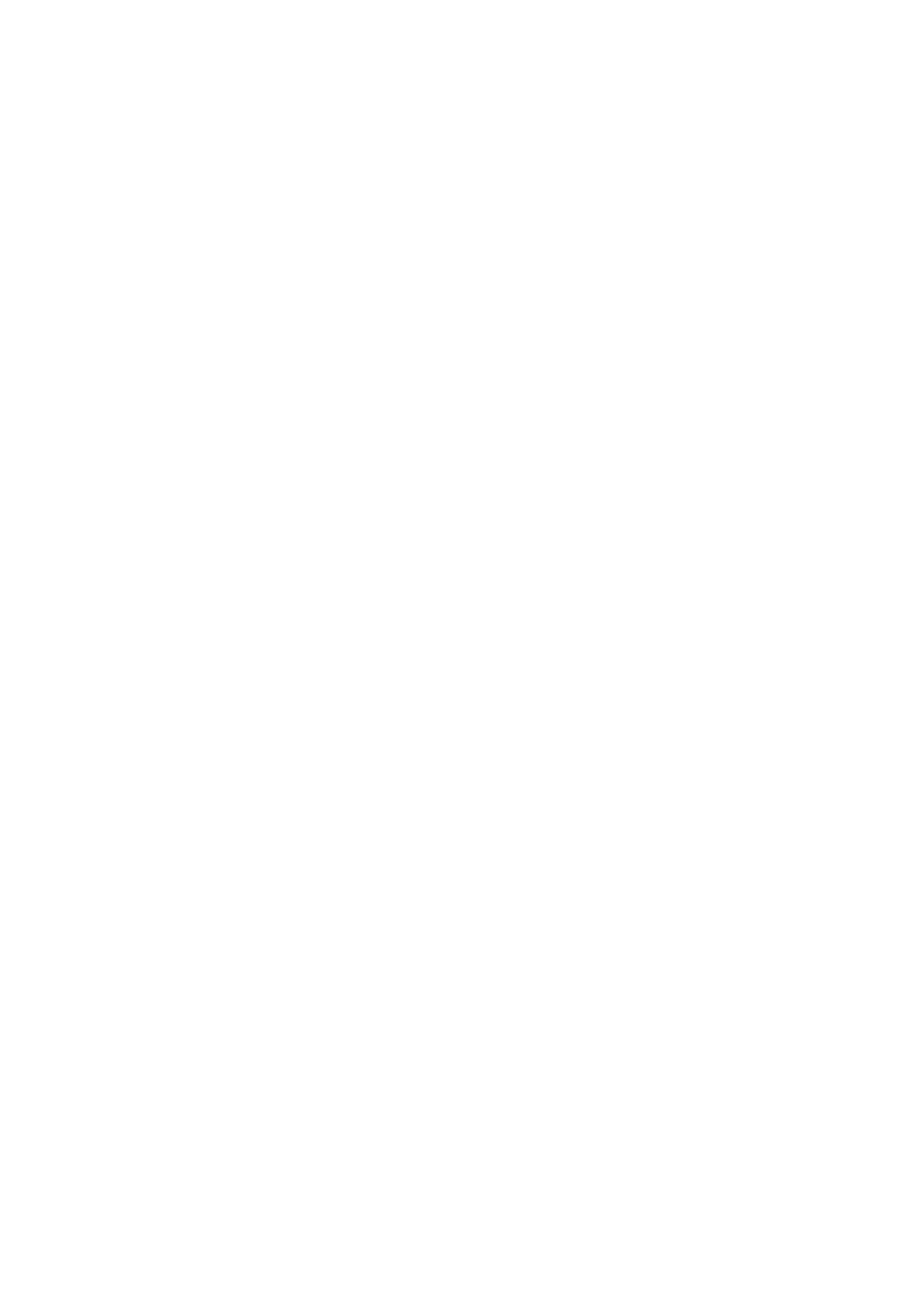# **ECONOMIC AND SOCIAL CRITERIA AND INDICATORS**

# SOUTHERN REGION

Hassall & Associates Pty Ltd

A project undertaken for the Joint Commonwealth NSW Regional Forest Agreement Steering Committee as part of the NSW Comprehensive Regional Assessments NS27/ES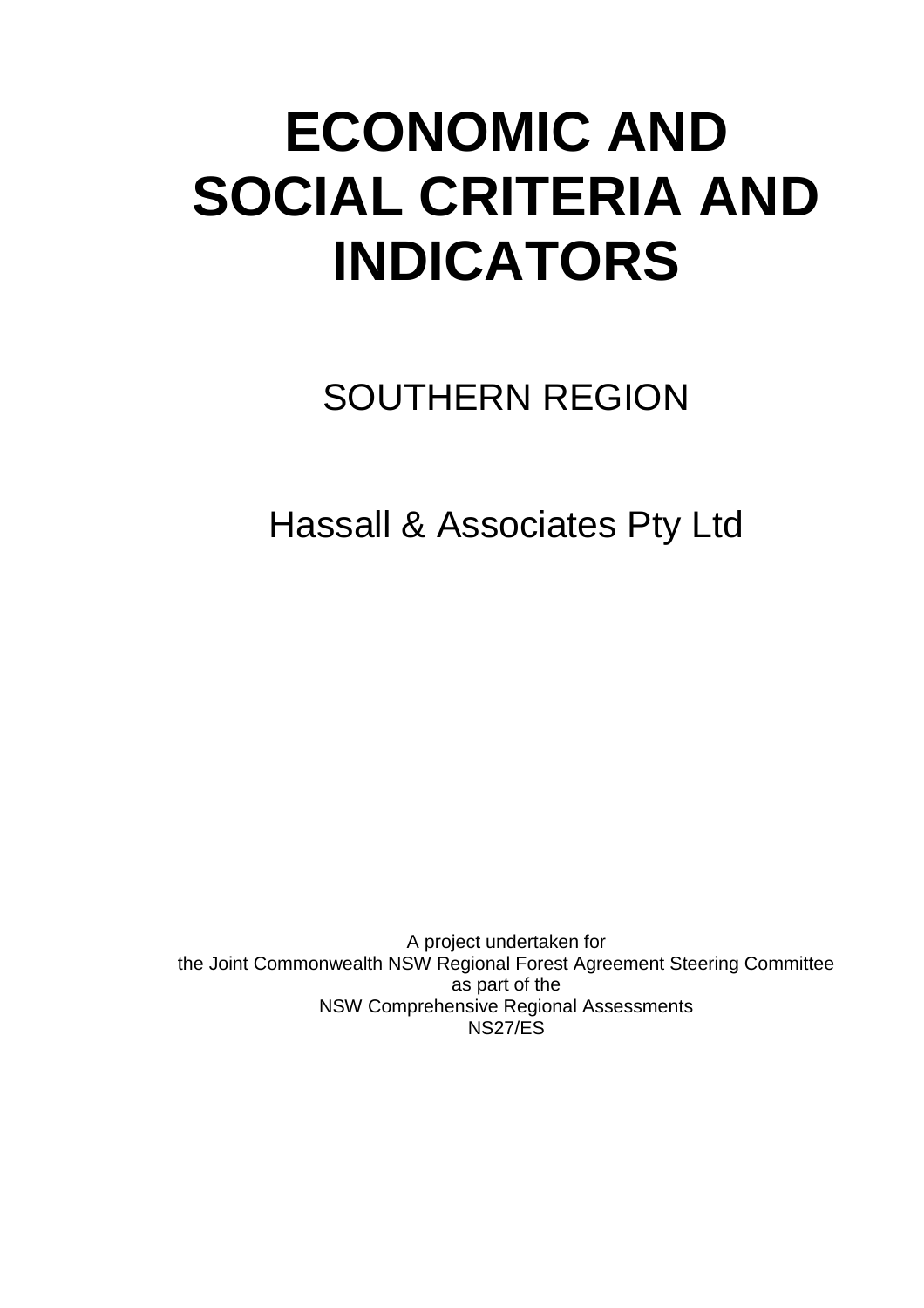#### **For more information and for information on access to data contact the:**

#### **Resource and Conservation Division, Department of Urban Affairs and Planning**

GPO Box 3927 SYDNEY NSW 2001

Phone: (02) 9228 3166 Fax: (02) 9228 4967

#### **Forests Taskforce, Department of the Prime Minister and Cabinet**

3-5 National Circuit BARTON ACT 2600

Phone**:** 1800 650 983 Fax: (02) 6271 5511

© Crown copyright March 2000 New South Wales Government Commonwealth Government

ISBN 1 74029 148 4

This project has been jointly funded by the New South Wales and Commonwealth Governments and managed through the Resource and Conservation Division, Department of Urban Affairs and Planning, and the Forests Taskforce, Department of the Prime Minister and Cabinet.

The project has been overseen and the methodology has been developed through the Economic and Social Technical Committee which includes representatives from the New South Wales and Commonwealth Governments and stakeholder groups.

#### **Disclaimer**

While every reasonable effort has been made to ensure that this document is correct at the time of printing, the State of New South Wales, its agents and employees, and the Commonwealth of Australia, its agents and employees, do not assume any responsibility and shall have no liability, consequential or otherwise, of any kind, arising from the use of or reliance on any of the information contained in this document.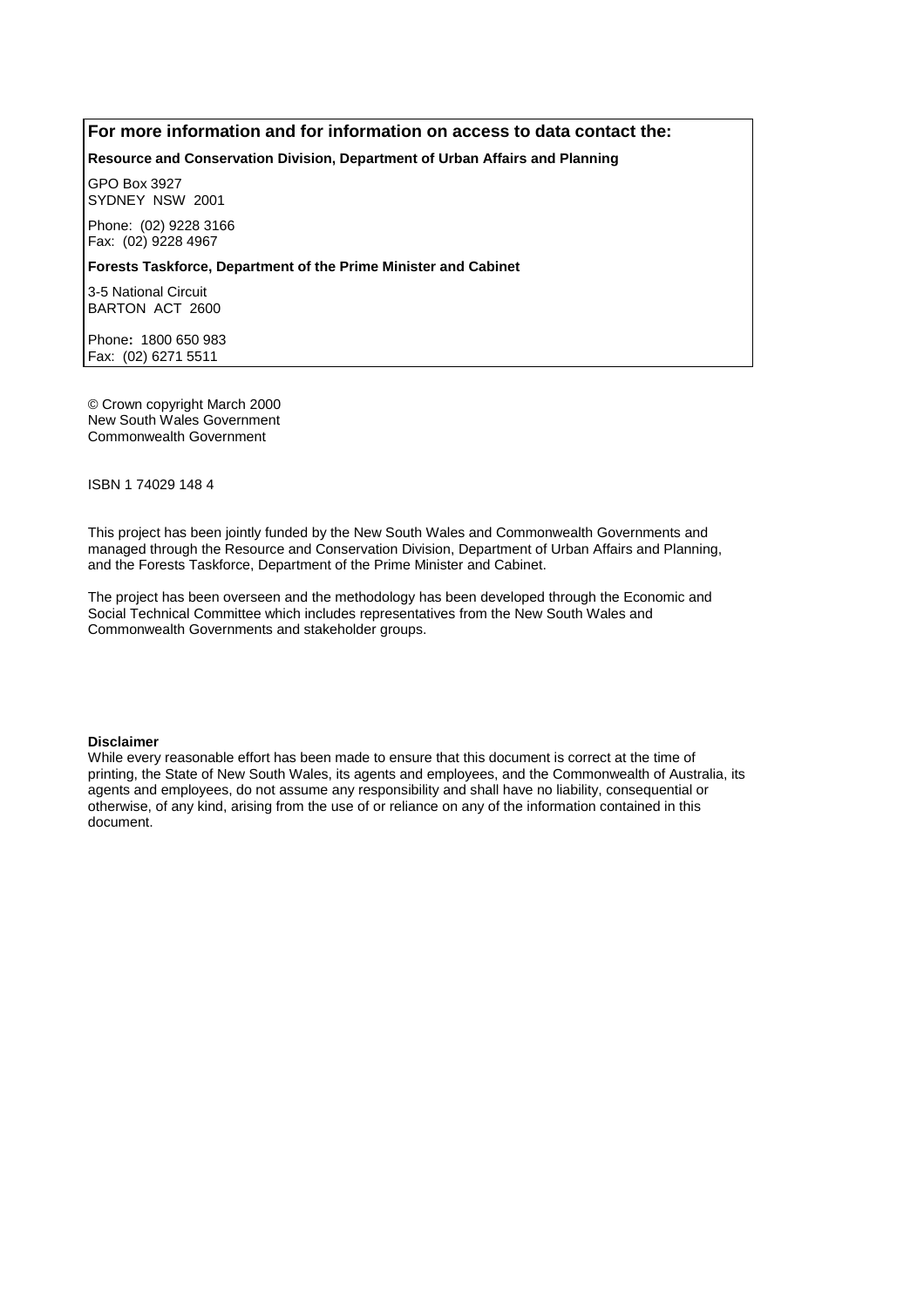# 1. CONTENTS

Project summary

| 1.         | <b>INTRODUCTION</b>                                   | $\mathbf{1}$                              |
|------------|-------------------------------------------------------|-------------------------------------------|
| 1.1        | Introduction                                          | $\mathbf{1}$                              |
| 1.2        | Background to the CRA/RFA Process                     | $\mathbf{1}$                              |
| 1.3        | Study Area                                            | $\overline{\mathbf{c}}$<br>$\overline{c}$ |
| 1.4<br>1.5 | Methodology                                           | 3                                         |
|            | Data                                                  |                                           |
| 2.         | <b>CRITERIA AND INDICATORS</b>                        | $\overline{4}$                            |
| 2.1        | Introduction                                          | $\overline{4}$                            |
| 2.2        | Purpose and Characteristics of Performance Indicators | $\overline{4}$                            |
| 2.3        | The Montreal Process                                  | 6                                         |
| 2.4        | Indicators From the Regional Framework                | 8                                         |
| 2.5        | <b>Summary and Conclusions</b>                        | 11                                        |
| 3.         | <b>DATA SOURCES</b>                                   | 12                                        |
| 3.1        | Introduction                                          | 12                                        |
| 3.2        | <b>Literature Review</b>                              | 12                                        |
| 3.3        | <b>Appropriate Data Sources</b>                       | 13                                        |
| 3.4        | <b>Summary and Conclusions</b>                        | 23                                        |
| 4.         | <b>INDICATORS</b>                                     | 24                                        |
| 4.1        | Introduction                                          | 24                                        |
| 4.2        | category a indicators                                 | 27                                        |
| 4.3        | Category B Indicators                                 | 37                                        |
| 4.4        | conclusions                                           | 48                                        |
| 5.         | FURTHER RECOMMENDATIONS                               | 50                                        |
| 5.1        | Introduction                                          | 50                                        |
| 5.2        | gap analysis                                          | 50                                        |
| 5.3        | Recommendations                                       | 53                                        |
| 6.         | <b>REFERENCES</b>                                     | 54                                        |
| 7.         | ABBREVIATIONS USED IN THIS REPORT                     | 56                                        |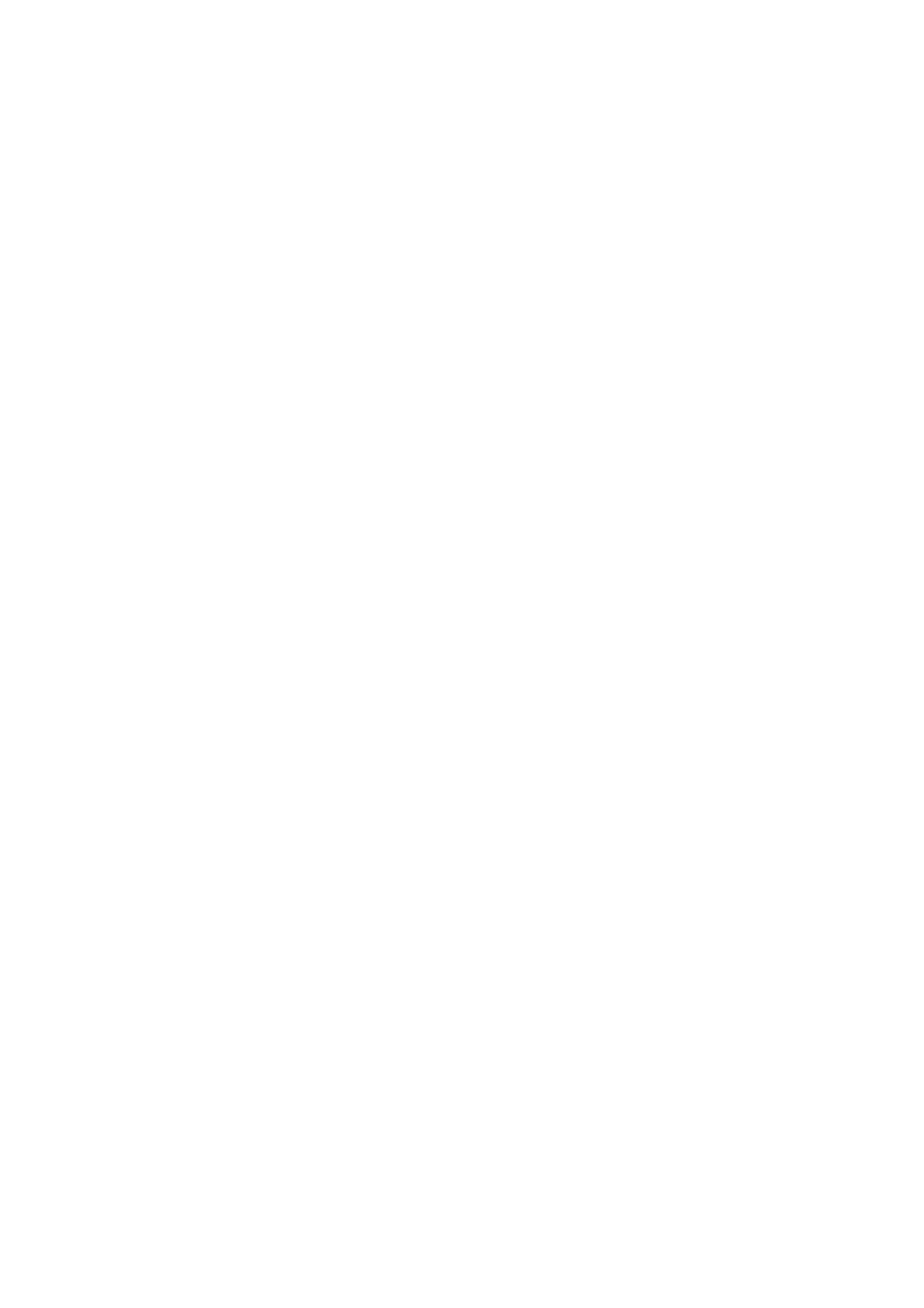# PROJECT SUMMARY

This report describes a project undertaken as part of the comprehensive regional assessments of forest in New South Wales. The comprehensive regional assessments (CRAs) provide the scientific basis on which the State and Commonwealth Governments will sign regional forest agreements (RFAs) for major forest areas of New South Wales. These agreements will determine the future of these forests, providing a balance between conservation and ecologically sustainable use of forest resources.

#### **Project Objective/s**

The objective of this study was to develop regionally based economic and social indicators to facilitate monitoring and management of the Southern Comprehensive Regional Assessment (CRA).

#### **Methods**

The study required a review and update of the literature. Discussions with State and Commonwealth agencies were also undertaken to identify appropriate data sources for the assignment. Following identification of data sources recommendations have been made concerning the categories for the various indicators identified by the Montreal Process Implementation Group (MIG) report "*A framework of regional (sub-national) level criteria and indicators of sustainable forest management in Australia*", 1998.

#### **Key results and products**

- Five Category A indicators have been identified, covering:
- Production and Consumption, Recreation and Tourism, Cultural, Social and Spiritual Needs and Values and Employment and Community Needs
- Six Category B indicators have been identified, covering:
- Production and Consumption, Investment in the Forest Sector, Cultural, Social and Spiritual Needs and Values Employment and Community Needs and Indigenous Participation and Management
- A central body is required to monitor and develop an overview report for the indicators. This role would best be performed by a central agency, as it will permit a more strategic recommendation and response to any changes demonstrated by the indicators.
- Clear objectives for the indicators are required before targets can be set, which in turn are fundamental to interpretation and reporting.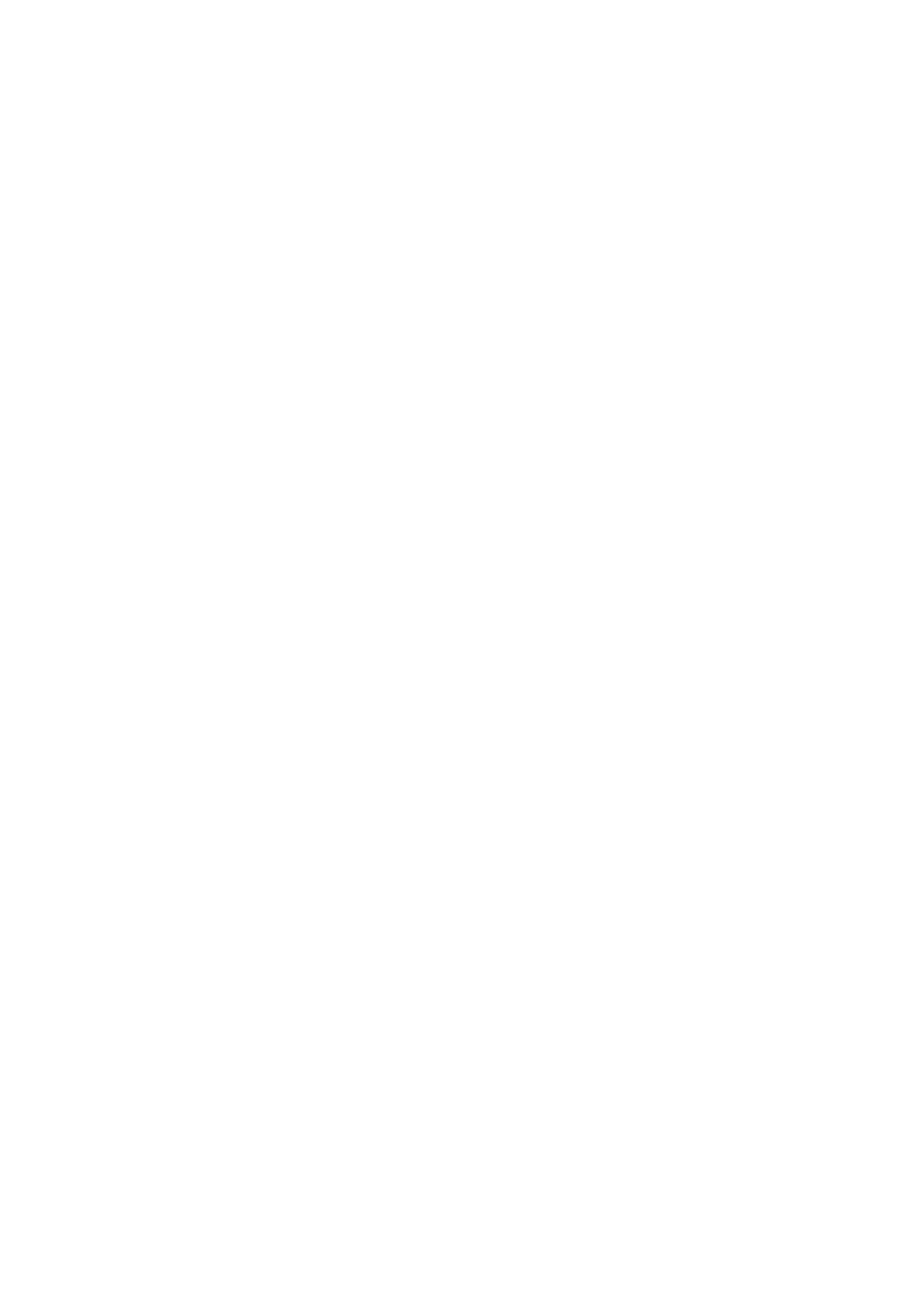# <span id="page-8-0"></span>1. INTRODUCTION

### **1.1 INTRODUCTION**

The purpose of the study was to develop regionally based economic and social indicators to facilitate monitoring and management in the Southern Comprehensive Regional Assessment (CRA) region. The indicators, as identified in *"A Framework of Regional (Sub-national) Level Criteria and Indicators of Sustainable Forest Management in Australia"* (Montreal Implementation Group, August 1998), were assessed to determine their application to the Southern CRA, data sources were identified for appropriate indicators and recommendations made for implementation and further development.

This report was commissioned by NSW National Parks and Wildlife Service (NSW NPWS) and is jointly managed with the Resource and Conservation Division (RACD) of the Department of Urban Affairs and Planning (DUAP). Hassall  $\&$  Associates completed this analysis for the project managers in March 2000.

### **1.2 BACKGROUND TO THE CRA/RFA PROCESS**

RACD has been established to review forestry issues in New South Wales and to provide advice to the State Government for the development of its forestry and conservation policies and reforms. A key activity of RACD is the co-ordination of CRAs on forested land, to facilitate the establishment of Regional Forest Agreements (RFAs).

The CRAs provide the scientific basis on which the State and Commonwealth Governments will sign RFAs for major forest areas of New South Wales. These agreements will determine the future of these forests, providing a balance between conservation and ecologically sustainable use of forest resources. The economic and social components of the CRA process involves consideration of the commercial values (such as timber, tourism, grazing, apiary) as well as the conservation values (such as species diversity) derived from State forests and evaluating the socio-economic and long term ecological impact of the alternative uses of these resources.

The Southern CRA is the fourth region to be assessed in New South Wales: CRAs have been undertaken for the Eden and Upper and Lower North-East areas of New South Wales.

#### **1.3 OBJECTIVES OF THE PROJECT**

The objectives of the report are to:

■ develop from the criteria and indicators specified in the document *"A Framework of Regional (Sub-National) Level Criteria and Indicators of Sustainable Forest Management in Australia"* (Montreal Implementation Group, August 1998), relevant regional based economic and social indicators to enable monitoring and assist decision makers in assessing the outcomes (as associated with the Southern region RFA) of forest management in achieving ecologically sustainable forest management (ESFM);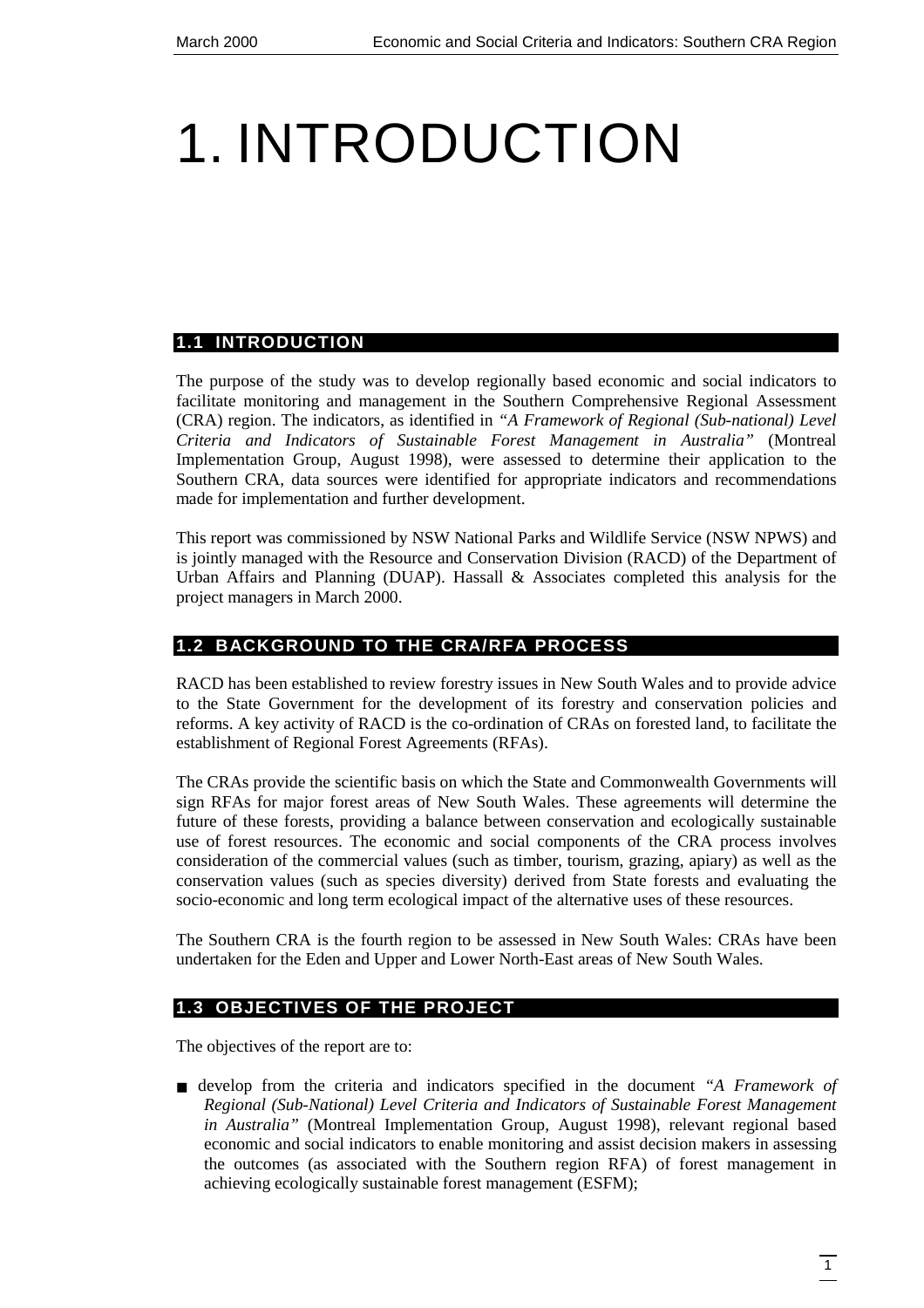- <span id="page-9-0"></span>■ recommend mechanisms for measuring, monitoring and reporting on each indicator and where appropriate, recommend specific target levels for each of the criteria and indicators suggested;
- identify government and non-government sources of data, including data format, frequency of collection and associated costs of using the data for annual ESFM reporting requirements as specified in the Forest Agreements;
- provide recommendations on standardised definitions, confidentiality requirements and appropriate methodologies to ensure consistency across recommended indicators; and
- provide discussion of issues arising in implementing any recommended indicators, including potential indicator gaps, confidentiality of data, reporting of information and potential correlation between indicators.

# **1.4 STUDY AREA**

The Southern CRA region encompasses 20 local government areas (LGAs). The region itself is divided into three sub-divisions:

- coastal
- western tablelands
- northern tablelands

Table 1a lists the local government areas that are included as part of each sub-division.

#### **TABLE 1A LOCAL GOVERNMENT AREAS WITHIN EACH SUB-DIVISION**

| Sub-division    |                           |                            |  |
|-----------------|---------------------------|----------------------------|--|
| Coastal         | <b>Western Tablelands</b> | <b>Northern Tablelands</b> |  |
| Wingecarribee   | Tumbarumba                | Goulburn                   |  |
| Kiama           | Gundagai                  | Gunning                    |  |
| Eurobodalla     | Holbrook                  | Crookwell                  |  |
| Cooma-Monaro    | Tumut                     | Mulwaree                   |  |
| Tallaganda      | Yass                      | Yarrowlumla "A"            |  |
| Shoalhaven      | <b>Snowy River</b>        | Oberon                     |  |
| Yarrowlumla "B" |                           |                            |  |
| Queanbeyan      |                           |                            |  |

# **1.5 METHODOLOGY**

Consistent with the project brief, the project methodology is outlined below:

- to undertake desk-top based research to extend and refine the outcomes reported in previous CRA/RFA work and by the Montreal Implementation Group;
- to consult relevant representatives on the ESFM and Economic and Social Technical Committee and other experts where necessary to assist in the formulation of relevant regional indicators;
- to recommend both immediately implementable (Category A) and potentially implementable (Category B) indicators for the Southern CRA region; and
- to recommend appropriate definitions, data and information sources and mechanisms to facilitate the measurement and reporting of indicators.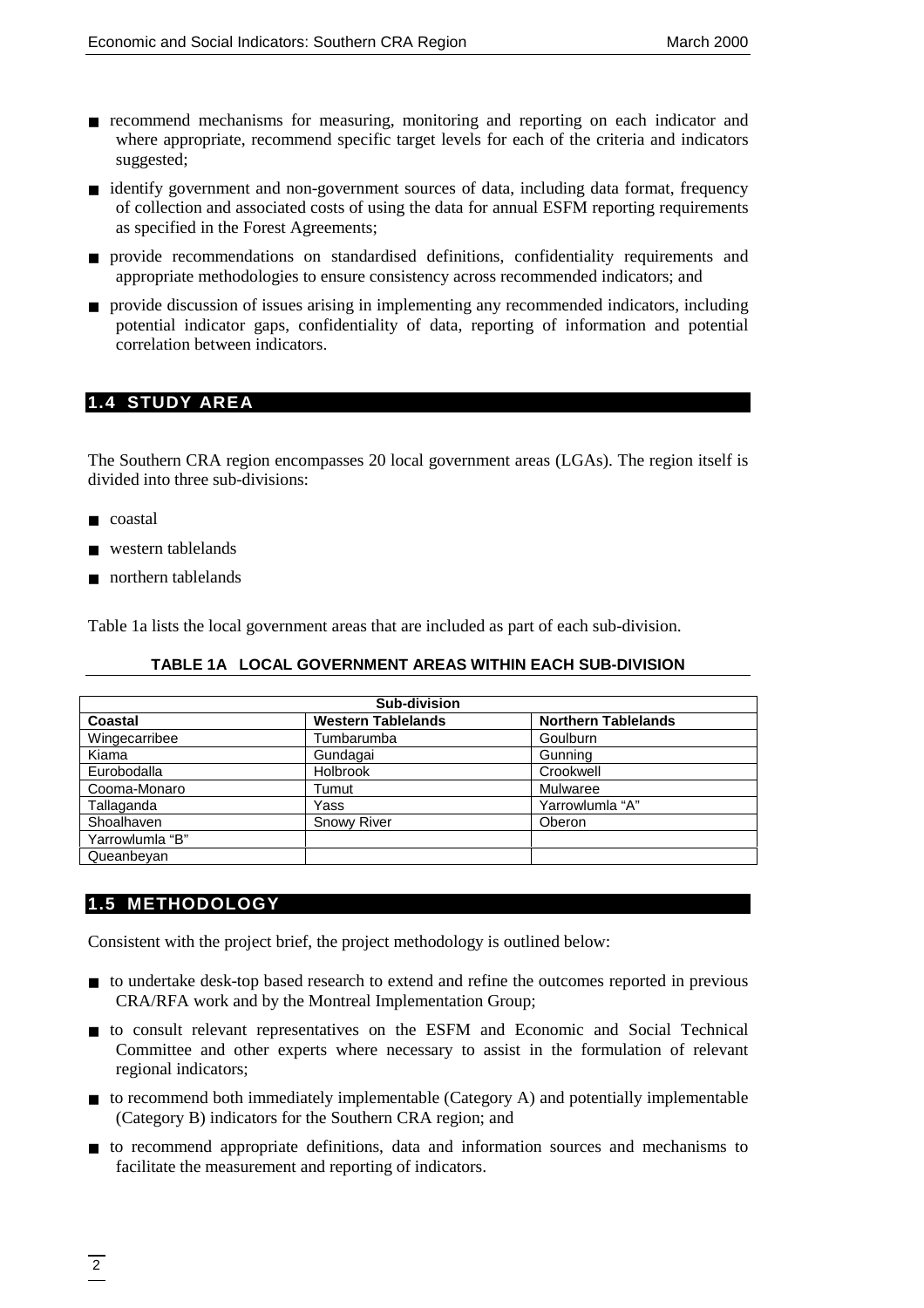### <span id="page-10-0"></span>**1.6 DATA**

Data identification was an important component of this assignment, as the indicators need to take into account what data is available. Relevant organisations and agencies which supplied data that was either directly or indirectly incorporated into the development of the indicators included:

- Resource and Conservation Division, Department of Urban Affairs and Planning
- Australian Bureau of Statistics
- Bureau of Tourism Research
- Tourism Forecasting Council
- New South Wales National Parks and Wildlife Service
- State Forests of NSW
- Tourism NSW
- NSW Heritage Office
- Forest Products Association
- WorkCover NSW

An extensive listing of references that were used as part of this study is included within section 6 of this report.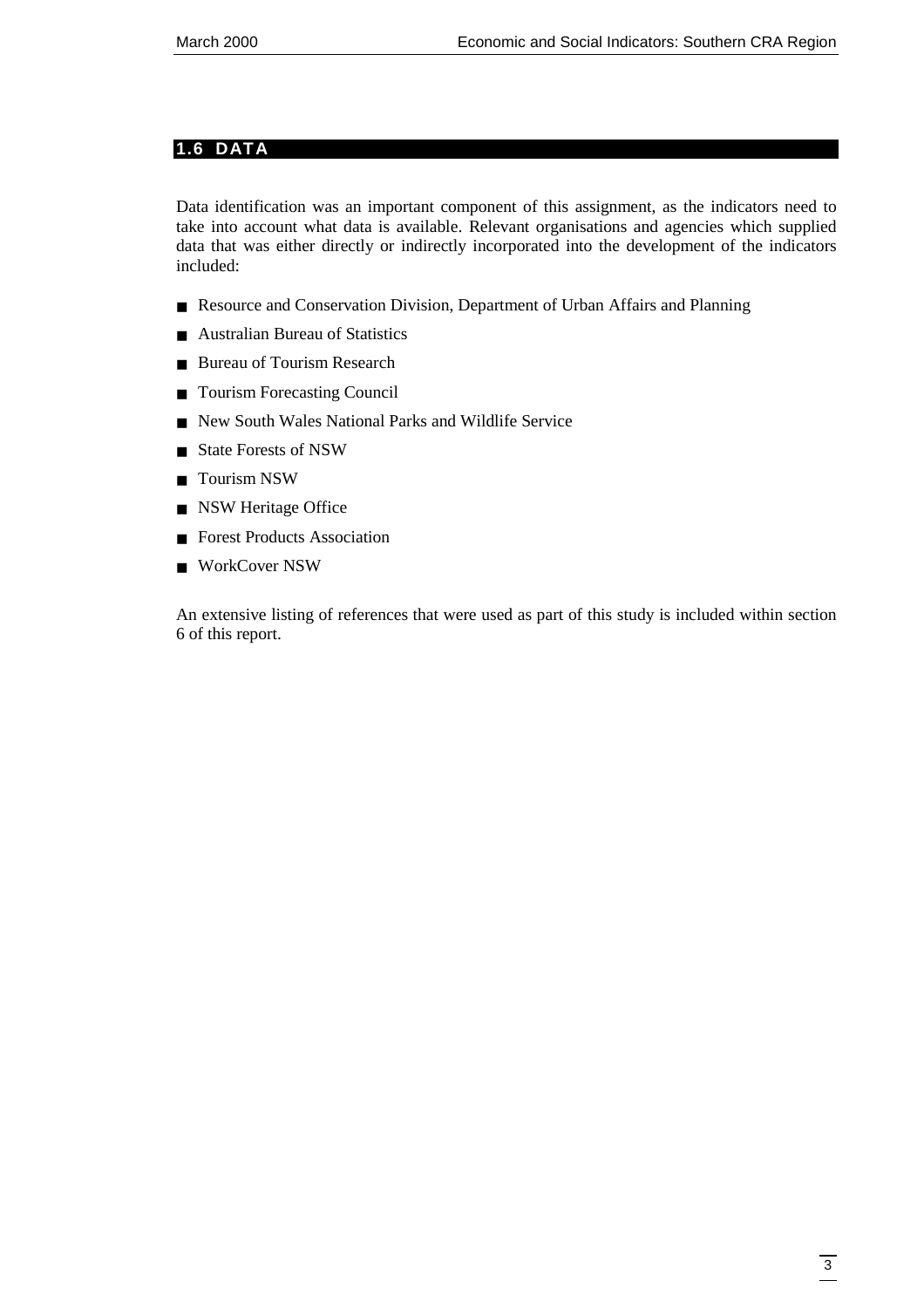# <span id="page-11-0"></span>2. CRITERIA AND INDICATORS

### **2.1 INTRODUCTION**

The purpose of this section is to provide background information concerning Criterion 6 of the Montreal Process Agreement. Criterion 6 is defined as the 'Maintenance and enhancement of long term multiple socio-economic benefits to meet the needs of societies'. This study encompasses a general discussion of the purpose and characteristics of performance indicators, an overview of the Montreal Process and presentation of the (categorised) indicators that have been identified by the regional framework.

# **2.2 PURPOSE AND CHARACTERISTICS OF PERFORMANCE INDICATORS**

Performance measurement has two equally important purposes – accountability and development. Accountability refers to *proving* efficiency and effectiveness against stated objectives. Land management agencies must be accountable to the State central agencies in relation to State policies, priorities and budgets, to the Federal government in relation to national programs and funding and the general community in relation to the expenditure of public money and the achievement of positive social, economic and environmental outcomes.

Development refers to *improving* efficiency and effectiveness. To achieve continuous improvement, regular monitoring of inputs, process, outputs and outcomes is required. A comprehensive and integrated performance indicator system provides the mechanism to achieve this.

The Victorian Department of Treasury and Finance (1996) lists the desirable characteristics of performance measures. That is, they:

- reduce performance to a quantifiable unit of measure;
- measure performance using at least one of the following criteria:
	- − quantity
	- − quality
	- − timeliness
	- − cost
- never use quantity in isolation in most cases more than one measure should be used for the one output;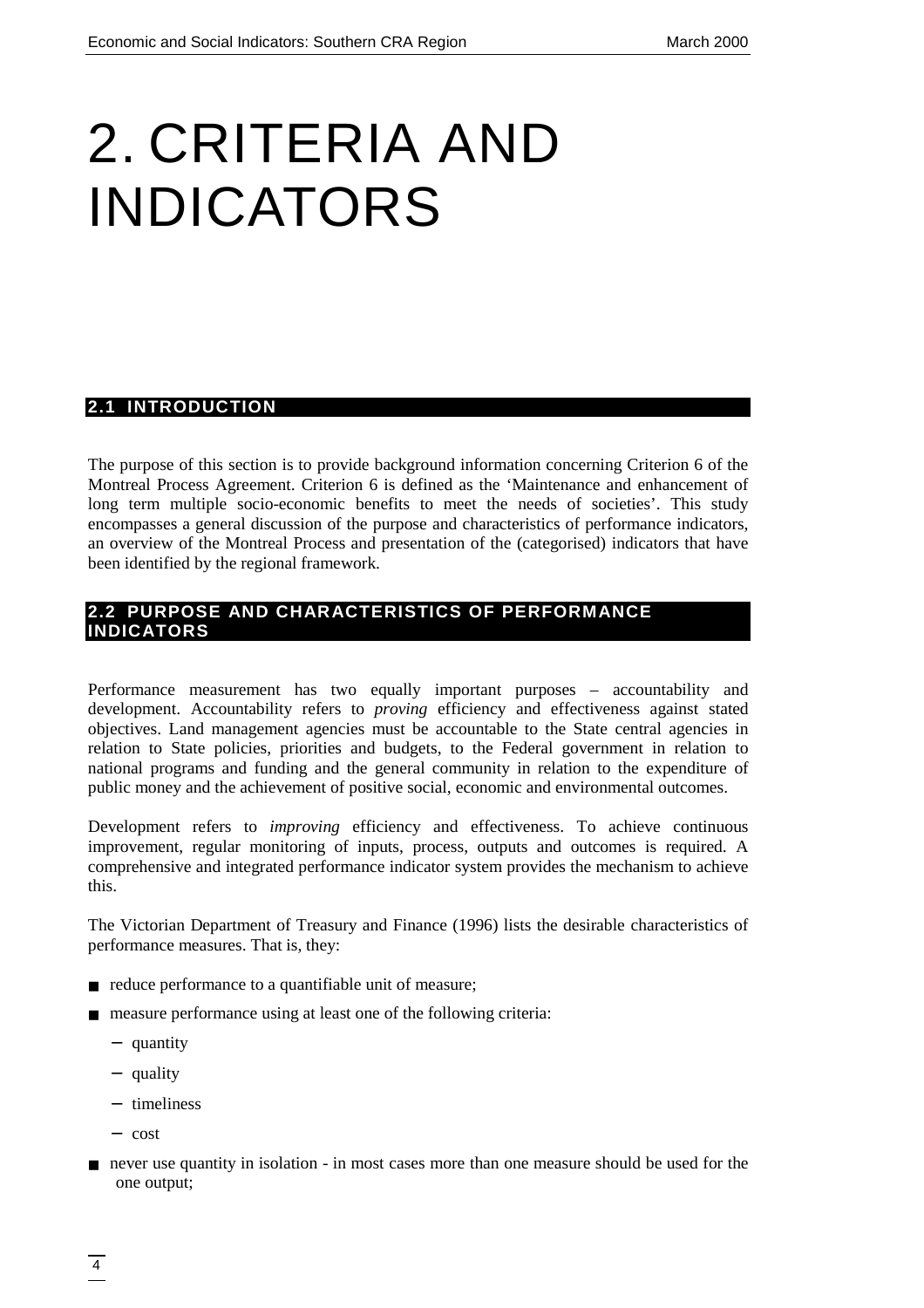- are relevant, realistic and simple;
- assist in decision making;
- provide information for internal and external reporting; and
- provide a basis for establishing targets.

Oakes (1986) as cited in Wyatt (1994) argues that indicators must provide at least one of the following:

- information that describes performance in achieving desirable conditions and outcomes the indicator is thus linked to the goals of the system and provides a benchmark for measuring progress;
- information about features known through research to be linked to desired outcomes; such indicators have a predictive value because when they change, other changes can be expected to follow;
- information that describes central features of a system in order to understand how a system works;
- information that is problem-oriented; and
- information that is policy relevant: indicators should describe conditions of particular concern to policy makers and be amenable to change by policy decisions.

Indicators are part of a performance measurement system that also includes establishing targets and benchmarking. Targets and benchmarks allow agencies to better assess their own performance and learn from others. *'Benchmarking provides the conceptual framework to integrate best practice and performance indicators into a vital quality assurance system'* (Wyatt, 1994). Indicators that can best be used for benchmarking/comparisons over time are generally expressed as ratios or percentages. For example:

- maintenance expenditure per visitor or per hectare;
- maintenance expenditure: capital improved value;
- return on investment;
- occupancy;
- percentage of energy from renewable sources;
- percentage decrease in solid waste; and
- percentage of satisfied customers.

In addition to these quantitative measures, indicators that require qualitative responses are valid and useful, particularly in areas where processes or outcomes are difficult or expensive to quantify.

The Tourism Optimisation Management Model, developed in 1996 by Manidis Roberts Consultants for Kangaroo Island and the South Australian Tourism Commission, proposes an indicator framework to monitor and quantify the key economic, marketing, environmental, socio-cultural and experiential benefits and impacts of tourism activity (McArthur, 1997). For each component (economic, marketing, environmental, socio-cultural and experiential), the model defines:

- optimal conditions;
- indicators of those conditions: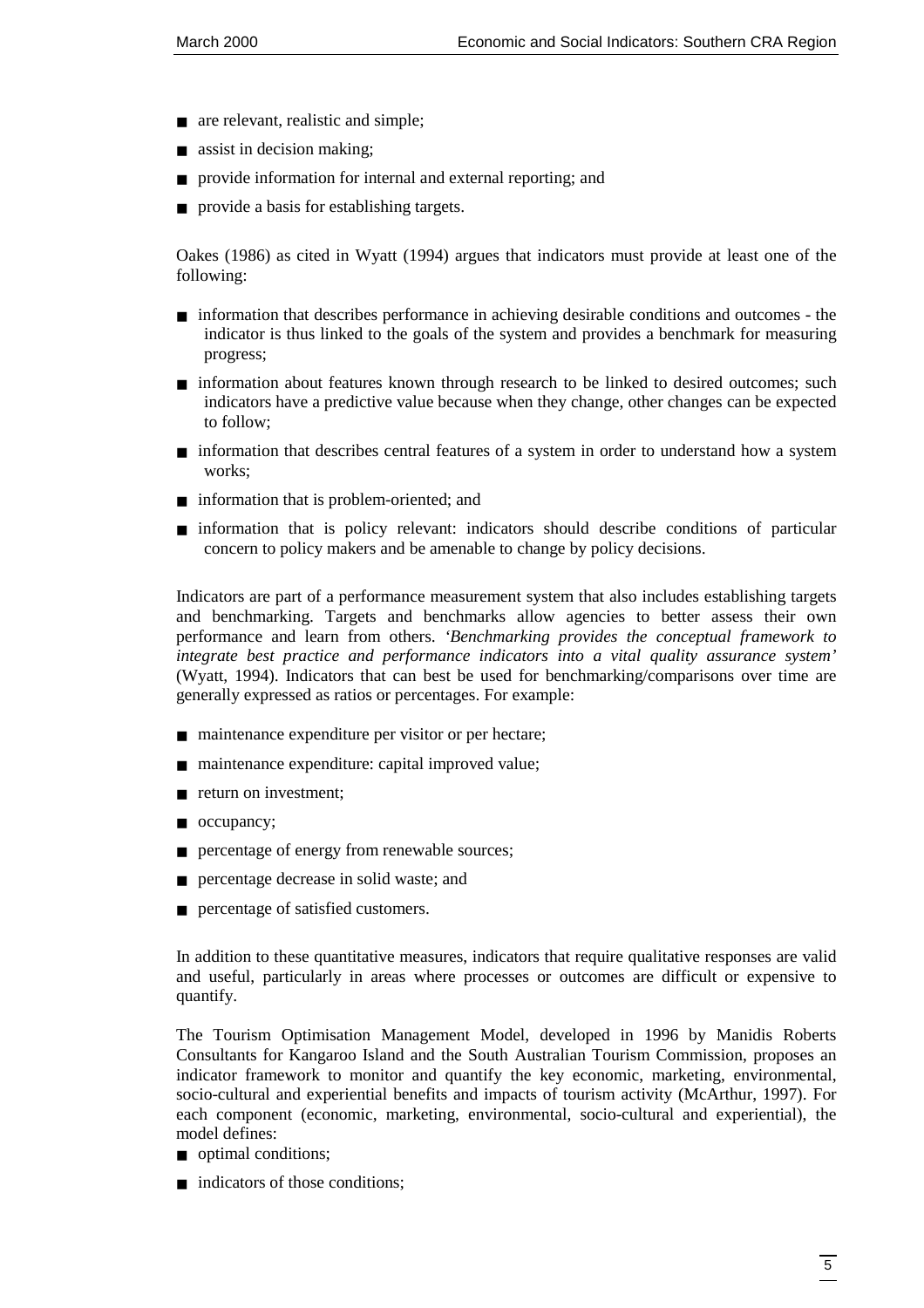- <span id="page-13-0"></span>■ an acceptable range for each indicator;
- a monitoring method and details for each indicator;
- areas of responsibility; and
- a time frame for the collection and review of the data.

The model also proposes a process for action if the indicator data falls outside the acceptable range. This involves exploring cause-and-effect relationships, identifying indicator results requiring responses from land management agencies, the tourism industry, local government or elsewhere, identifying indicator results that were out of anyone's control and, where necessary and appropriate, developing options for action and improvement and revising targets and agreements.

In summary, the following questions provide a useful guide for determining the relevance and appropriateness of performance indicators:

- will the selected indicator lead to the collection of appropriate, valid and reliable data?
- is the raw data able to be collected, analysed and interpreted at an appropriate scale?
- is the indicator feasible in terms of the time, costs and expertise required for data collection and reporting?
- are the indicators able to be used for decision-making?
- will the indicators be readily understood by broad audiences?
- is a target or acceptable range able to be established for each indicator?
- does the indicator measure enduring features that can be compared across time?
- are they able to be used for benchmarking?
- does the use of the performance indicator lead to an over-emphasis on 'getting the right figures' at the risk of a negative impact on overall performance? (Oakes, 1986 as cited in Wyatt, 1994 and Treasury and Finance, 1996).

# **2.3 THE MONTREAL PROCESS**

Considerable work has already been undertaken at a national and international level on the development of performance indicators relating to forest management. In September 1993, Canada convened an International Seminar of Experts on Sustainable Development of Boreal and Temperate Forests. This seminar focussed specifically on the development of criteria and indicators (C&I) for the conservation and sustainable management of forests and began what is now called the Montreal Process.

This initiative led to the formation of the Montreal Process Working Group, with representatives from twelve countries including Australia. The Montreal Process Working Group was established with the specific purpose of developing and implementing internationally agreed criteria and indicators. At the sixth meeting of the Group in Santiago, Chile, in February 1995, the member countries endorsed a statement of political commitment known as the "Santiago Declaration", including a comprehensive framework of seven criteria and 67 indicators.

The seven criteria describe the broad forest values that society seeks to maintain, while the indicators provide measures of change in these criteria over time. The criteria agreed by the Montreal Process are: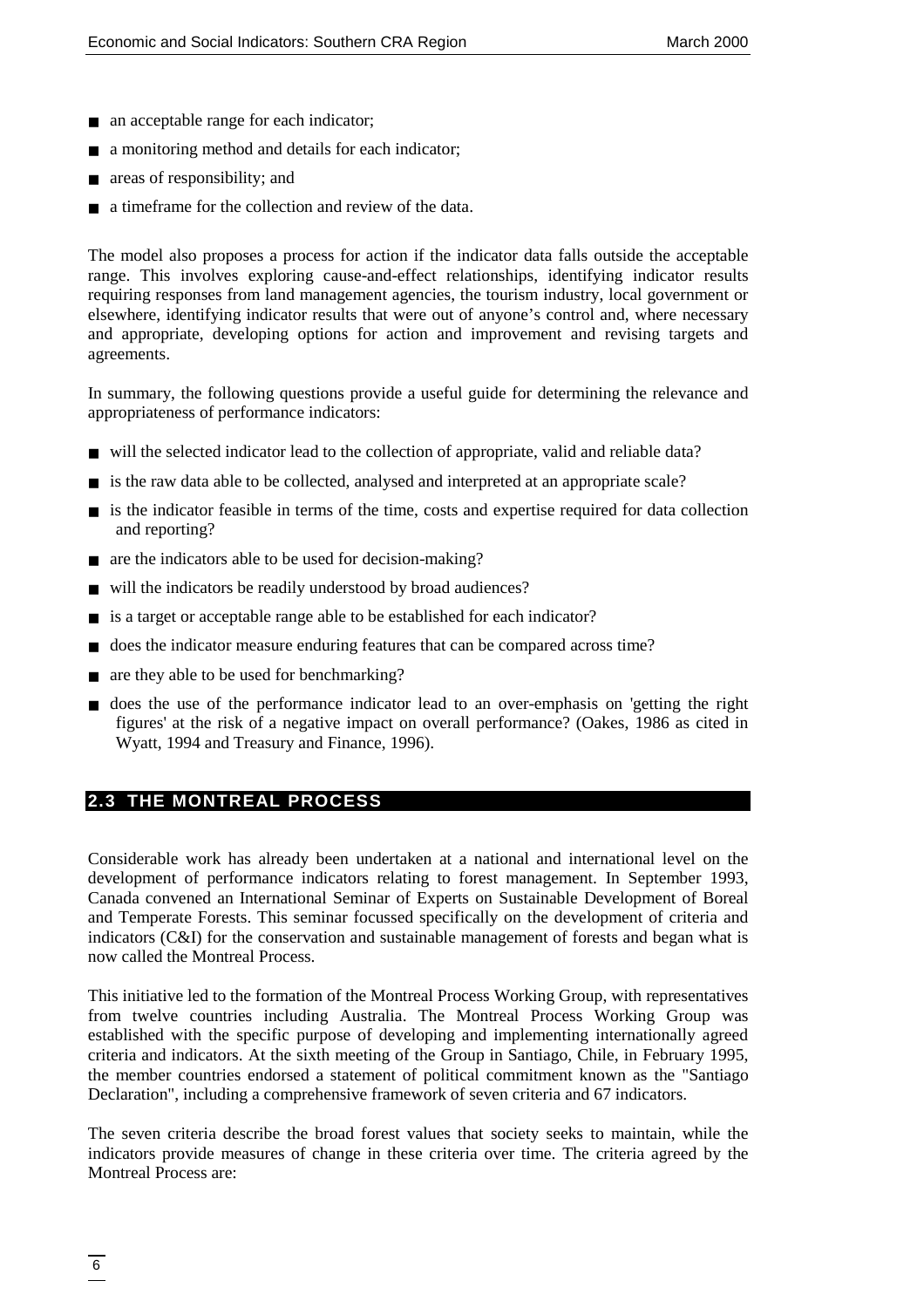- Criterion 1 Conservation of biological diversity
- Criterion 2 Maintenance of productive capacity of forest ecosystems
- Criterion 3 Maintenance of ecosystem health and vitality
- Criterion 4 Conservation and maintenance of soil and water resources
- Criterion 5 Maintenance of forest contribution to global carbon cycles
- Criterion 6 Maintenance and enhancement of long term multiple socio-economic benefits to meet the needs of societies
- Criterion 7 Legal, institutional and economic framework for forest conservation and sustainable management

It is Criterion 6 that contains indicators relevant to this study. Table 2a lists these indicators.

#### **TABLE 2A CRITERION 6 – MONTREAL PROCESS WORKING GROUP SOCIO-ECONOMIC INDICATORS**

| <b>6.1 Production and Consumption</b>                                                                |
|------------------------------------------------------------------------------------------------------|
| 6.1a Value and volume of wood and wood products production, including value added through            |
| downstream processing;                                                                               |
| 6.1b Value and quantities of production of non-wood forest products;                                 |
| 6.1c Supply and consumption of wood and wood products, including consumption per capita;             |
| 6.1d Value of wood and non-wood products production as percentage of GDP;                            |
| 6.1e Degree of recycling of forest products; and                                                     |
| 6.1f Supply and consumption/use of non-wood products.                                                |
| <b>6.2 Recreation and Tourism</b>                                                                    |
| 6.2a Area and per cent of forest land available for general recreation and tourism;                  |
| 6.2b Number, range and use of recreation/tourism activities available in a given region; and         |
| 6.2c Number of visits per annum.                                                                     |
| 6.3 Investment in the Forest Sector                                                                  |
| 6.3a Value of Investment, including investment in forest growing, forest health and management,      |
| planted forests, wood processing, recreation and tourism;                                            |
| 6.3b Level of expenditure on research and development, and education;                                |
| 6.3c Extension and use of new and improved technologies; and                                         |
| 6.3d Rates of Return on Investment.                                                                  |
| 6.4 Cultural, Social and Spiritual Needs and Values                                                  |
| 6.4a Area and percent of forest land managed in relation to the total area of forest land to protect |
| the range of cultural, social and spiritual needs and values; and                                    |
| 6.4b Non-consumptive use forest values.                                                              |
| 6.5 Employment and Community Needs                                                                   |
| 6.5a Direct and indirect employment in the forest sector and forest sector employment as a           |
| proportion of total employment;                                                                      |
| 6.5b Average wage rates and injury rates in major employment categories within the forest sector;    |
| 6.5c Viability and adaptability to changing economic conditions, of forest dependent communities,    |
| including Indigenous communities; and                                                                |
| 6.5d Area and percent of forest land used for subsistence purposes.                                  |

Source: Montreal Process Working Group

The first report by countries against these indicators, the *First Approximation Report*, was presented at the Eleventh World Forestry Congress in Antalya, Turkey in October 1997.

In July 1996 the Ministerial Council on Forestry, Fisheries and Aquaculture agreed to endorse the use of the Montreal Process criterion and indicators in the Regional Forest Agreement (RFA) process. It was agreed that a framework of regional indicators based on the Montreal Process indicators be developed for use in the RFA process.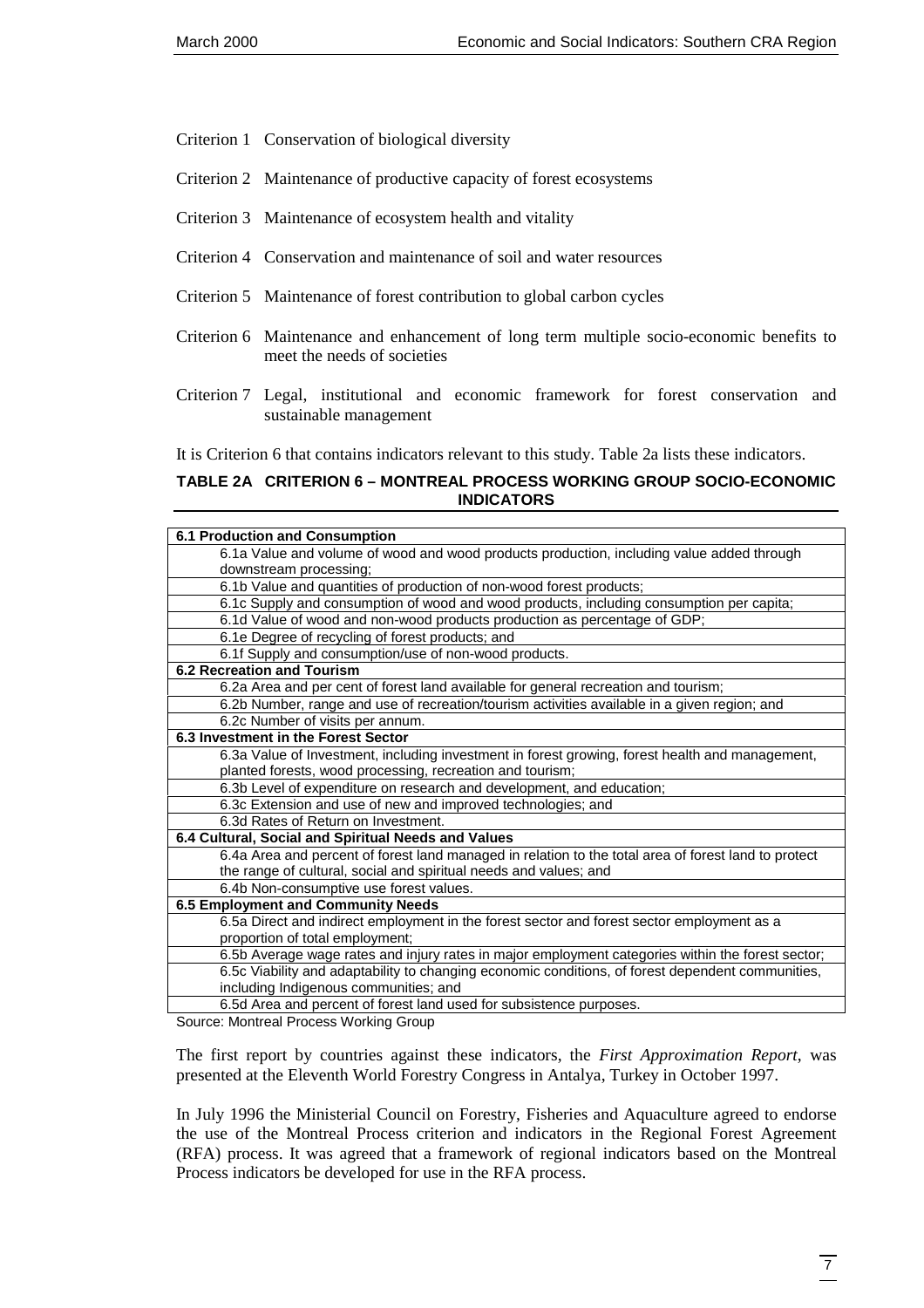<span id="page-15-0"></span>The Montreal Process Implementation Group for Australia (MIG), a Commonwealth-State body chaired by Agriculture, Fisheries, Forestry – Australia (AFFA) (formerly the Department of Primary Industries and Energy), was given prime responsibility for coordinating progress on domestic implementation of the international criteria and indicators and developing the framework of regional indicators. The MIG process included two major stakeholder meetings, a series of seminars, expert workshops and a public comment period and resulted in the document *A framework of regional (sub-national) level criteria and indicators of sustainable forest management in Australia.* The framework of regional indicators was released in August 1998. Principles recognised in the development and implementation of the indicators include: the precautionary principle, inter-generational equity, public participation, transparency and access to information, international good citizenship, user pays, and industry and regional development.

The regional framework provides regions with a guideline for a phased approach to the implementation of sustainability indicators. It also provides for the collection of information at a scale which can be aggregated to a national level in a transparent and credible way, for reporting against the Montreal Process criteria and indicators. However, while many of the indicators can be readily measured, others require further research, development, refinement and improvement.

The regional framework also recognises:

*'that in implementing the indicators at a regional level there is a need to develop objectives, targets and standards in accordance with management requirements and objectives against which trends in indicators can be measured'* and

*'for each region, in accordance with RFA processes (where appropriate) and in consultation with stakeholders, it will be necessary to address each criterion and utilise a common sub-set of indicators for reporting, and to select additional indicators appropriate to management intent. Modification of some indicators may be necessary to address regional issues, match State legislative requirements etc. It will also be necessary to determine an appropriate timeframe for measuring and reporting, and negotiate responsibilities for collection of, and reporting on, data. This will be a fundamental factor in determining the cost of the arrangements.'* (Commonwealth of Australia, 1998)

### **2.4 INDICATORS FROM THE REGIONAL FRAMEWORK**

Under the regional framework, the Montreal indicators were modified for regional application in six sub-sections, being:

- 6.1 Production and consumption;
- 6.2 Recreation and tourism:
- 6.3 Investment in the forest sector:
- 6.4 Cultural, social and spiritual needs and values;
- 6.5 Employment and community needs; and
- 6.6 Indigenous participation and management.

Within each sub-section, a series of indicators were developed. The regional framework classified indicators as either Category A, B or C, or other (deemed to not have a high priority for implementation). Category A indicators can be reported against immediately, Category B indicators can be measured, but methodological or resourcing issues need resolution prior to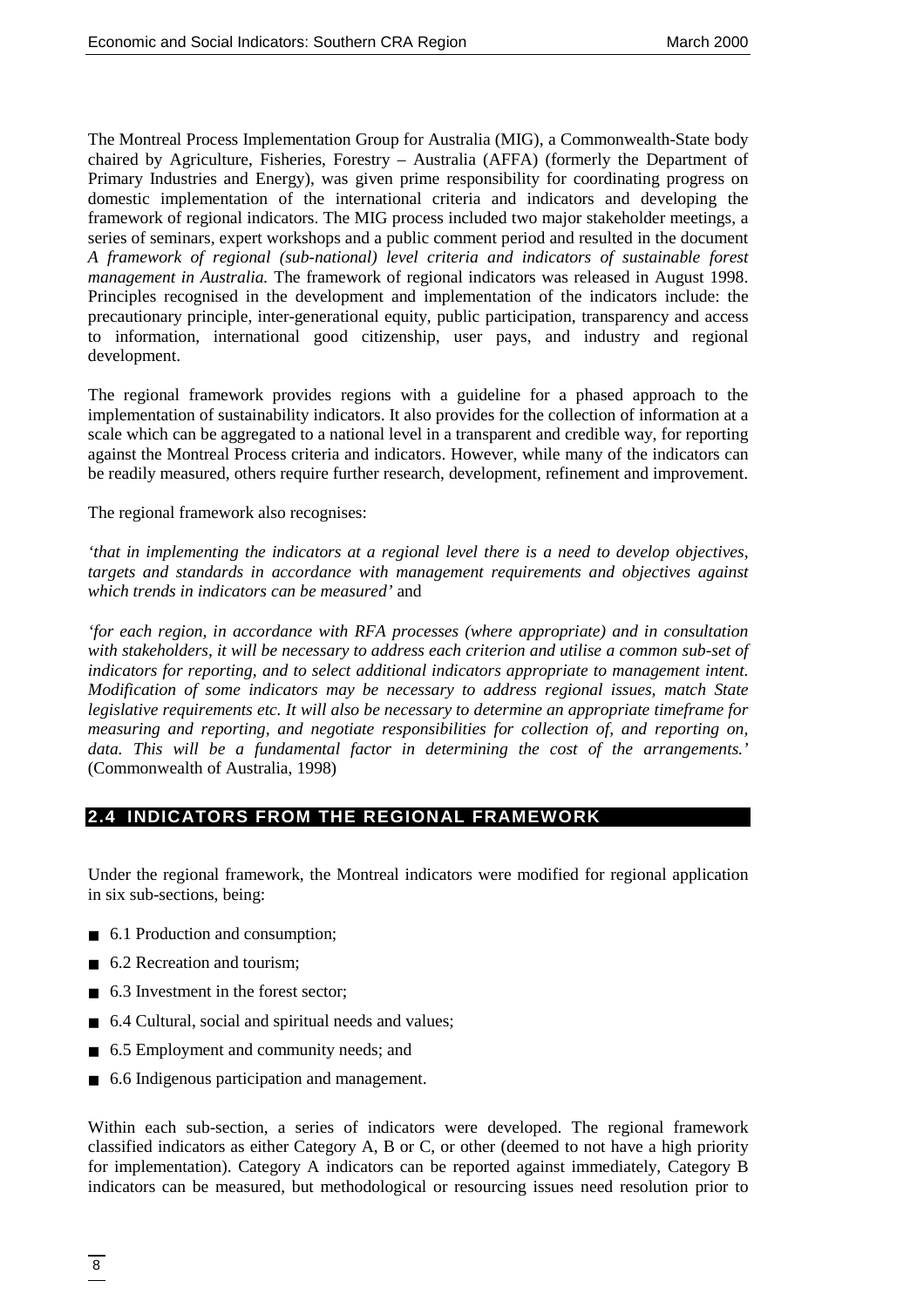their measurement and Category C are those indicators where significant research and development is required prior to implementation. The focus of this assessment is Category A and B indicators.

Table 2c details the classifications for the criterion six indicators, as specified in the regional framework.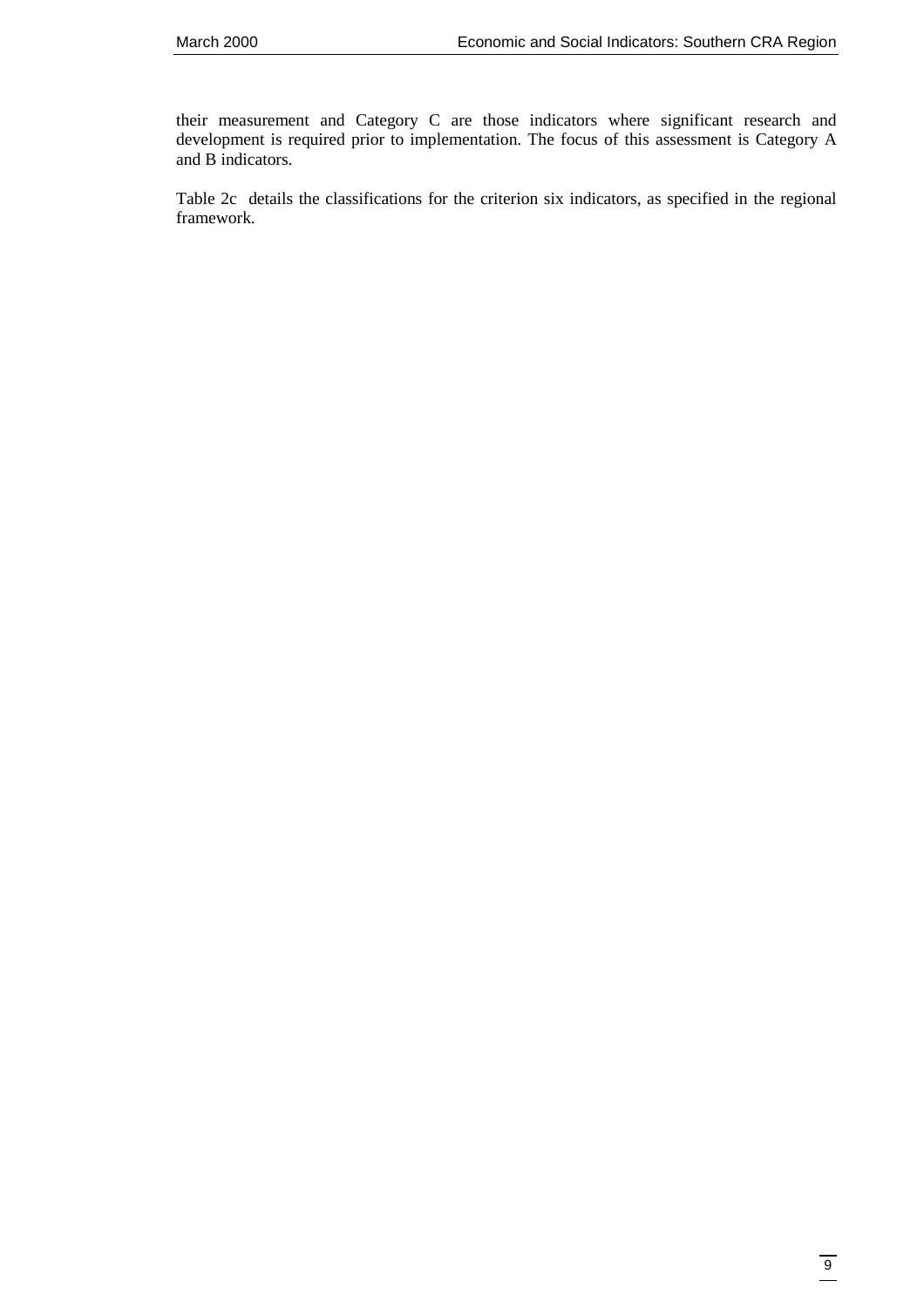#### **TABLE 2C REGIONAL FRAMEWORK – INDICATORS AND CATEGORIES**

| <b>FRAMEWORK INDICATORS</b><br>Cat. A                                                                                  |  |  | Cat. C | Other |
|------------------------------------------------------------------------------------------------------------------------|--|--|--------|-------|
| 6.1 Production and Consumption                                                                                         |  |  |        |       |
| 6.1a Value and volume of wood and wood products production, including value added through downstream processing        |  |  |        |       |
| 6.1b Value and quantities of production of non-wood forest products                                                    |  |  |        |       |
| 6.1c Supply and consumption of wood and wood products, including consumption per capita                                |  |  |        |       |
| 6.1d Value of wood and non-wood products production as percentage of regional value of production                      |  |  |        |       |
| 6.1e Degree of recycling of forest products                                                                            |  |  |        |       |
| 6.1f Supply and consumption/use of non-wood products                                                                   |  |  |        |       |
| 6.2 Recreation and Tourism                                                                                             |  |  |        |       |
| 6.2a Area and percent of forest land available for general recreation and tourism                                      |  |  |        |       |
| 6.2b Number, range and use of recreation/tourism activities available in a given region                                |  |  |        |       |
| 6.2c Number of visits per annum                                                                                        |  |  |        |       |
| 6.2d Proportion of forest sites available for recreation and tourism which are impacted unacceptable by visitors       |  |  |        |       |
| 6.3 Investment in the Forest Sector                                                                                    |  |  |        |       |
| 6.3a Value of Investment, including investment in forest growing, forest health and management, planted forests, wood  |  |  |        |       |
| processing, recreation and tourism                                                                                     |  |  |        |       |
| 6.3b Level of expenditure on research and development, and education                                                   |  |  |        |       |
| 6.3c Extension and use of new and improved technologies                                                                |  |  |        |       |
| 6.3d Rates of Return on Investment                                                                                     |  |  |        |       |
| 6.4 Cultural, Social and Spiritual Needs and Values                                                                    |  |  |        |       |
| 6.4a (i) Area and percent of forest land in defined tenures, management regimes and zonings which are formally         |  |  |        |       |
| managed in a manner which protect Indigenous peoples' cultural, social, religious and spiritual values, including non- |  |  |        |       |
| consumptive appreciation of the country                                                                                |  |  |        |       |
| 6.4a (ii) Proportion of places of non-Indigenous cultural value in forests formally managed to protect those values    |  |  |        |       |
| 6.4b Non-consumptive use forest values                                                                                 |  |  |        |       |
| 6.5 Employment and Community Needs                                                                                     |  |  |        |       |
| 6.5a Direct and indirect employment in the forest sector and forest sector employment as a proportion of total         |  |  |        |       |
| employment                                                                                                             |  |  |        |       |
| 6.5b Average wage rates and injury rates in major employment categories within the forest sector                       |  |  |        |       |
| 6.5c (i) Viability and adaptability to changing social and economic conditions of forest dependent communities         |  |  |        |       |
| 6.5c (ii) Viability and adaptability of forest dependent Indigenous communities                                        |  |  |        |       |
| 6.5d Area of land available and accessible for Indigenous people to exercise their inherent rights to meet subsistence |  |  |        |       |
| or individual and family cultural and spiritual needs                                                                  |  |  |        |       |
| 6.6 Indigenous Participation and Management                                                                            |  |  |        |       |
| 6.6a Extent to which the management framework maintains and enhances Indigenous values including customary,            |  |  |        |       |
| traditional and native title use by Indigenous peoples and for Indigenous participation in forest management           |  |  |        |       |

Source: A Framework of Regional (sub-national) Level Criteria and Indicators of Sustainable Forest Management in Australia, 1998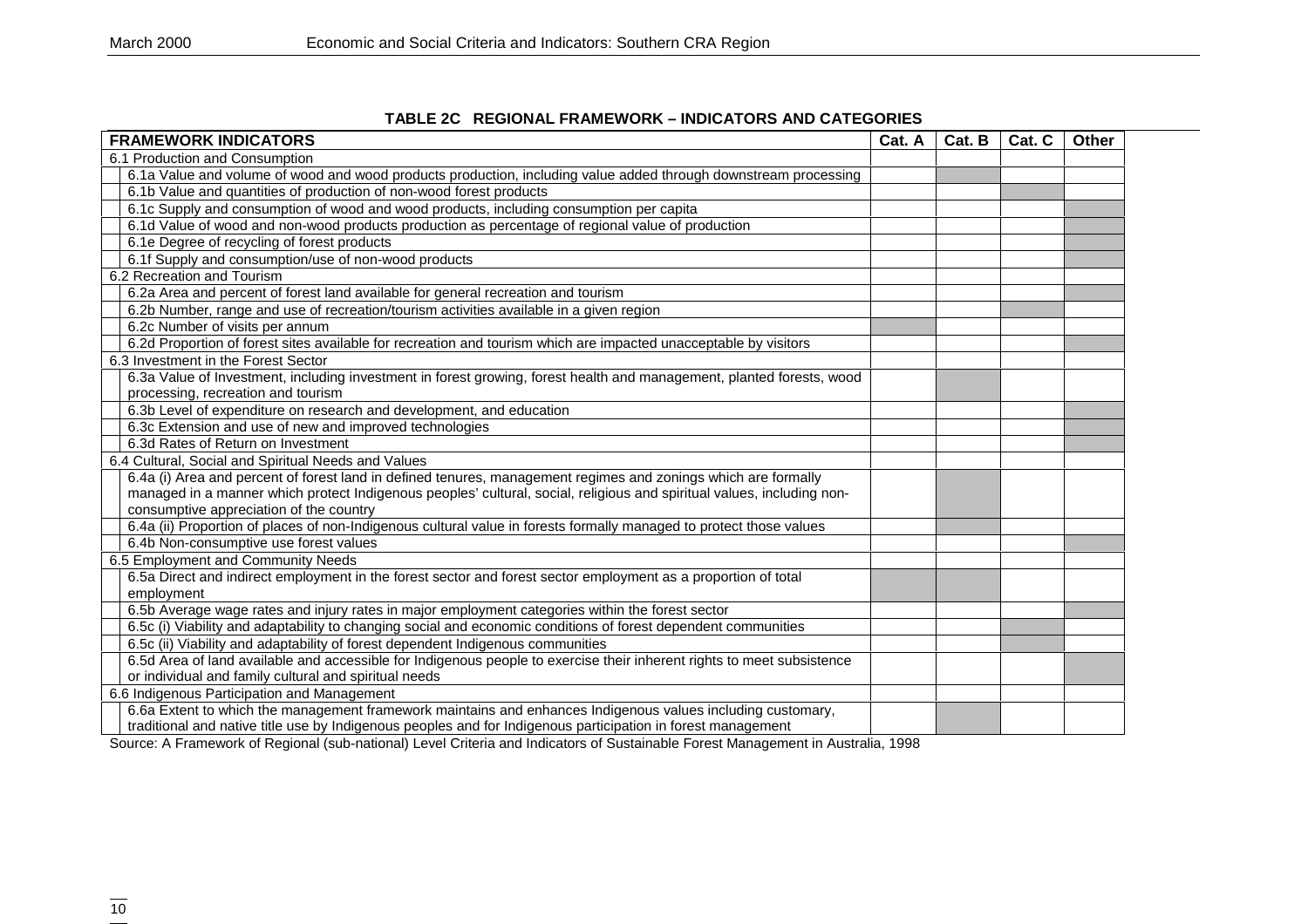<span id="page-18-0"></span>The regional framework has identified the following indicators as being Category A and B:

#### **Category A**

- 6.2c Number of visits per annum
- 6.5a Direct and indirect employment in the forest sector and forest sector employment as a proportion of total employment (direct)

#### **Category B**

- 6.1a Value and volume of wood and wood products production, including value added through downstream processing
- 6.3a Value of investment, including investment in forest growing, forest health and management, planted forests, wood processing, recreation and tourism
- 6.4a (i) Area and percent of forest land in defined tenures, management regimes and zonings which are formally managed in a manner which protect Indigenous peoples' cultural, social, religious and spiritual values, including non-consumptive appreciation of the country
- 6.4a (ii) Proportion of places of non-Indigenous cultural value in forests formally managed to protect those values.
- 6.5a Direct and indirect employment in the forest sector and forest sector employment as a proportion of total employment (indirect)
- 6.6a Extent to which the management framework maintains and enhances Indigenous values including customary, traditional and native title use by Indigenous peoples and for Indigenous participation in forest management.

# **2.5 SUMMARY AND CONCLUSIONS**

This section has provided an overview of the purpose and characteristics of performance indicators. The desirable characteristics and attributes of indicators were discussed in order to provide a generic guide for determining the relevance and appropriateness of performance indicators. The development of indicators under the Montreal Process was examined, with a particular focus on relevant socio-economic indicators. A discussion was also provided of the development of indicators under the regional framework. It is these indicators that are the focus of the present study.

Using this understanding of indicators, the following section examines identified data sources that are available to assist in the development and ongoing monitoring of relevant regional based economic and social indicators. Each sub-section of the regional framework is examined separately.

The regional framework classified a number of the Criterion 6 indicators in Categories A and B. This report built on the framework recommendations in locating data sources for all potential Category A and B indicators. Thus, in some instances framework Category B and C indicators have been identified as either Category A or B indicators.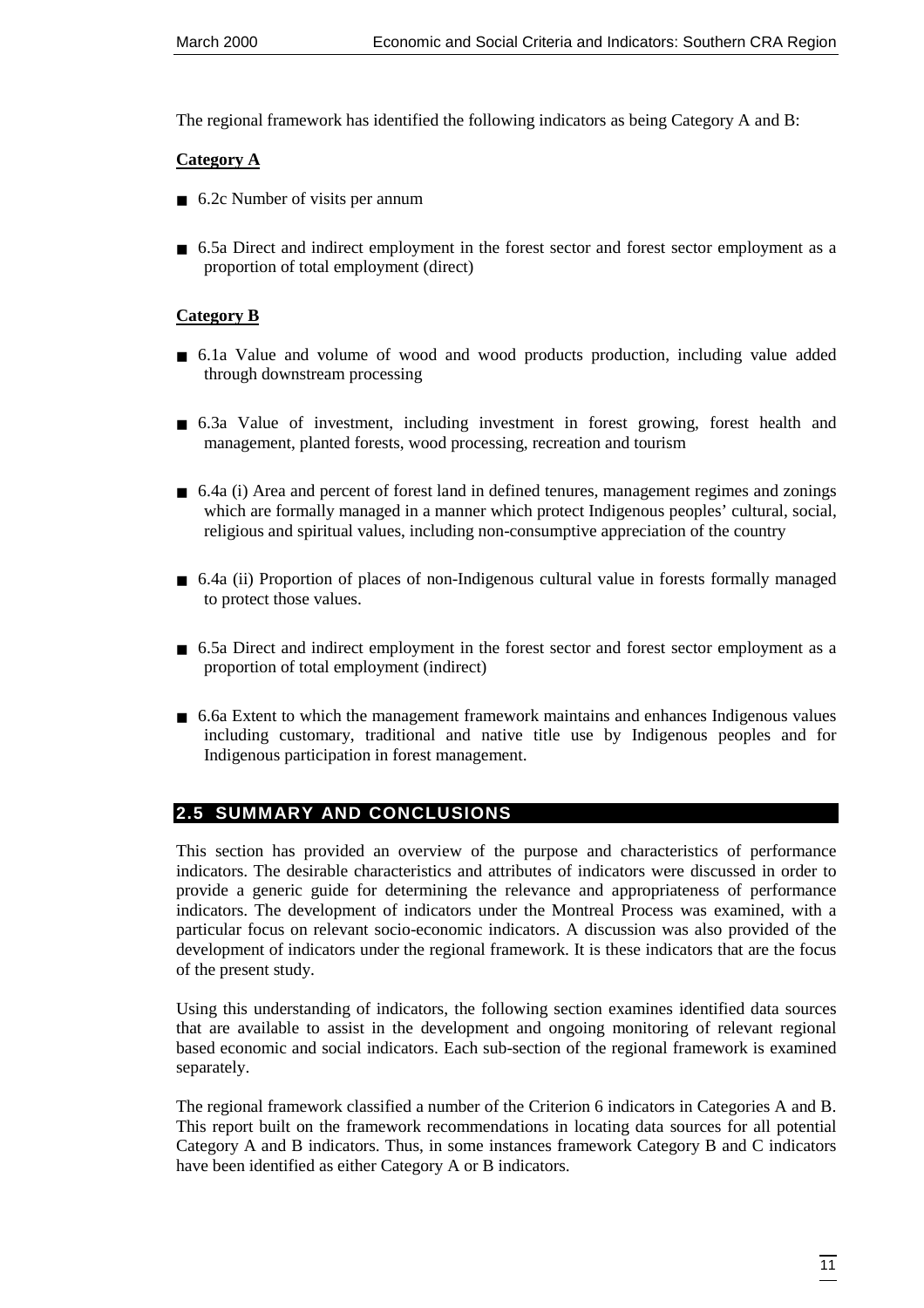# <span id="page-19-0"></span>3. DATA SOURCES

#### **3.1 INTRODUCTION**

This section details the data identification process, the primary aim of which is to aid in the development of Category A and B indicators. However, the data search was not restricted to finding data that was only applicable to those indicators identified under the regional framework as either Category A or B. Rather, the approach adopted sought to identify what data is available for the development of all of the indicators in Criterion 6. In this way, opportunities for indicators to move from being Category C to either B or A were identified. The format, frequency of collection and associated costs of using these data sources for annual ESFM reporting requirements were also examined.

#### **3.2 LITERATURE REVIEW**

Comprehensive Regional Assessments have been, or are currently being undertaken for the Upper North East, Lower North East, Eden and Southern regions. The following reports contributed to these assessments and were reviewed as part of this assessment:

- A Framework of Regional (sub-national) Level Criteria and Indicators of Sustainable Forest Management in Australia, 1998;
- Regional Impact Assessment, UNE CRA Region, 1999;
- A Report on Forest Wood Resources for the UNE/LNE CRA Regions, 1999;
- Social Assessment Report, Southern CRA, 2000;
- Forest Based Industries Development Opportunities, 1999;
- Tourism and Recreation Study, Southern CRA, 1999;
- Regional Report of Upper North New South Wales, Socio-economic attributes, 1996;
- Regional Economic Impact Assessment for the Tumut RFA Sub-Division, 1999;
- Regional Economic Impact Assessment for the Southern RFA Region, 1999; and
- Sawmill Survey Southern Region CRA, 1999.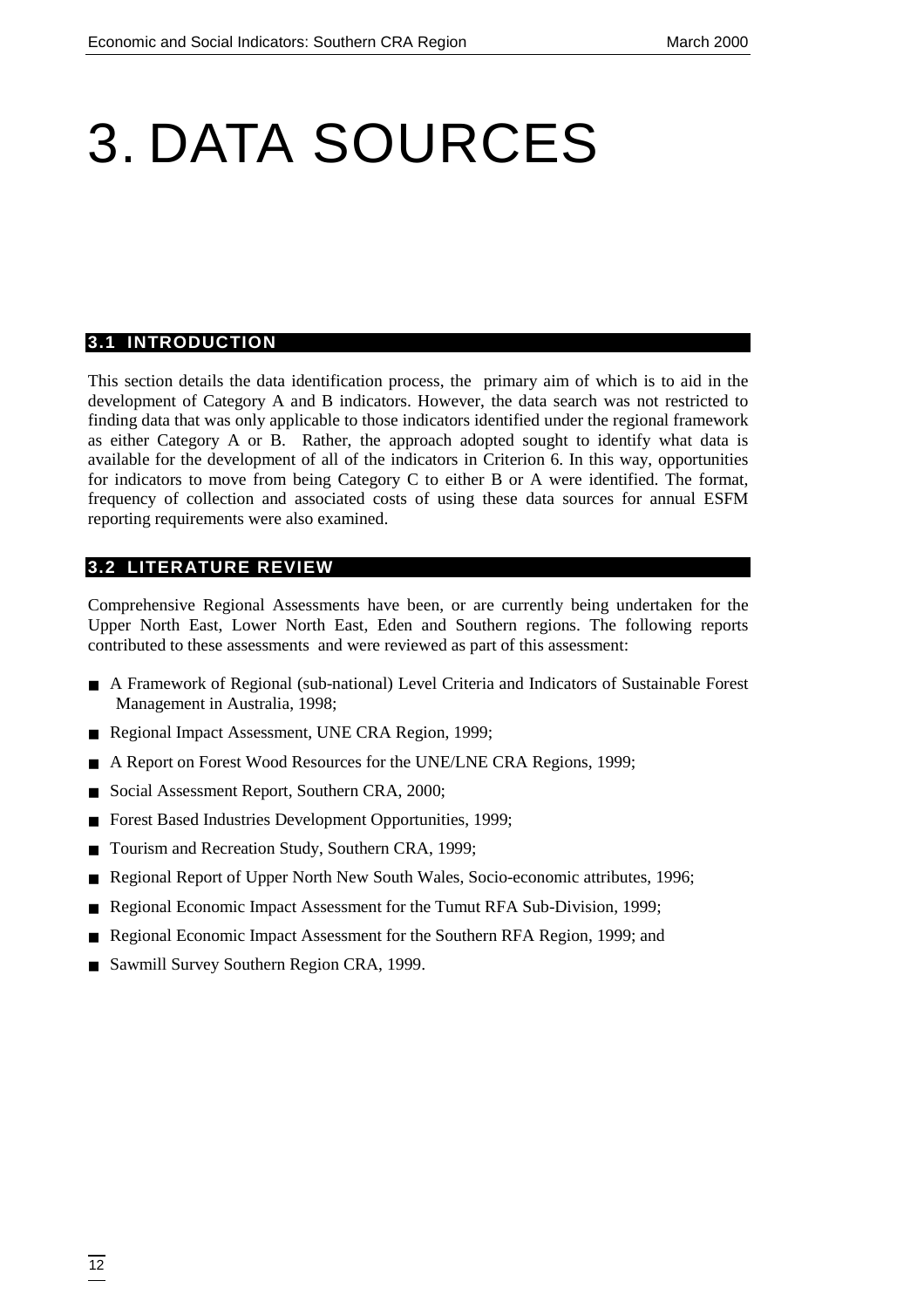# <span id="page-20-0"></span>**3.3 APPROPRIATE DATA SOURCES**

The following section outlines the appropriate sources of data that are available to assist in the development of relevant regional economic and social indicators to enable monitoring and assist in the assessment of outcomes of forest management processes. Appropriate data sources for each of the six sub-sections developed under the regional framework are discussed in turn.

# **3.3.1 Production and Consumption**

The indicators in the production and consumption sub-section of the regional framework cover the supply-side and demand-side issues associated with wood and non-wood production. Potential data sources identified include:

#### **State Forests of NSW**

State Forests of NSW primarily collect information on their operations, rather than information on the operations of private operators. In particular, information pertaining to the value and volume/quantity of wood and non-wood products is collected on a regional basis. The value information is based on the royalty associated with the products: these royalties are collated for annual production of both wood and non-wood products, by product category, i.e. hardwood, softwood, apiary and various sub-categories. Being collected on a regional basis, this information can be readily aggregated to the RFA level.

The regional offices of State Forests of NSW also collect information on the returns of the various sawmill operations in their respective regions. Under their licensing requirements, State Forests of NSW also collects information on the volume of wood production by private forest operators. There is, however, no data validation process undertaken for this information, so the accuracy of this information may be questionable.

Information collected by State Forests of NSW is collected annually and is provided free of charge. State Forests of NSW would be an appropriate information source for volume and value of wood and non-wood products information.

#### **Australian Bureau of Agricultural and Resource Economics**

In 1997 the Australian Bureau of Agricultural and Resource Economics (ABARE) conducted a survey of hardwood sawmills utilising crown resources in the Southern CRA / RFA region. Mills were also revisited in 1999 to up-date data previously collected.

Surveys were used as the primary instrument to inform modelling work undertaken by ABARE as part of the economic impact assessment work associated with the RFA process for the Southern region. Information collected was utilised in building the FORUM model, which was used to assist in predicting potential economic impacts associated with land tenure changes.

ABARE collected information on volume of product, costs of production and unit prices of outputs for the sawmills surveyed. To ensure the confidentiality of data collected is maintained, ABARE have only publicly released information relating to wood product volumes.

It would be costly to resurvey the sawmill operators on an annual basis and it is unlikely that the FORUM model will be up-dated on a regular basis. Due to original confidentiality restrictions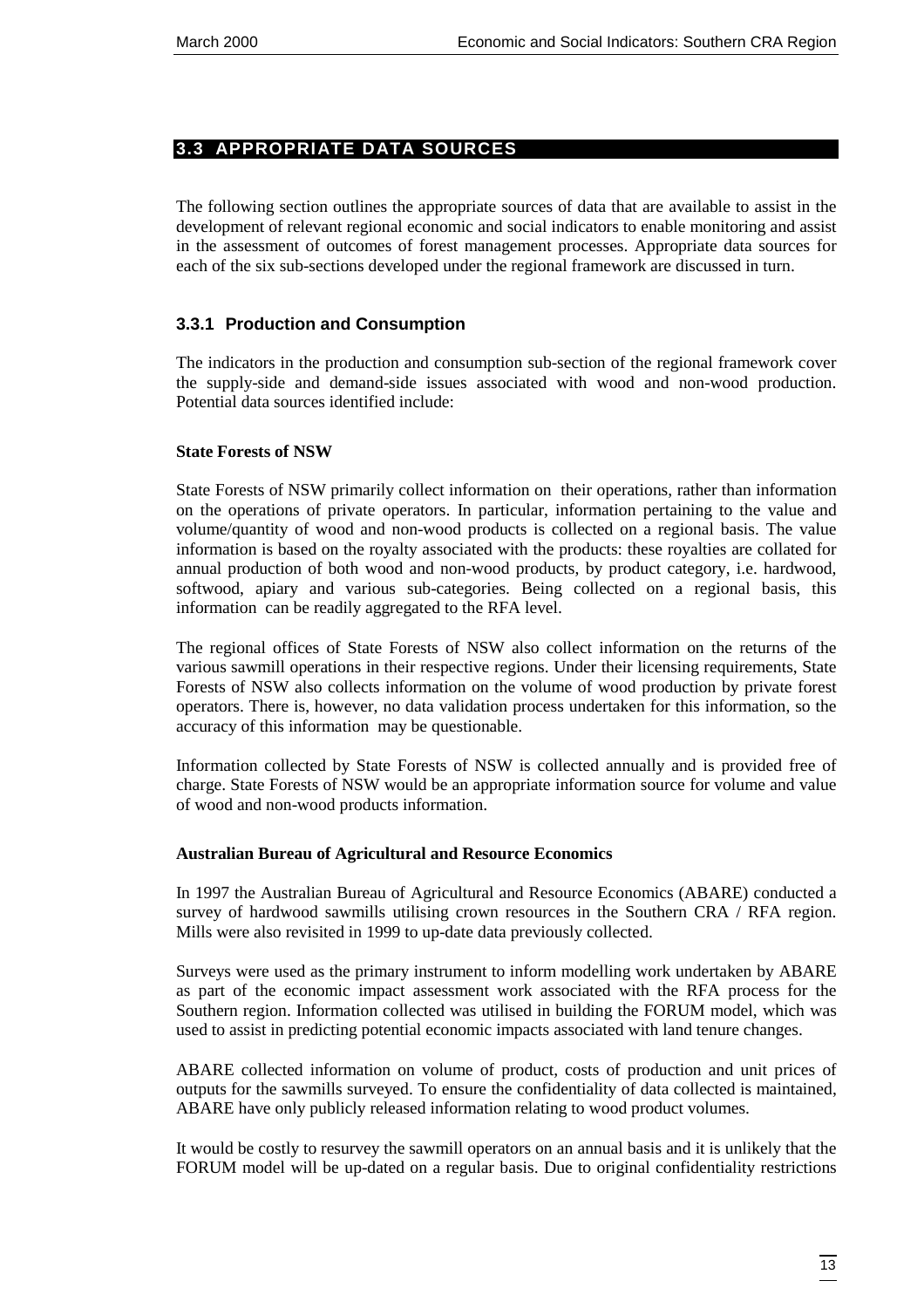associated with the collection of data, it is also uncertain whether this information would be useful for monitoring purposes.

#### **Forest Products Association (FPA)**

In 1997/98 the FPA undertook surveys of a number of the sawmills in the Southern RFA region. These surveys were undertaken to inform the FPA of the current state of the region's timber industry and to assist in the broader CRA process. The FPA collected information on volume of product, costs of production and unit prices of outputs for the sawmills surveyed. Although the FPA has not publicly released the information collected during its survey work, this information contributed to the CRA process, via its use under strict confidentiality provisos, in a number of Southern region CRA assessment projects.

On this basis, the Centre for Regional Economics (CARE) and Gillespie Economics utilised the FPA results, in conjunction with a number of other sources of information and utilising specific wood volume and tenure information, to develop a series of models that assessed the potential direct and regional economic impacts associated with a change in land tenure as a result of the RFA decision. The impacts are presented in terms of level of employment, value of gross output, income and value added. The model would not be a good predictor of direct and regional economic impacts over time, as detailed below.

It would be costly to resurvey the sawmill operators on an annual basis, however, without the survey it is not possible to employ input-output analysis to determine regional economic impacts associated with changes to the forestry sector, as the royalty information only details a small proportion of total forest sector revenue. Royalties are not appropriate measures of total sector revenue as they fail to identify production, particularly value added production. The survey measures both State Forests of NSW and private forest production without this the value and volume information collected is limited to State Forests of NSW operations.

Potentially, the survey could be conducted very five years to update model calibration, however, whenever there is significant structural change in the industry the survey will need to be revisited, i.e. following the RFA decision.

#### **Australian Bureau of Statistics (ABS)**

Between 1976-77 and 1996-97 the ABS undertook annual surveys of agricultural commodities that were collated in their AgStats database. AgStats detailed the value of production of the various agricultural sectors. Unfortunately, post 1996-97 the ABS has decided to revise this information every five years, in the Agricultural Commodity Survey, and furthermore this survey no longer collects information on the value of production.

Therefore, the AgStats database could be employed to develop a baseline for the value of production. However, data can no longer be obtained from AgStats on the value of production in future years. Furthermore, even if the ABS continued to collect value of production information the five yearly collection frequency would cause a significant time lag in responding to any changes.

#### **3.3.2 Recreation and Tourism**

The indicators in the recreation and tourism sub-section of the regional framework cover such issues as: area of recreational land; number of visitors; types of use; and visitor impact. Potential data sources identified include: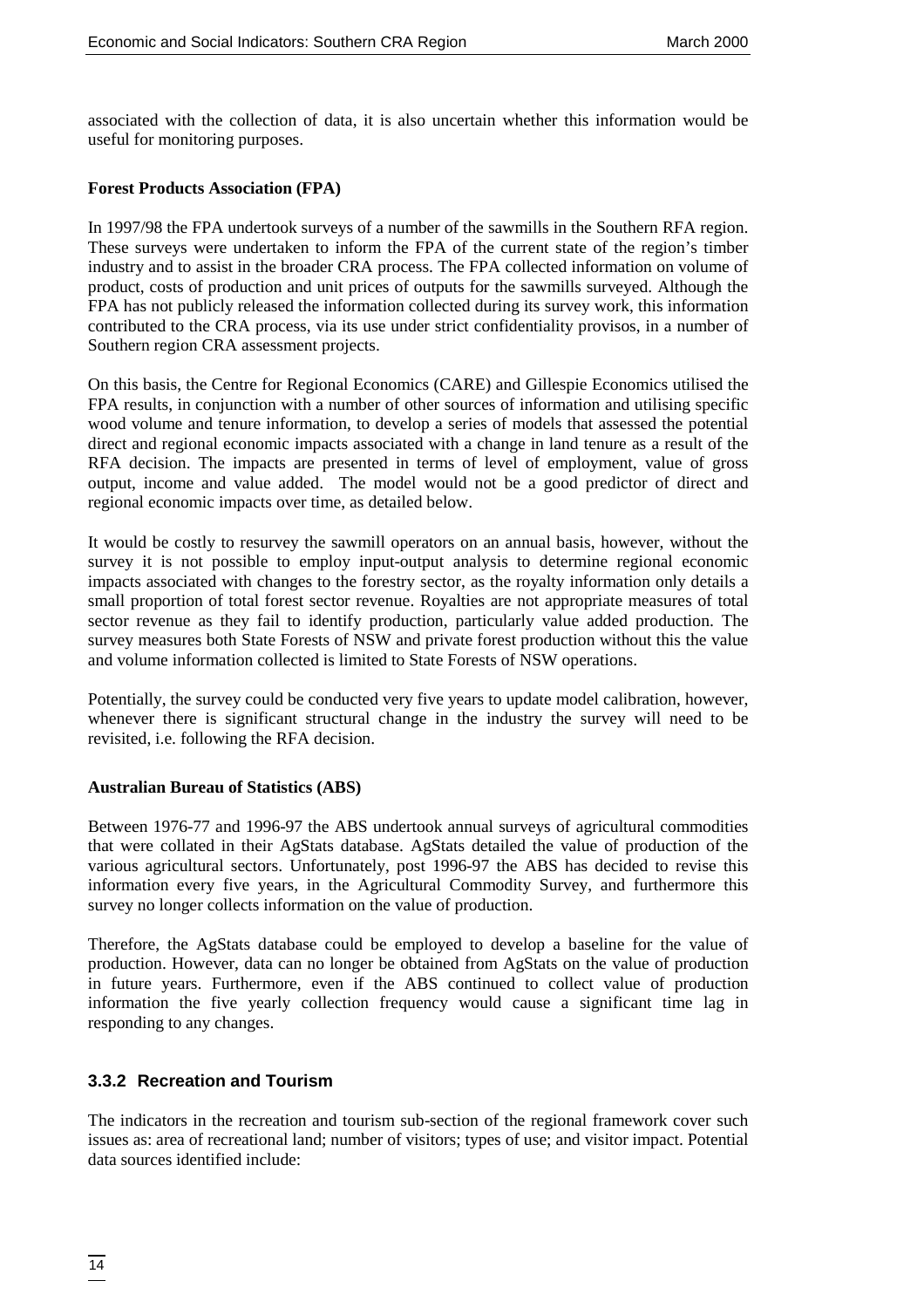#### **NSW National Parks and Wildlife Service**

The district offices of the NSW NPWS collect information on the level of visitation for a number of individual national parks. These and other estimates were collated for the Southern CRA Tourism and Recreation Study. This information could be collected in future years and is provided free of charge.

The NSW NPWS advise that visitation numbers, particularly for some of the smaller parks may sometimes be estimates and not actual values.

The NSW NPWS Act 1974 requires that a plan of management be prepared for each national park. This document outlines how the park will be managed in the years ahead. The management plan details the location of the national park and provides details on any restricted areas within the park, where visitation may not occur. An area may be classified as being restricted because it has: difficult access; been set aside for research and education; endangered flora and fauna, etc. However, it is difficult to provide a precise estimate of the exact area or proportion of total park area that is available for tourism and recreation purposes.

The NSW NPWS has undertaken surveys of a number of its parks to gauge the activities undertaken by visitors in national parks. However, these surveys are not commissioned on a repeat basis, rather they tend to be one-off evaluations that contribute to the development of facilities in individual parks. Therefore, the information in these surveys can be employed to gain an understanding of the recreational uses for national parks, but the information is not necessarily region specific, or prepared on a regular, repeat basis because of the cost of surveying.

NSW NPWS is currently developing better techniques for the collation of data within the CRA regions that should facilitate the collection of information on visitation, and recreation and tourism uses for national parks estate. Visitation information is provided free of charge.

#### **State Forests of NSW**

The district personnel of State Forests of NSW can provide estimates of total visitation to State Forests of NSW (similar to National Parks estimates). However, their information is less comprehensive than that provided for National Parks estate, with visitation for some smaller State forests being estimated using visitation to other State forests (that have similar size, location, facilities, attributes, access, etc,) as a proxy. The information is currently collated on a region by region basis, therefore mechanisms need to be established to centralise the collation of collected data. Furthermore, formal collection techniques need to be established for various parts to improve the validity of the data, ie reduce estimation.

As with National Parks estate, it is difficult to develop a precise estimate of the area and percent of forest land that is available for recreation and tourism. The *First Approximation Report for the Montreal Process* states that, *"in principle, all public forested lands except scientific reserves, cultural areas or where operations preclude it, are available for general recreation and tourism."* This report estimates that Australia-wide, 79% of State Forest land is accessible for recreation purposes (Montreal Process Working Group, 1999).

State Forests of NSW are currently developing better techniques for the collation of information within the CRA regions that should facilitate the collection of information on visitation, and recreation and tourism uses for State Forest land. Visitation information provided by State Forests of NSW is free of charge.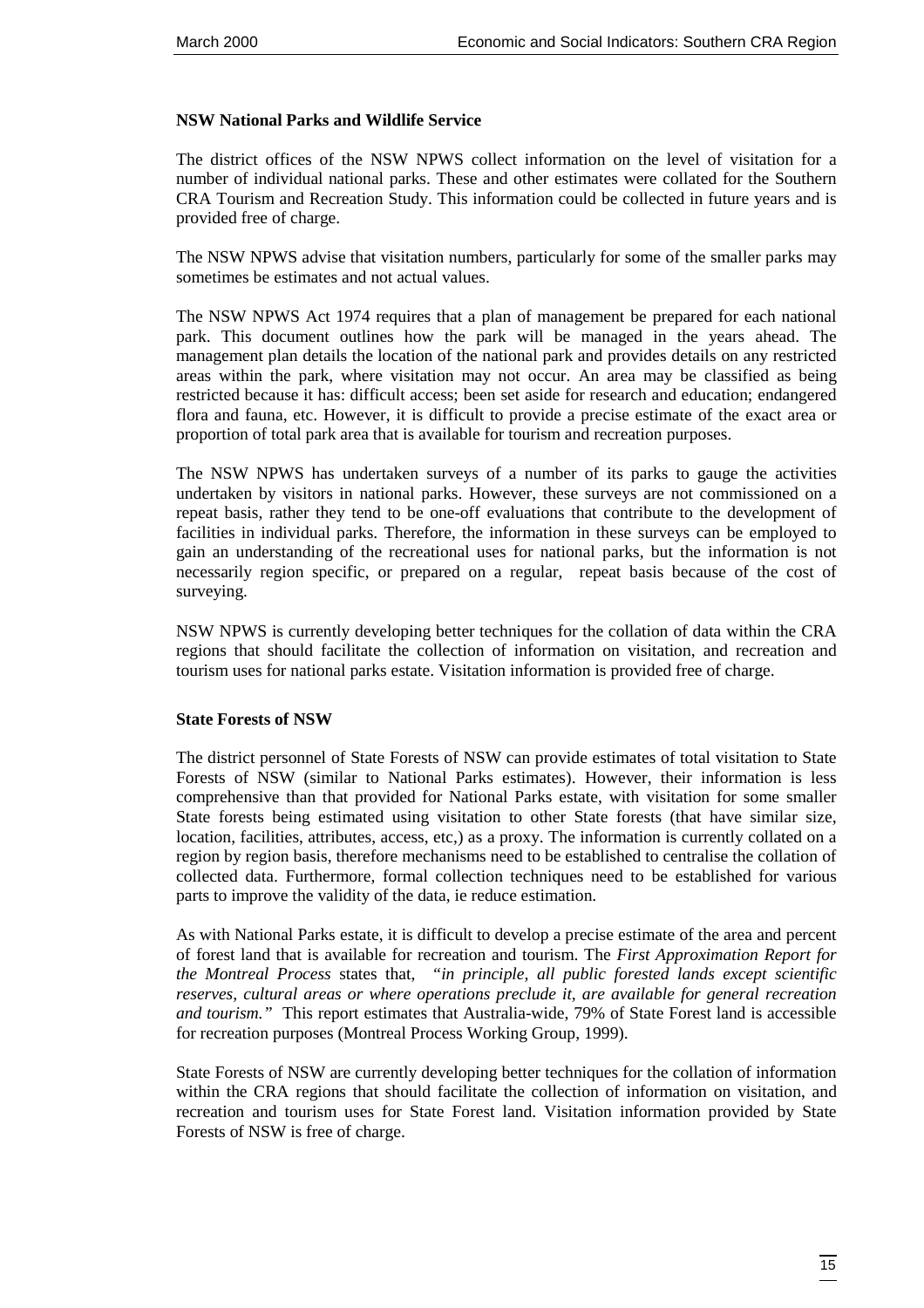### **Tourism NSW**

Tourism NSW collects and collates a significant amount of information on domestic and international tourism to and within New South Wales, including volume of tourism (visits and visitor nights), origin of visits, purpose of visit, transport used, seasonality impacts, accommodation used and expenditure.

Tourism NSW can provide information on international and domestic tourism within the distinct tourism regions of New South Wales. Tourism regions that are located within the Southern CRA region are:

- South Coast
- Illawarra
- Blue Mountains/Hawkesbury
- Snowy Mountains
- Southern Tablelands
- Murray
- Riverina
- Central West

As identified in the Tourism and Recreation Study, Southern CRA 1999, some parts of these tourism regions fall outside the Southern CRA region. Table 3a lists the estimated proportion of total international visitation within each tourism region that occurs within the Southern CRA region<sup>1</sup>. These estimates are as provided in the Tourism and Recreation Study.

#### **TABLE 3A ESTIMATED PROPORTION OF TOURISM REGION VISITATION THAT OCCURS WITHIN THE SOUTHERN CRA REGION**

| Tourism Region                   | Proportion of total international visitation in each<br>tourism region that is undertaken in the Southern<br>CRA region (%) |
|----------------------------------|-----------------------------------------------------------------------------------------------------------------------------|
| South Coast                      | 75%                                                                                                                         |
| Illawarra                        | 75%                                                                                                                         |
| <b>Blue Mountains/Hawkesbury</b> | 25%                                                                                                                         |
| Snowy Mountains                  | 90%                                                                                                                         |
| Southern Tablelands              | 75%                                                                                                                         |
| Murray                           | 10%                                                                                                                         |
| Riverina                         | 10%                                                                                                                         |
| <b>Central West</b>              | 15%                                                                                                                         |

Source: Tourism and Recreation Study, Southern CRA region

Tourism NSW compiles data on regional tourism activity based on numerous sources, including the Bureau of Tourism Research (National and International Visitors Surveys), ABS Survey of Tourism Accommodation and their own market research. This information details the number of visits, visitor nights and expenditure. However, the Tourism NSW regions do not match the Southern CRA region, but as detailed above adjustments can be made to improve the validity of the information with relation to the CRA region.

Tourism NSW regional information is available on the internet. It is updated on a six monthly basis. Because, it is publicly available no confidentiality constraints occur. Tourism NSW

 $\overline{\phantom{a}}$ 

<sup>&</sup>lt;sup>1</sup> These estimates refer specifically to international tourists rather than domestic tourists. Appropriate estimates would need to be constructed for domestic tourism.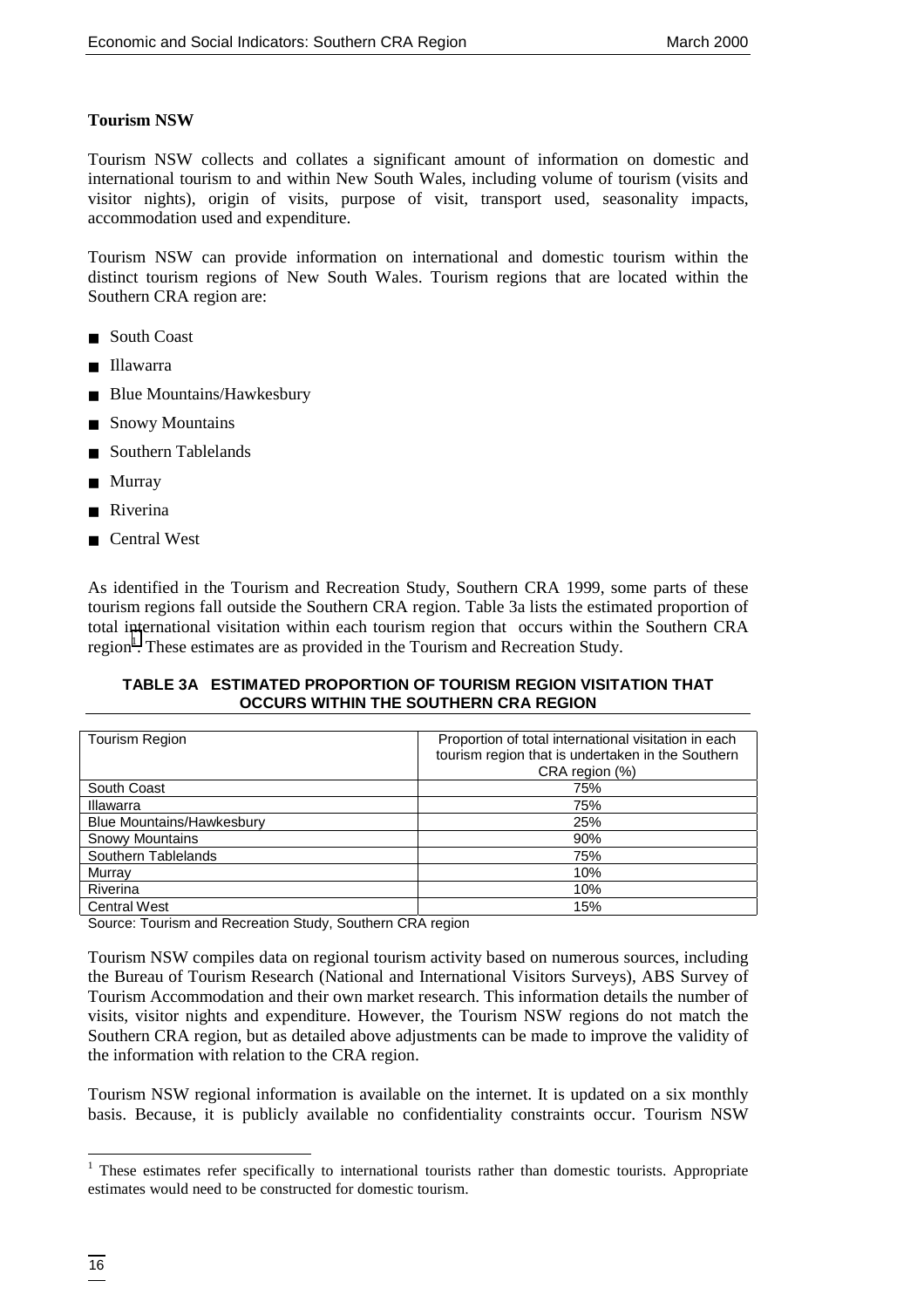advise that where more detailed information is required a fee for service applies, it is not envisaged that additional information is required.

#### **Bureau of Tourism Research**

The two major sources of information produced by the Bureau of Tourism Research (BTR) are the:

- National Visitor Survey (NVS); and
- International Visitor Survey (IVS).

The National Visitor Survey provides a profile on the domestic traveller – where they go, what reasons they have for travelling, what transport and accommodation they use, what they do while travelling and the expenditure associated with their trips (Bureau of Tourism Research, 1999). The NVS is produced annually and the information contained within is widely available. The inception of the NVS was January 1998: it superseded the Domestic Tourism Monitor.

The International Visitor Survey is designed to provide a profile of the characteristics, travel behaviour and expenditure of international tourists in Australia. The survey was first conducted in 1969 and then intermittently throughout the 1970s. A survey has been conducted every year since 1981, with the exceptions of 1982 and 1987 (Bureau of Tourism Research, 1998). The main results of the IVS are published on a quarterly basis by the BTR, and the data is readily accessible.

In addition to producing the NVS and IVS, the BTR also evaluates the contribution of tourism to the national economy, produces analytical studies examining tourism niche markets and opportunities and provide forecasts and technical advice to the Tourism Forecasting Council.

Like Tourism NSW general tourism information is available free of charge on the internet, however, more specific data searches are undertaken on a fee for service basis.

As Tourism NSW incorporates NVS and IVS survey results in their regional tourism statistics it is not necessary to individually source information from the BTR.

### **Tourism Forecasting Council**

The Tourism Forecasting Council develops international and domestic tourism forecasts for Australia. These forecasts are made using single equation models currently in use, although by May 2000, the Council is aiming for the simultaneous release of inbound, domestic and outbound long-term forecasts. Given the focus of the Tourism Forecasting Council on forecasting future trends in key tourism parameters, this data source is not particularly relevant within this study.

### **Tourism and Recreation Study, Southern CRA 1999**

Hassall and Associates as part of the Tourism and Recreation Study for the Southern CRA undertook a commercial tourism and recreation industry survey. There is no plan to reproduce this survey in future years to assess changes to the commercial tourism and recreation industry.

### **3.3.3 Investment in the Forest Sector**

Indicators in the investment in the forest sub-section of the regional framework cover such issues as: value of investment; research and development expenditure; new and improved technologies; and rates of return on investment. Potential data sources identified include: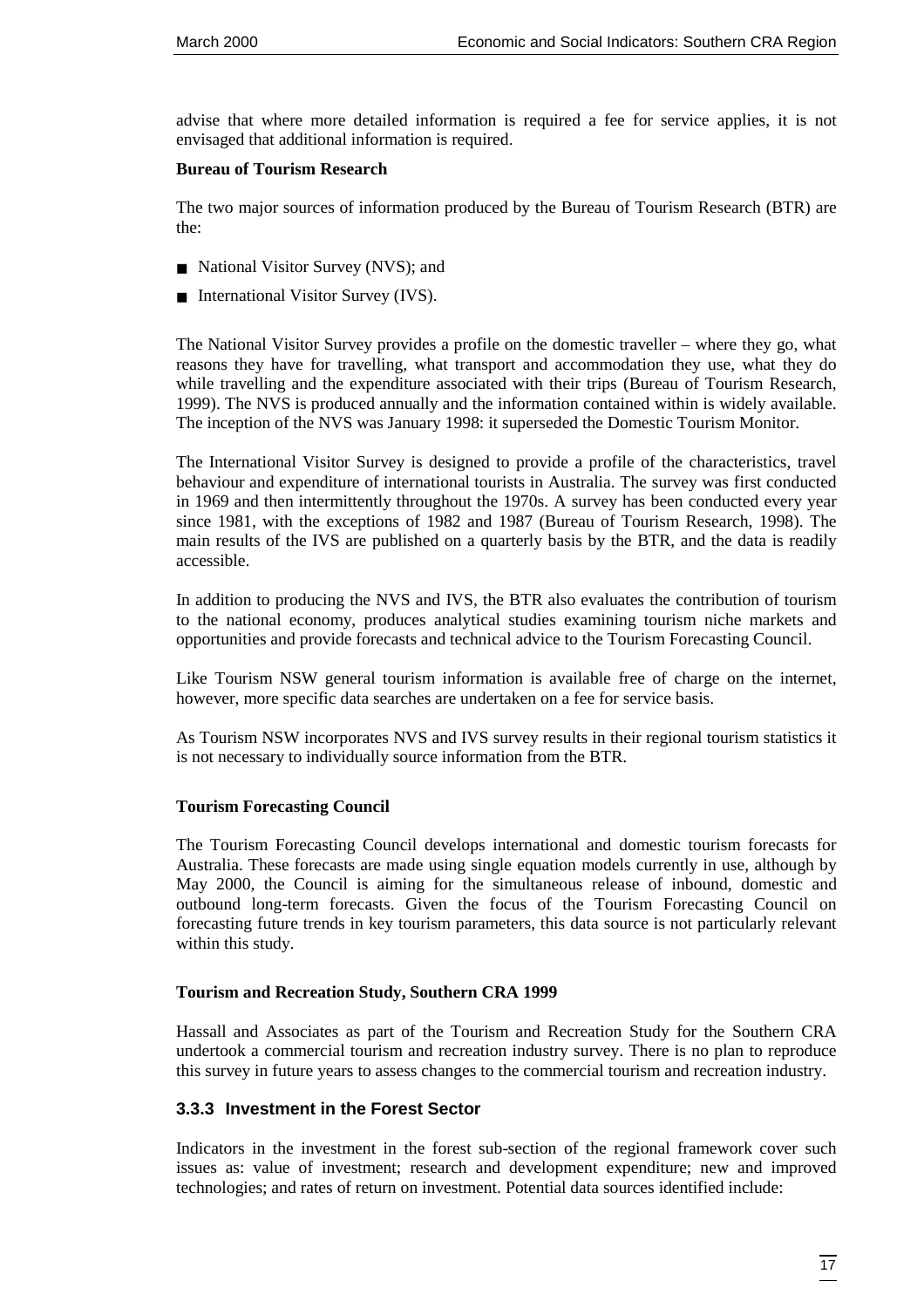#### **Forest Based Industries Development Opportunities, Southern CRA 1999**

There is limited information available on investment in the Forest Sector. *The Forest Based Industries Development Opportunities, Southern CRA 1999* report detailed a number of investments that were either already committed to the region, or which will be committed to the region in future years.

The primary source of this information was the Southern Regional Forest Forum workshop. This workshop/forum included forestry stakeholders from the Southern CRA region. Prospective forest based industry opportunities identified during this workshop were:

- 1. Extended Timber Resources
- 2. Extended Timber Processing
- 3. New Uses of Timber and Residues
- 4. Non-Timber Forest Produce
- 5. Aboriginal and Heritage tourism and education
- 6. Forest Based Recreation
- 7. Forest Industry Infrastructure

In addition, the study also detailed the potential business developments based on investment scale categories:

- key investment  $($  > \$5 million);
- commercial loan  $(\$1 \$5$  million);
- private loan (\$100,000 to \$1 million); and
- $\blacksquare$  cash or grant (<\$100,000).

Finally, the study makes mention of the various opportunities and constraints associated with the different investment options.

Beyond local information there is no point source for information on investment in the region. Therefore, in order for this information to be identified, an annual forum of key stakeholders would need to be convened to identify any changes in investment.

The cost of convening the workshop on an annual basis would be quite significant, rendering it inappropriate. However, it might be more appropriate to convene a workshop every few years to update any progress in investment details.

#### **The Department of Urban Affairs and Planning (DUAP) and Local Councils**

The Department of Urban Affairs and Planning collects information on all major project developments, particularly those which require Environmental Impact Statements. Otherwise, all developments require a development approval (DA) from the local council, so any new investment in the region could be identified either through the Department of Urban Affairs and Planning, or through the local councils. Unfortunately, we have not identified a point source where all of this information is available, so significant research would be required to identify new investment in the Southern CRA region. The cost associated with researching and collecting this information would not be insignificant. The only other possibility would be to develop a central point of collation where all local and State government development information is collected and collated.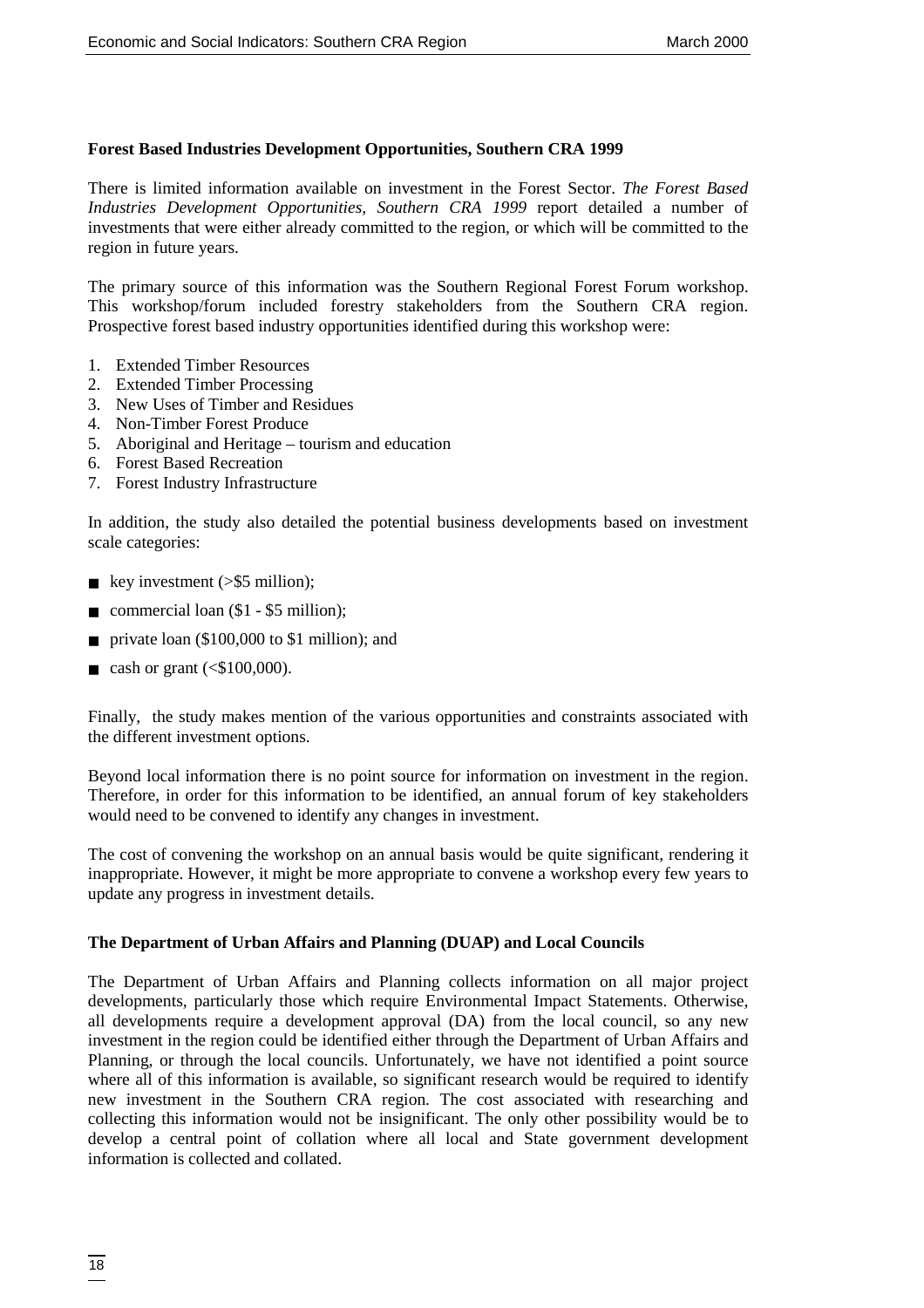#### **NSW National Parks and Wildlife Service and State Forests of NSW**

Both of these organisations record their capital and recurrent expenditures, but the disaggregation of their capital and recurrent expenditure according to their different activities is difficult to identify. NSW NPWS does identify employee time spent on various tasks. However, it is more difficult to determine what portion of capital expenditure (eg a building or vehicle) is dedicated to tourism, conservation, management, etc tasks.

The outcome of the RFA process will impact on investment, ie if State Forests of NSW land changes tenure to become National Parks estate this will likely change the investment profile, priorities and the quantum of investment.

Were this information available at a disaggregated level it would provide an indication of the investment objectives of these agencies.

State Forests of NSW have also indicated that investment is a function of the stage of development of a park with new parks having a higher investment demand and mature parks needing less investment. This also applies to National Parks estate, as newly acquired parks require significant infrastructure expenditure, whereas older parks already have necessary infrastructure.

Further investigation of these data sources for the measurement of investment is necessary.

# **3.3.4 Cultural, Social and Spiritual Needs and Values**

NSW NPWS and State Forests of NSW are required under Section 170 of their Acts to maintain a heritage register for all sites that are located within their land. Therefore, the NSW NPWS, the NSW Heritage Office and State Forests of NSW each have registers of the Indigenous sites within their boundaries.

#### **NSW National Parks and Wildlife Service**

The NSW NPWS consults regularly with Aboriginal communities to ensure that as many Aboriginal sites as possible are preserved. Sections 86, 90 & 91 of the NSW National Parks and Wildlife Act, 1974, provide for the protection and preservation of all Aboriginal relics and places throughout New South Wales. The NSW NPWS is also responsible for the maintenance of all recorded Aboriginal Sites in New South Wales. To this end the NSW NPWS maintains the 'Aboriginal Sites Register', which is a geographical information system (GIS) of all the sites in New South Wales. The GIS system is able to identify the area of forest estate (National Parks and State forests) that is currently identified as containing aboriginal heritage. The information in the register is updated every three months to include any newly identified sites, or to update information on existing sites.

The only constraint is that NSW NPWS is not the custodian of the information, it is simply the collator of the information. For information to be made publicly accessible, approval needs to be obtained from Local Aboriginal Land Councils. This process can only be bypassed by a ministerial direction.

NSW NPWS have indicated that the extraction of information from the Aboriginal Sites Register would cost between \$1,000 and \$2,500. This does not include the cost associated with obtaining Land Council approval.

Following the National Parks and Wildlife Amendment (Aboriginal Ownership) Act 1996 provision was made for the return of a number of National Park's estates of special cultural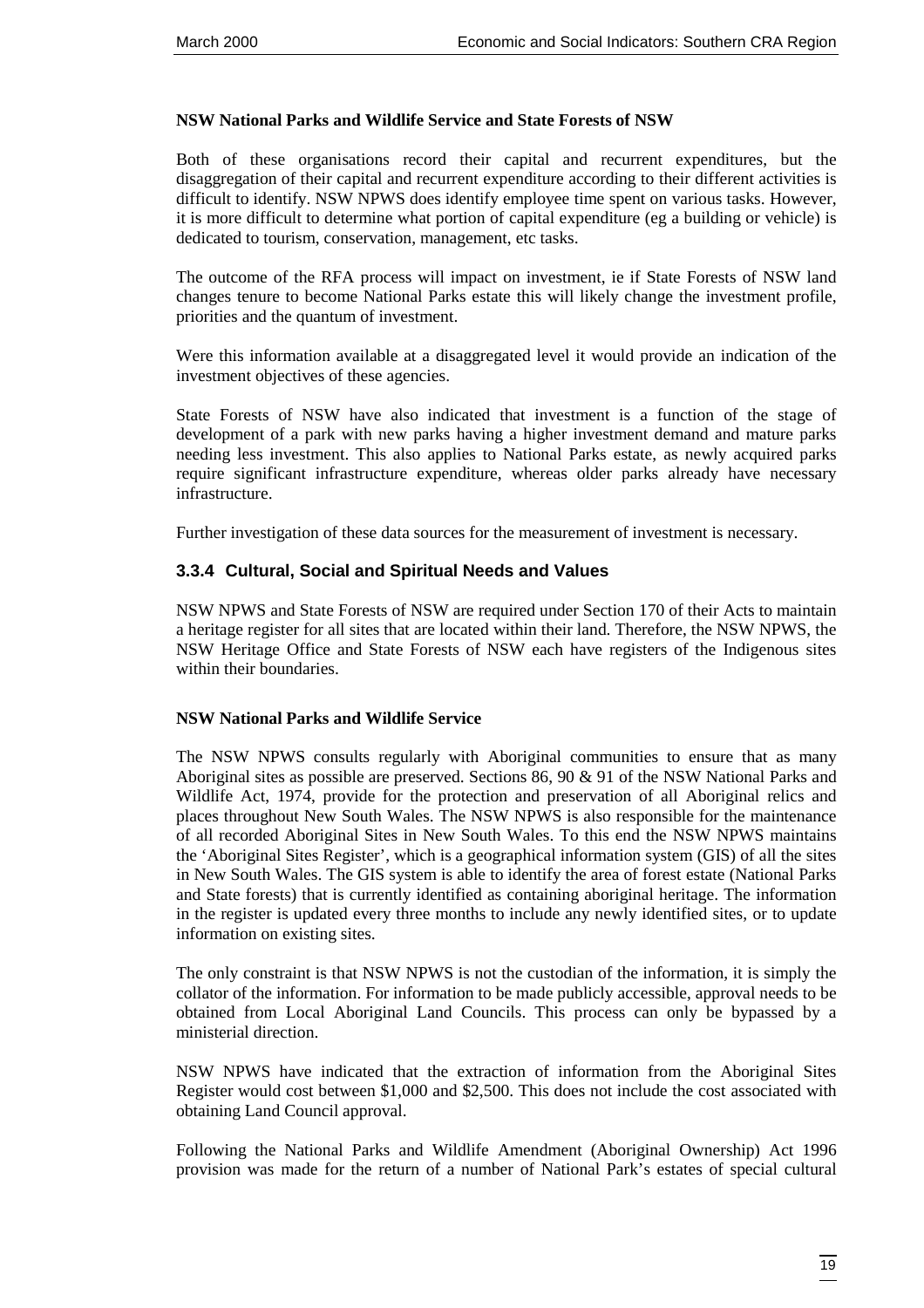significance to their traditional Aboriginal owners. Co-management structures are being negotiated for estates that are to be returned, this will enhance the preservation of Indigenous values.

#### **NSW Heritage Office**

The NSW Heritage Office has a database, "State Heritage Inventory", of all the heritage sites that are located throughout NSW, at LGA level. The State Heritage Inventory (SHI) is an electronic database of over 17 500 statutory listed heritage items in New South Wales protected by heritage schedules to local environmental plans (LEPs), regional environmental plans (REPs) or by the State Heritage Register.

Most items currently in the Inventory are historic buildings, but the SHI also includes:

- historical archaeological sites;
- maritime archaeological sites;
- industrial sites:
- urban landscapes, parks and gardens, and building surrounds;
- private and civic buildings;
- heritage items owned by State government agencies;
- natural heritage: protected natural areas such as forests, wetlands and mountains, which may include rare or endangered native birds, plants and animals;
- Movable heritage: industrial machinery, transport vehicles, furniture, art and items that are part of heritage collections; and
- Aboriginal heritage reflecting the rich legacy of the first Australians and their important place in the State's history (also refer to the Aboriginal Sites Register maintained by the NSW NPWS).

The State Heritage Register locations are updated weekly, whereas the information on LEPs and REPs is updated every couple of months. The information on this database is independent of the information collected by the NSW NPWS and by State Forests of NSW, although there may be some minor overlap.

The information in this database can be web accessed, at no fee. However, it is not possible to sort by Indigenous or non-Indigenous categories and it is also not possible to identify those sites that are located within forest areas. The separate identification of Indigenous and non-Indigenous heritage listings within forest areas currently would have to be manually processed.

The NSW Heritage SHI is particularly relevant to the identification of formally protected non-Indigenous sites. Whereas the NSW NPWS Aboriginal Sites Register is more appropriate for the identification of formally protected Indigenous sites. Because, all Indigenous sites are protected by law, whereas non-Indigenous sites require a heritage listing before they are protected.

#### **State Forests of NSW**

The NSW NPWS is responsible for maintaining all Indigenous sites in NSW. However, State Forests of NSW are also implementing processes for the management of forests or parts of forests where local Aboriginal communities share responsibilities for cultural heritage. The first such agreement is currently being negotiated in the Eden region.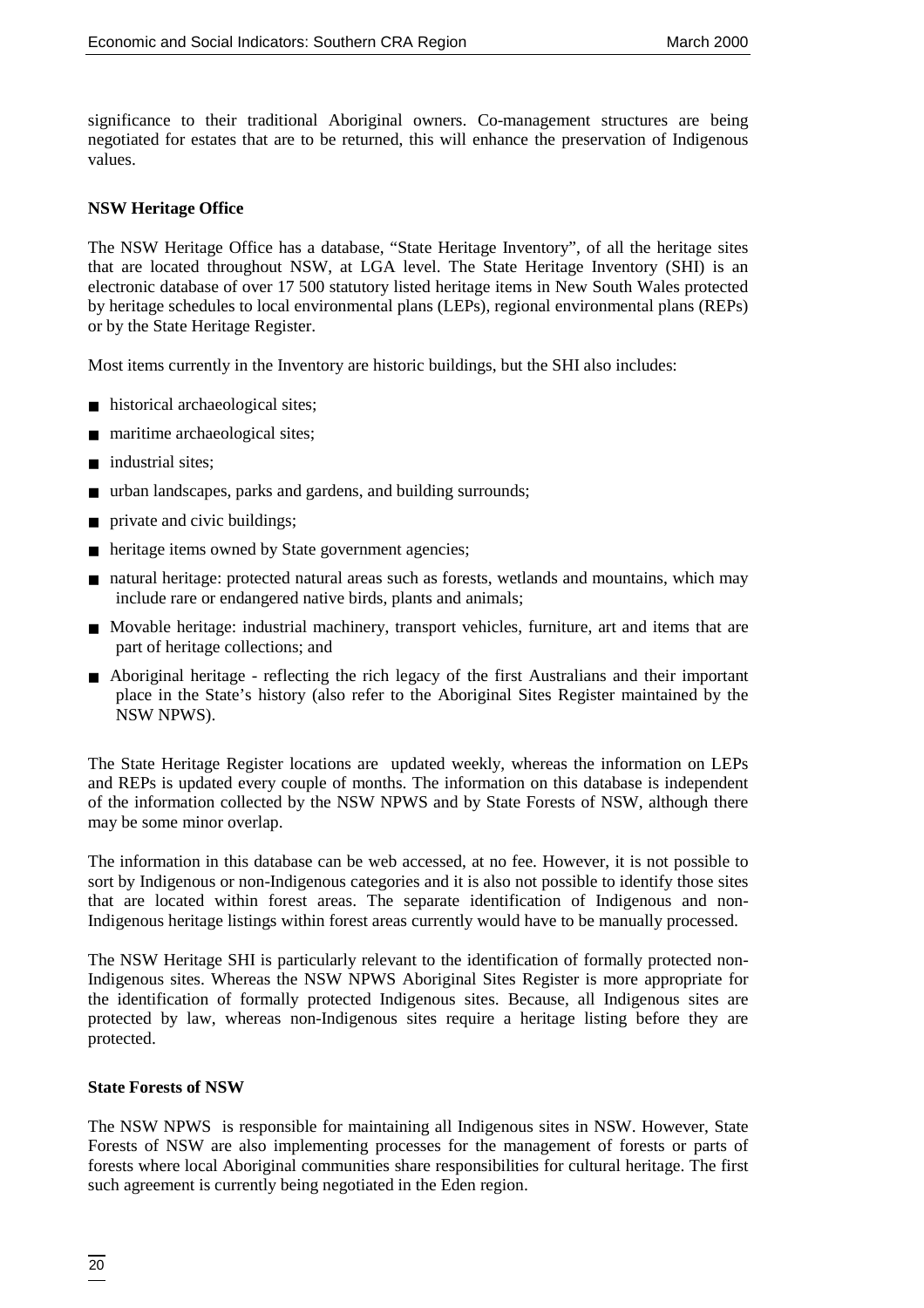Furthermore, in order to assist in the preservation of sites State Forests of NSW have a database of all identified Indigenous sites on their estate.

All Indigenous sites on State Forests of NSW tenure are recorded in the NSW NPWS 'Aboriginal Sites Register'. Therefore, the NSW NPWS is a more appropriate point source for information on Indigenous heritage sites.

#### **3.3.5 Employment and Community Needs**

The indicators in the employment and community needs sub-section of the regional framework consider such issues as: employment; injury and wage rates; viability and adaptability; area of land available; and accessibility for Indigenous peoples. Potential data sources identified include:

#### **Australian Bureau of Statistics (ABS)**

The ABS maintains the Australian Business Register. The Australian Business Register is a database of all businesses in Australia employing wage and salary earners. It excludes businesses which do not employ any staff. The register records:

- Main economic activity;
- Geographic location; and
- Employment size.

The information in the register is updated continuously, with most new businesses being included in the register within one to six months of commencing employment of staff. The ABS also advises that there is currently no source available to identify when businesses cease.

For the Southern CRA region it would cost between \$340 and \$410 (for each data extraction) to obtain the information from the ABS. The more expensive option provides a more detailed employment breakdown.

The ABS also conducts a Census of Australian households every five years. Information relevant to employment and community needs is collected in the Census, including labour force details and wage rates. The information from the Census can also be disaggregated for the Southern CRA region. Whereas the Australian Business Register provides information from the employers' perspective, the census captures the employees' perspective.

The ABS also collects information on wage rates as a supplement to the Labour Force survey. This supplementary survey takes place in August of each year. It is an employee only survey that collects information on employee earnings and benefits. The results of the survey are then weighted according to information from other ABS survey, including the Census, to calculate earnings. This earnings information can be disaggregated for the forestry sector by employment category.

Employee earnings information is available on an annual basis in February. The cost associated with a special data request is around \$200.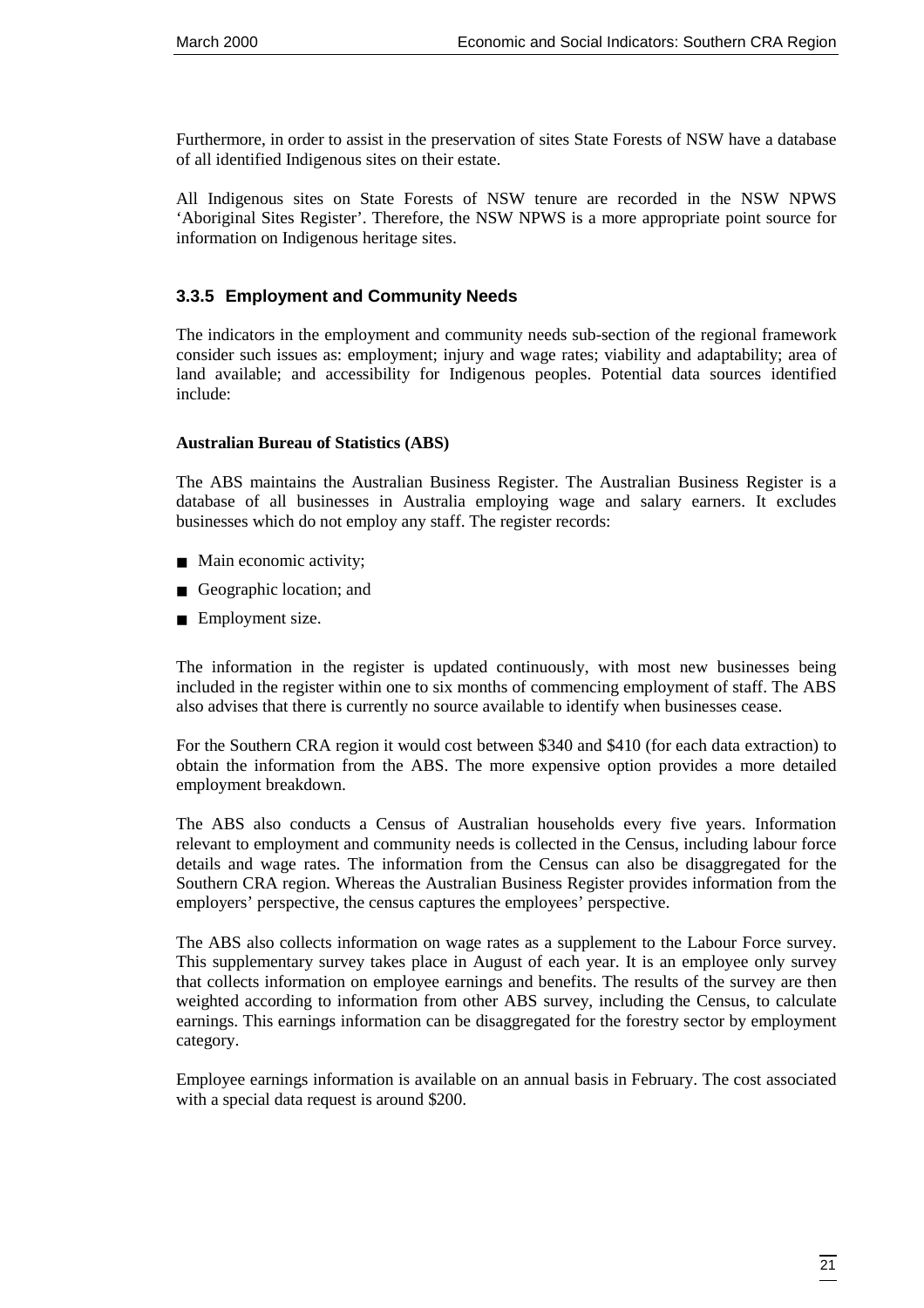#### **Forest Products Association**

As discussed earlier (see Section 3.3.1), the Centre for Agricultural and Resource Economics (CARE) and Gillespie Economics utilised the FPA results, in conjunction with a number of other sources of information and utilised specific wood volume and tenure information, to develop a series of models that assessed the potential direct and regional economic impacts associated with a change in land tenure as a results of potential RFA decisions. The impacts are presented in terms of level of employment, value of gross output, income and value added.

As these models predict the potential changes resulting from a change in land tenure in the short term and as these models are based on survey results at one point in time, the use of these models for monitoring purposes is limited. To overcome this, annual surveys would need to be undertaken. At present, such work is not scheduled

It would be costly to resurvey the sawmill operators on an annual basis, however, without the survey it is not possible to employ input-output analysis to determine regional economic impacts associated with changes to the forestry sector, as the royalty information only details a small proportion of total forest sector revenue. Royalties are not appropriate measures of total sector revenue as they fail to identify production, particularly value added production. The survey measures both State forest and private forest production without this the value and volume information collected is limited to State Forests of NSW operations.

Potentially, the survey could be conducted very five years to update model calibration, however, whenever there is significant structural change in the industry the survey will need to be revisited, ie following the RFA decision.

#### **WorkCover NSW**

WorkCover collects injury claim statistics for all New South Wales. This information can be aggregated from post code data for the Southern CRA region. The injury claims can be identified either at a more aggregated level for the forestry and logging sector or at a more disaggregated level for forestry, logging and services to forestry sub-sectors. However, it is possible that there may be confidentiality constraints associated with the information being disaggregated for forestry, logging and service sub-sectors. Also, the data can be identified under different employment categories. Confidentiality constraints occur when less than four records are available within each sub-sector.

WorkCover has quoted that injury information would cost \$150 for extracting by employment category, in the forestry sector for the Southern CRA region.

#### **3.3.6 Indigenous Participation and Management**

The indicator in the Indigenous Participation and Management sub-section of the regional framework considers the extent of management framework which maintains and enhances Indigenous values. Potential data sources identified include:

#### **State Forests of NSW**

All identified Indigenous sites are automatically protected by law. State Forests of NSW is also implementing processes for the management of forests or parts of forests where local Indigenous communities share responsibility for the management of cultural heritage. This is currently occurring on a location by location basis and details can be provided by State Forests of NSW offices on the status of agreements.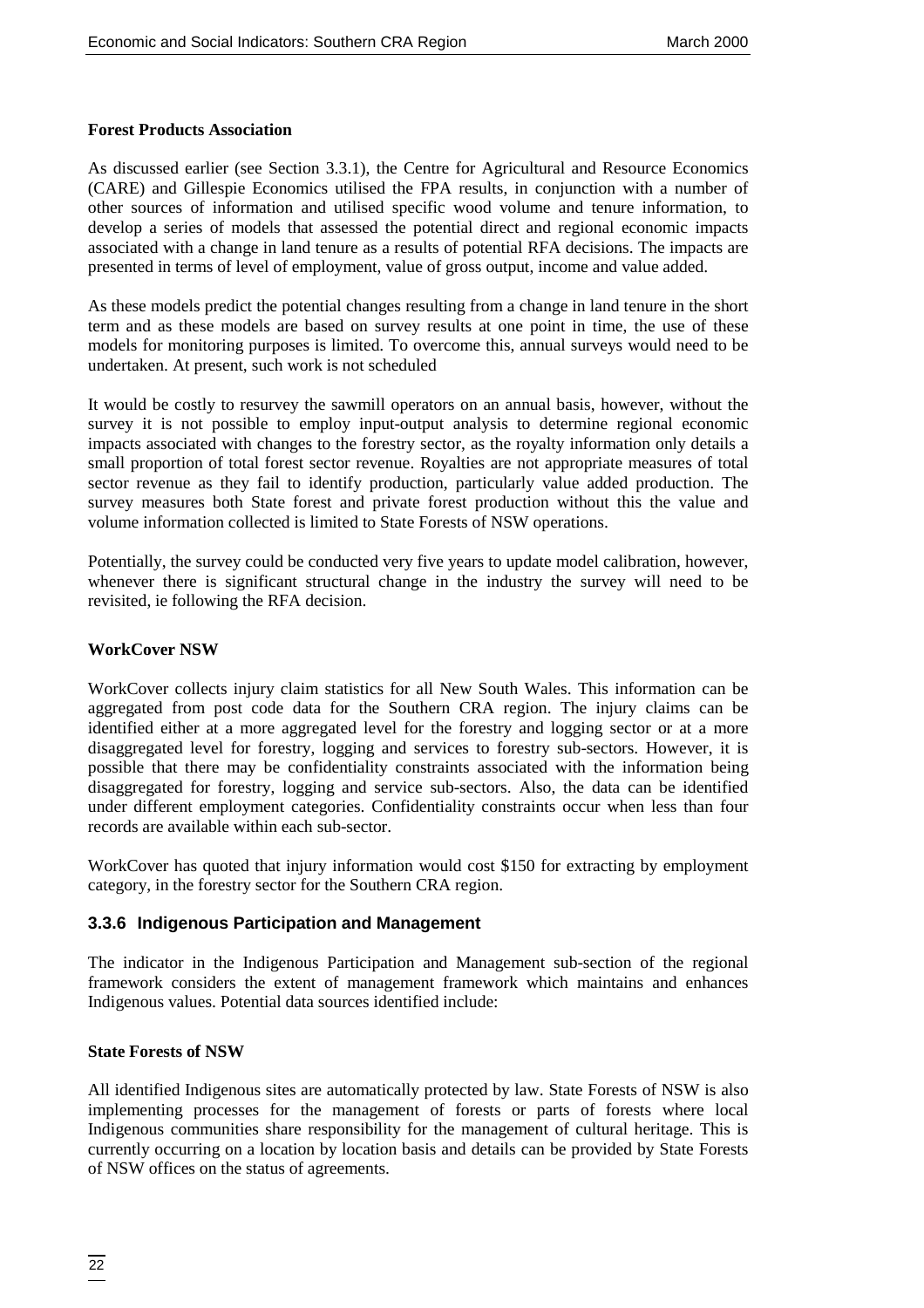<span id="page-30-0"></span>Co-management agreements represents the highest level of Indigenous participation on Data Forest tenure. They assist in the maintenance and enhancement of Indigenous values. The first co-management agreement is currently being negotiated in the Eden region, which is outside of the Southern CRA region.

The details of co-management agreements may be subject to confidentiality restrictions with local land council approval being required for any information release.

#### **NSW National Parks and Wildlife Service**

Following the National Parks and Wildlife Amendment (Aboriginal Ownership) Act 1996 provision was made for the return of a number of National Parks estates of special cultural significance to their traditional Aboriginal owners. Following return of these parks, they would be managed by Aboriginal peoples in partnership with the Service and provision was also made for the return of cultural property and ancestral remains to the rightful Aboriginal owners.

This co-management process signifies an enhancement of Indigenous values. The establishment of co-management agreements will assist in the maintenance and enhancement of Indigenous values.

# **3.4 SUMMARY AND CONCLUSIONS**

Numerous data sources have been identified under each of the sub-sections of the regional framework. These identified sources provide the foundation for economic and social indicators to be developed to assist in the monitoring and assessment of forest management in achieving ecologically sustainable forest management.

Based on this discussion, the following section outlines the indicators that can either be classified as Category A or B indicators within the Southern CRA region.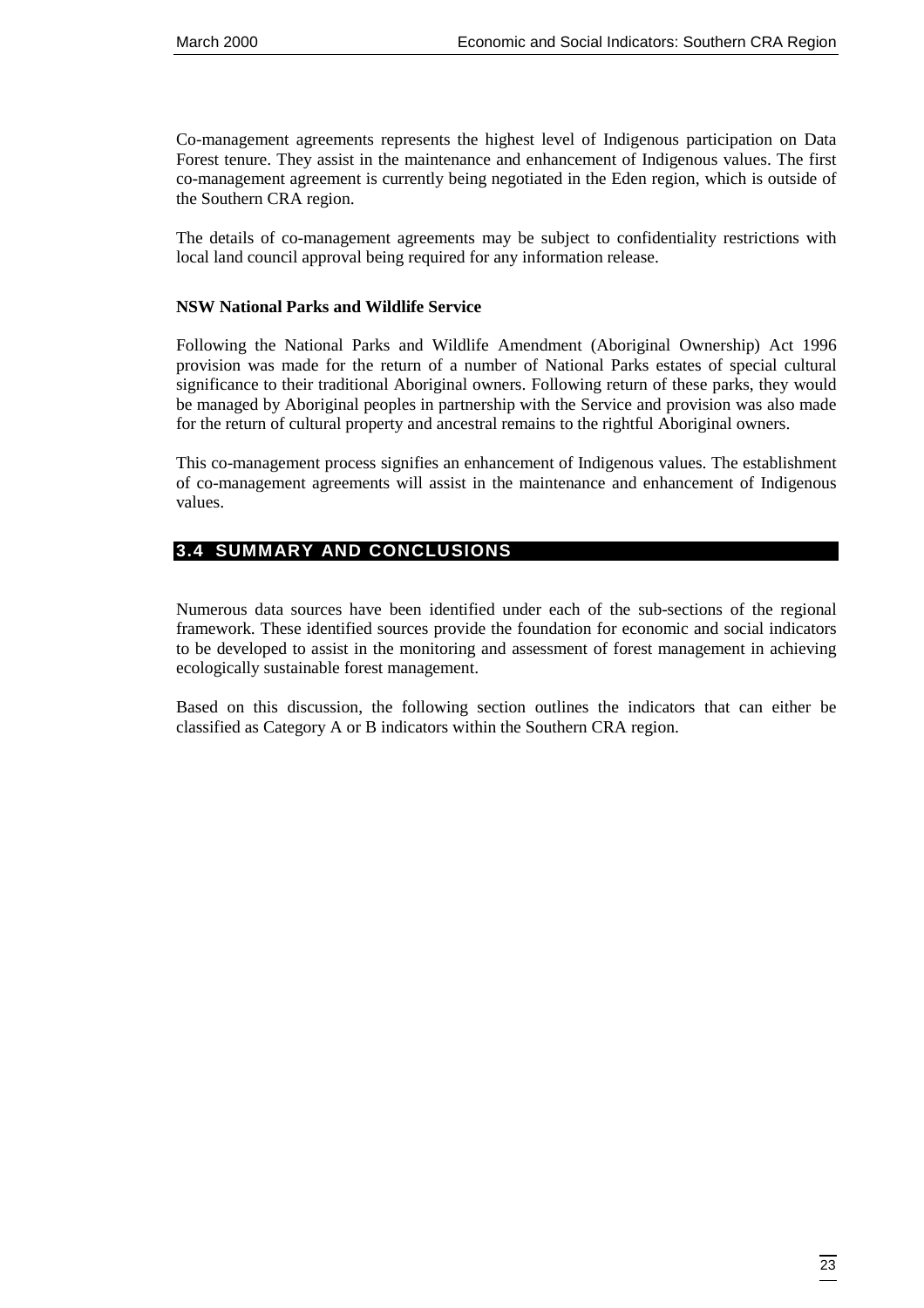# <span id="page-31-0"></span>4. INDICATORS

In this section, a list of indicators that can either be immediately quantified (Category A), or indicators that require further methodological or resourcing development (Category B) are detailed. These indicators are developed in line with the requirement set forth in the study brief, namely they:

- encompass both economic and social components; and
- will enable monitoring and assist decision makers in assessing the outcomes of forest management within the Southern CRA region in terms of achieving ecologically sustainable forest management.

# **4.1 INTRODUCTION**

Based on the results of the data identification process (as outlined in the previous section), the following section details the Category A and B indicators that have been identified for the Southern CRA region. The categorisation of indicators builds upon the categories that were previously identified as part of the regional framework.

### **4.1.1 Category A Indicators**

Category A are indicators that can be reported against immediately. The regional framework identified two category A indicators:

- 6.2c Number of Visits per annum. It is proposed that this definition is amended to read: 6.2c Number of visits per annum to State Forests, National Parks and to the local region.
- 6.5a Direct and indirect employment in the forest sector and forest sector employment as a proportion of total employment (direct). It is proposed that this definition is amended to read: 6.5a Direct employment in the forest sector and forest sector employment as a proportion of total employment

The data identification process indicated that appropriate data sources exist for both of these indicators, so they can remain Category A indicators for the Southern CRA region analysis.

In addition, based on the results of the data identification process, three further indicators can be identified as category A indicators for the Southern CRA region. It is proposed that the first of these additional Category A indicators has a minor definitional change in order for it to meet the requirements of Category A indicators. These three indicators are: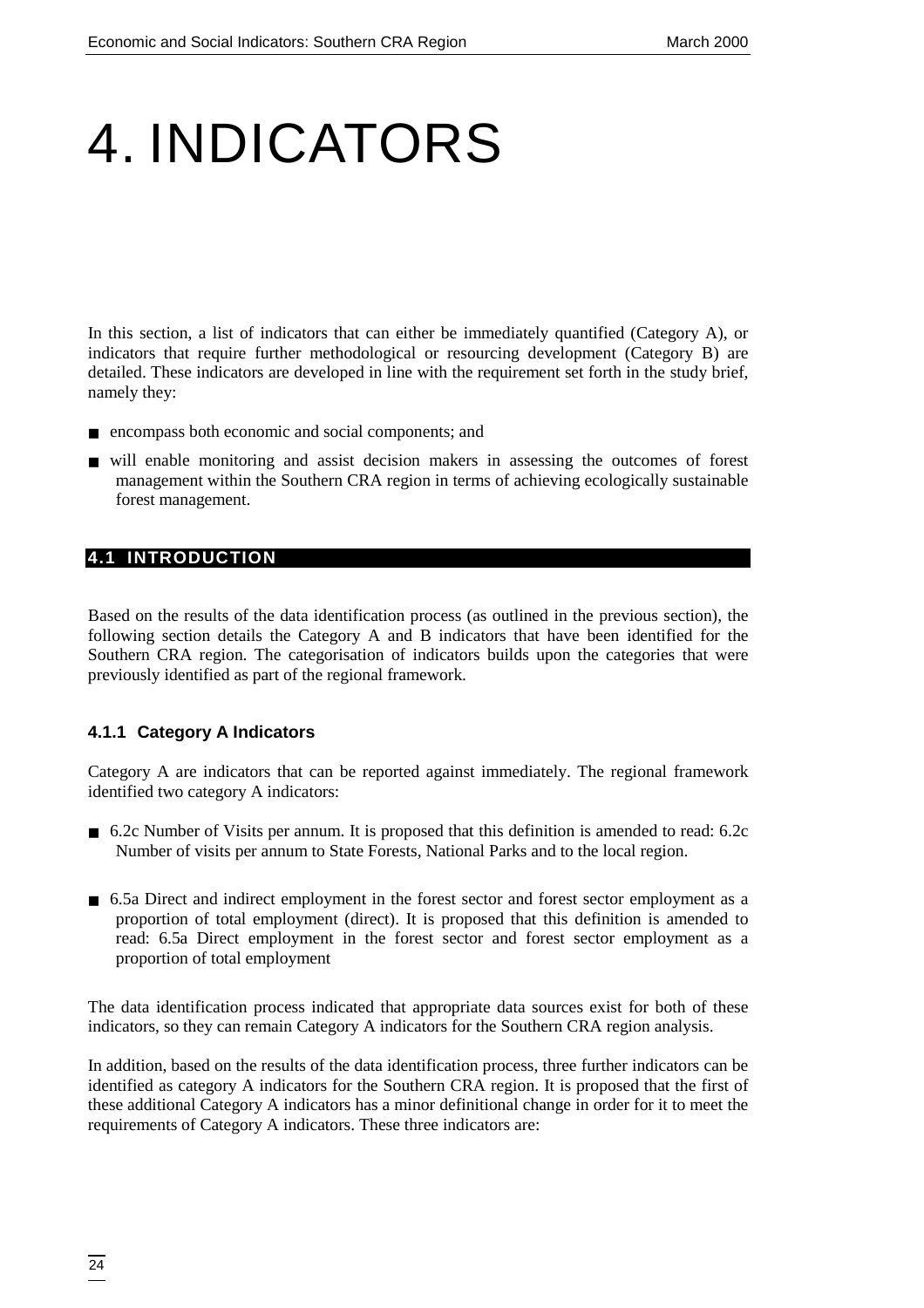- 6.1a (original definition) Value and volume of wood and wood products production, including value added through downstream processing. It is proposed that this definition is amended to read: 6.1a Value and volume of wood production.; and
- 6.4 a (i) Area and per cent of forest land in defined tenures, management regimes and zonings which are formally managed in a manner which protect Indigenous peoples' cultural, social, religious and spiritual values, including non-consumptive appreciation of the country.
- 6.5b Average wage rates and injury rates in major employment categories within the forest sector.

### **4.1.2 Category B - Indicators**

Category B indicators are able to be measured, however, they require either further methodological development or resourcing resolution before they can be finalised.

The regional framework identified six category B indicators:

- 6.1a Value and volume of wood and wood products production, including value added through downstream processing.
- 6.3a Value of investment, including investment in forest growing, forest health and management, planted forests wood processing, recreation and tourism.
- 6.4a (ii) Proportion of places of non-Indigenous cultural value in forests formally managed to protect those values.
- 6.5a Direct and indirect employment in the forest sector and forest sector employment as a proportion of total employment (indirect).
- 6.6a Extent to which the management framework maintains and enhances Indigenous values including customary, traditional and native title use by Indigenous peoples and for Indigenous participation in forest management.

Based on the results of the data identification process, all of these indicators will remain Category B indicators, except 6.1a (with definition change) and 6.4a which are proposed to be viable Category A indicators. In addition, a further category B indicator was identified as a result of this study:

■ 6.1b Value and quantities of production of non-wood forest products.

Furthermore, 6.5b which was previously identified as a Category Other is proposed to be a viable Category A indicator.

Table 4a summarises the proposed Category A and B indicators as identified in this assessment, along with detailing the data sources as identified for each of the indicators.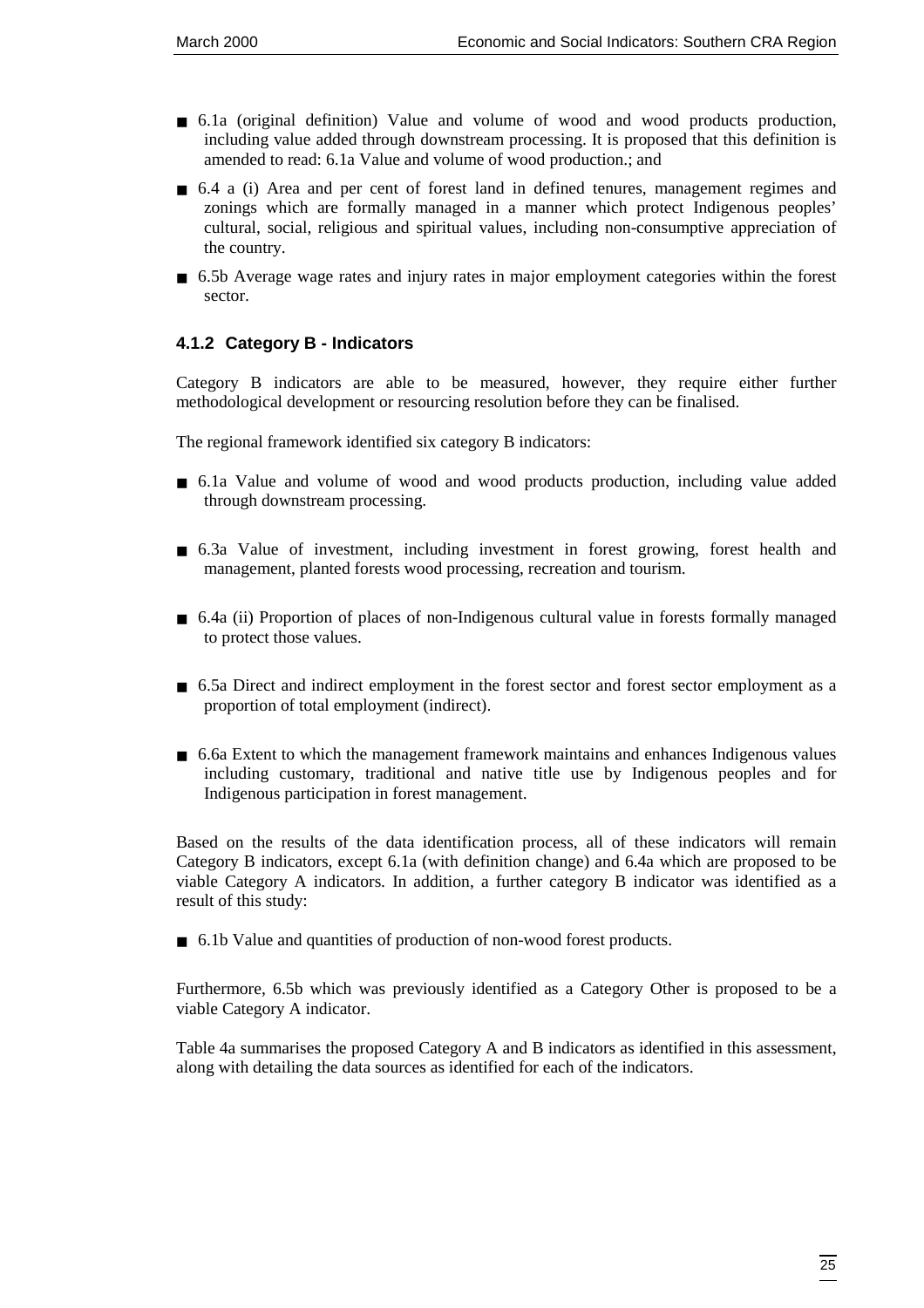**TABLE 4A PROPOSED CATEGORY A AND B INDICATORS**

| <b>FRAMEWORK INDICATORS</b><br>Cat. A<br>Cat. B<br>Cat. C                          | <b>Data Sources</b> |
|------------------------------------------------------------------------------------|---------------------|
| <b>6.1 Production and Consumption</b>                                              |                     |
| 6.1a Value and volume of wood and wood                                             |                     |
| products production, including value added                                         | State Forests of    |
| through downstream processing                                                      | <b>NSW</b>          |
| 6.1b Value and quantities of production of                                         | State Forests of    |
| non-wood forest products                                                           | <b>NSW</b>          |
| <b>6.2 Recreation and Tourism</b>                                                  |                     |
| 6.2c Number of visits per annum                                                    | NPWS, State         |
|                                                                                    | Forests of NSW,     |
|                                                                                    | Tourism NSW,        |
|                                                                                    | BTR                 |
| 6.3 Investment in the Forest Sector                                                |                     |
| 6.3a Value of Investment, including                                                |                     |
| investment in forest growing, forest health                                        |                     |
| and management, planted forests, wood                                              |                     |
| processing, recreation and tourism                                                 |                     |
| 6.4 Cultural, Social and Spiritual Needs and Values                                |                     |
|                                                                                    |                     |
| 6.4a (i) Area and per cent of forest land in                                       |                     |
| defined tenures, management regimes and                                            |                     |
| zonings which are formally managed in a                                            | <b>NSW NPWS</b>     |
| manner which protect Indigenous peoples'                                           |                     |
| cultural, social, religious and spiritual values,                                  |                     |
| including non-consumptive appreciation of the                                      |                     |
| country                                                                            |                     |
| 6.4a (ii) Proportion of places of non-                                             | <b>NSW Heritage</b> |
| Indigenous cultural value in forests formally                                      | Office              |
| managed to protect those values                                                    |                     |
| 6.5 Employment and Community Needs                                                 |                     |
| 6.5a Direct and indirect employment in the                                         | ABS, Surveys &      |
| forest sector and forest sector employment as                                      | Modelling           |
| a proportion of total employment.                                                  |                     |
| 6.5b Average wage rates and injury rates in                                        | ABS, WorkCover      |
| major employment categories within the forest<br>(Cat. other)                      | <b>NSW</b>          |
| sector.                                                                            |                     |
| 6.6 Indigenous Participation and Management<br>6.6a Extent to which the management |                     |
| framework maintains and enhances                                                   |                     |
| Indigenous values including customary,                                             | State Forests of    |
| traditional and native title use by Indigenous                                     | NSW, NSW            |
| peoples and for Indigenous participation in                                        | <b>NPWS</b>         |
| forest management                                                                  |                     |

From table 4a, it can be seen that indicator 6.1a and indicator 6.4a have moved from Category B to Category A, indicator 6.1b has moved from Category C to Category B and indicator 6.5b have moved from Category Other to Category A.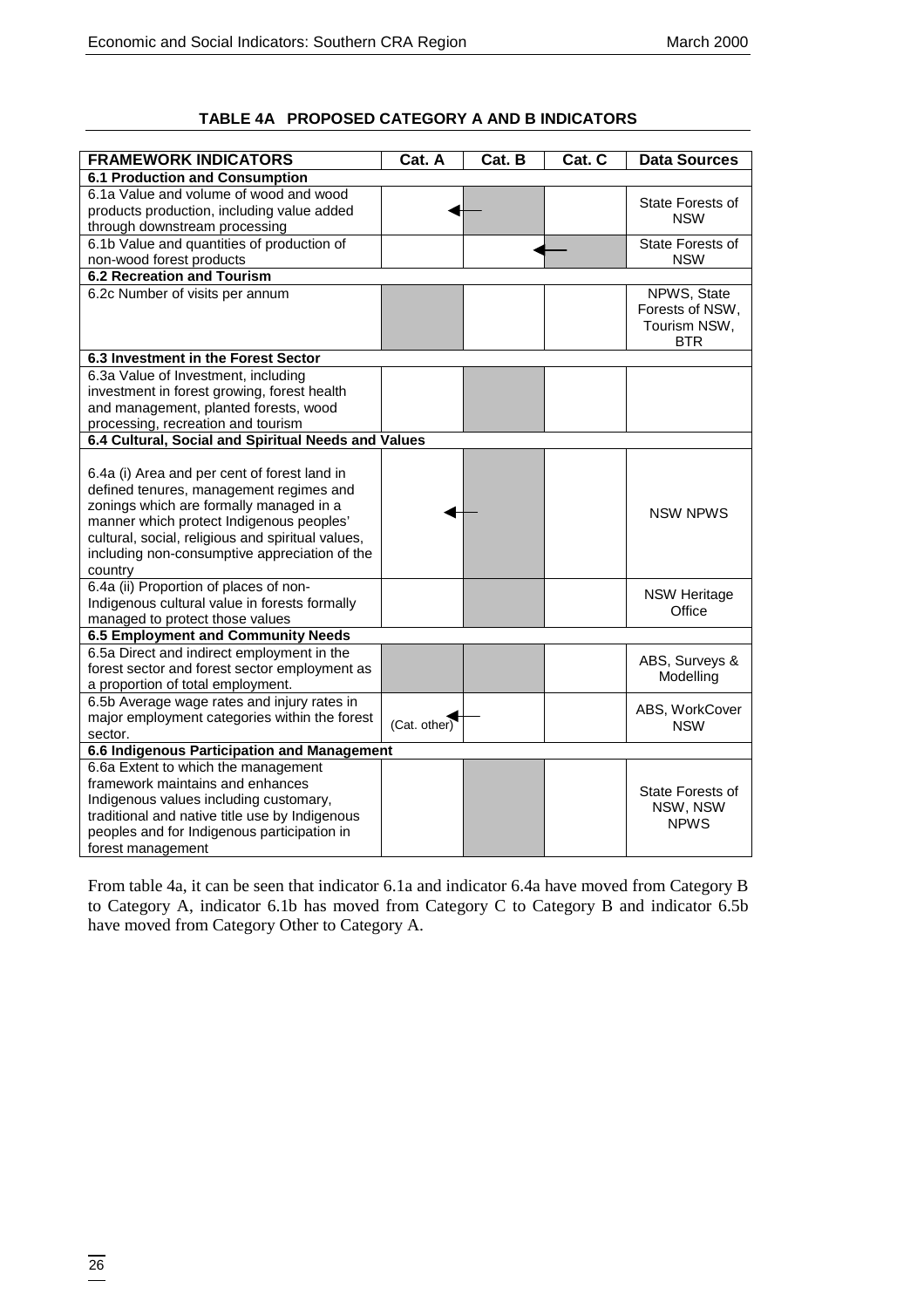# <span id="page-34-0"></span>**4.2 CATEGORY A INDICATORS**

The following section provides a comprehensive overview of the Category A indicators identified for the Southern CRA region as part of this study. The overview of each indicator provides information pertaining to:

- The framework definition of the indicator developed under the regional framework;
- The standardised definition of the indicator (where alterations to the framework definition were made by Hassall & Associates);
- The data sources that support the indicator;
- Data fit to CRA boundaries
- The frequency of collection of the data within the identified sources;
- Format and data cost:
- Any data gaps that exist within the present data collection mechanisms;
- Any confidentiality provisions that govern the use of the data; and
- The correlation that the indicator has with other indicators.

Furthermore, a discussion of definition, methodology, reporting, recommendations and target levels with relation to each of the indicators follows each tabular summary.

Finally, possible targets for Category A indicators are identified.

### **4.2.1 Sub-section 6.1 – Production and Consumption**

Table 4b provides an overview of indicator 6.1a.

| <b>Framework Definition</b>         | Value and volume of wood and wood products production,<br>including value added through downstream processing.                                    |
|-------------------------------------|---------------------------------------------------------------------------------------------------------------------------------------------------|
| <b>Standardised Definition</b>      | Value and volume of wood production.                                                                                                              |
| Category                            | Category A                                                                                                                                        |
| Data Sources                        | State Forests of NSW - production volumes and royalties for<br>both private and State Forests of NSW estate, fit to CRA<br>boundaries.            |
| Data Fit                            | State Forests of NSW data is currently collected on a regional<br>basis, however, they are developing techniques for collation at a<br>CRA level. |
| Data Frequency                      | Annual                                                                                                                                            |
| Data Format and Cost                | Database output (see discussion below)<br>There is no cost associated with the data, beyond those<br>associated with collation.                   |
| Data Gaps                           | Sawmill operators - costs                                                                                                                         |
| <b>Confidentiality Requirements</b> | Nil                                                                                                                                               |
| Correlation with other Indicators   | Linked to 6.5a (Employment)                                                                                                                       |
| <b>Pitfalls</b>                     | No measurement of value added production                                                                                                          |

#### **TABLE 4B – OVERVIEW OF INDICATOR 6.1A**

#### **Definition**

Indicator 6.1a

Clarification of definition.

■ The value of wood products would consist of the royalty return to State Forests of NSW from exploitation. Importantly, royalties only detail the return from exploitation, they do not

┯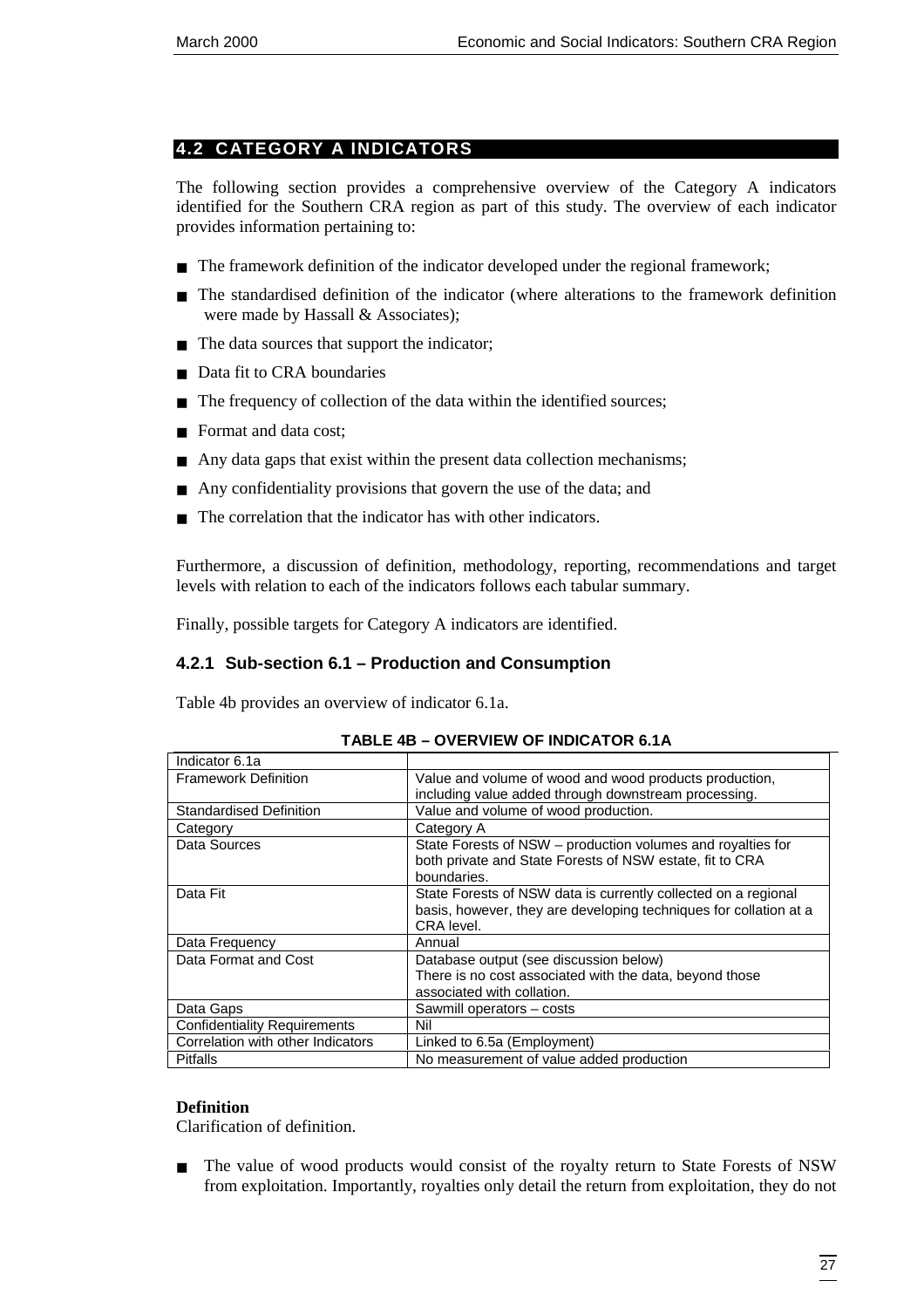measure production or value added production, see section 4.3.1 for techniques to overcome the short-comings of royalties as a value measure;

- **The volume of wood products would be measured in metres cubed**  $(m<sup>3</sup>)$  **by tree type. The** detail on tree types measured will be determined by the ESFM's objectives; and
- State Forests of NSW should develop the definition of this indicator further following establishment of indicator objectives and targets.

#### **Methodology**

- State Forests of NSW should implement a database system that measures, monitors and reports upon volume and value of wood production data specifically for the Southern CRA region, this will facilitate indicator measurement;
- The opportunity exists to develop a historical trend analysis on both volume and value parameters using existing time series data; and
- Following annual reporting, ongoing monitoring would ensure that the process of data collection is achieving the stated objectives and opportunities to improve the adopted methodology are implemented.

#### **Reporting**

- Reporting should occur against a number of major categories. These may include breakdowns by individual species, by end use, by value of end use, etc; and
- Reporting should be undertaken by State Forests of NSW.

#### **Recommendations**

- A central agency should be established that coordinates data validation, measuring and monitoring to ensure reliability and accuracy of this data; and
- Efforts be made to more accurately assess the issue of royalties, including standardisation of the base against which royalties are measured. This would involve measures aimed at overcoming the present weakness in the data source, i.e., royalties do not identify production, particularly value added production (see section 4.3.1);
- State Forests of NSW have indicated that it is not appropriate for them to monitor the real values of production for both private and public forestry enterprise, as commercially confident accounts from sawmills would need to be gathered, creating a conflict of interest between State Forests of NSW as a commercial supplier and also as a regulatory accountant.

### **Target Levels**

The following target levels are indicative.

- Volume should be in line with RFA agreement requirements; and
- A potential target might be to maintain current real values, adjusted for consumer price inflation. However, a reduction in value may result from resource access changes, which do not necessarily represent a worsening situation in the timber industry.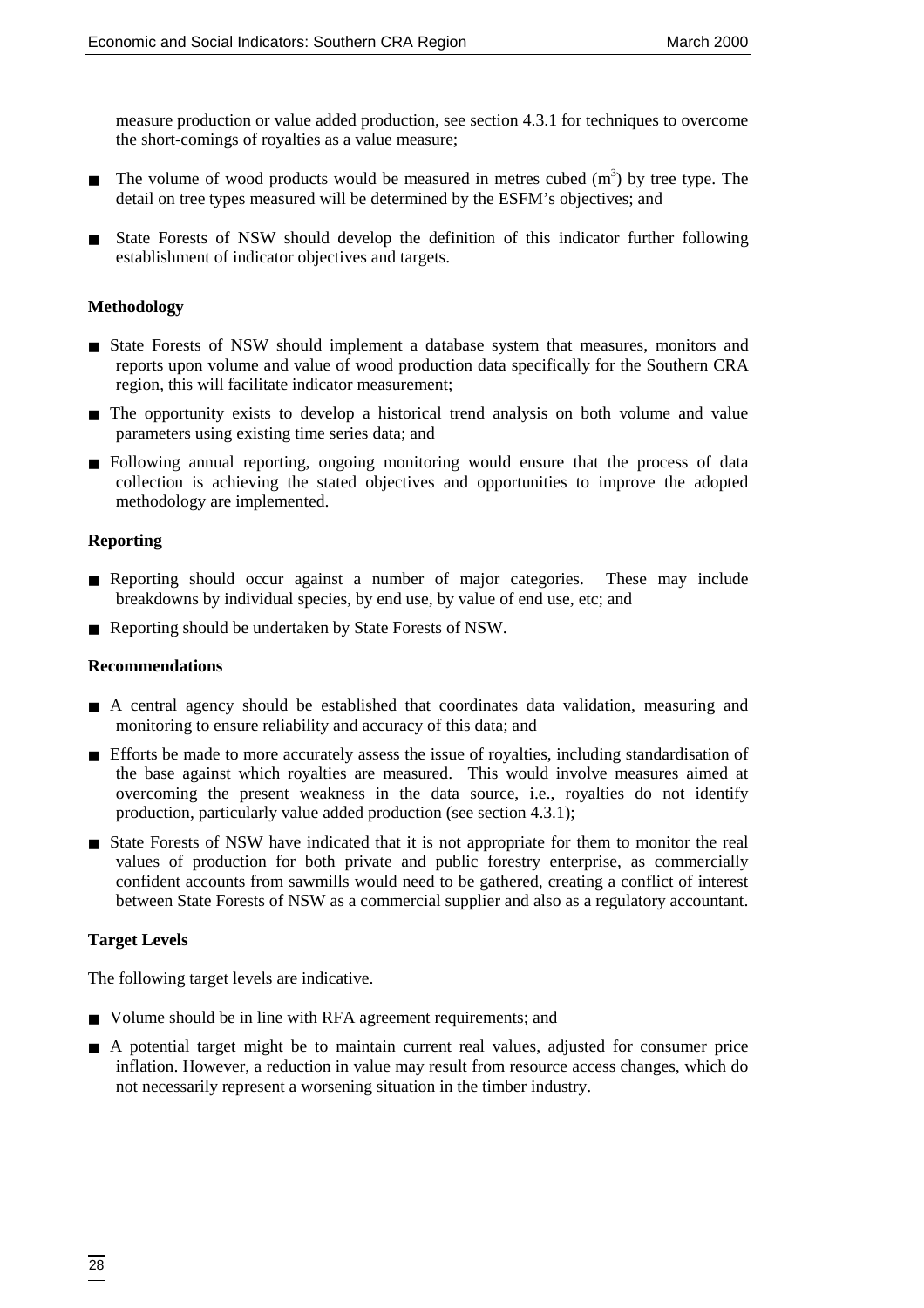# **4.2.2 Sub-section 6.2 – Recreation and Tourism**

Table 4c provides an overview of indicator 6.2c.

| Indicator 6.2c                      |                                                                 |
|-------------------------------------|-----------------------------------------------------------------|
| <b>Framework Definition</b>         | Number of visits per annum                                      |
| <b>Standardised Definition</b>      | Number of visits per annum to State Forests, National Parks and |
|                                     | to the local region                                             |
| Category                            | Category A                                                      |
| Data Sources                        | NSW NPWS - Visitor estimates                                    |
|                                     | State Forests of NSW - Visitor estimates                        |
|                                     | Tourism NSW – regional tourism estimates                        |
|                                     | Bureau of Tourism Research - regional tourism estimates         |
| Data Fit                            | NSW NPWS and State Forest - Collected on a park by park         |
|                                     | basis.                                                          |
|                                     | Tourism NSW data collected regionally, techniques of adjustment |
|                                     | are required to fit CRA region.                                 |
| Data Frequency                      | 6 monthly (Tourism NSW)                                         |
|                                     | Annual (State Forests of NSW and NSW NPWS)                      |
| Data Format and Cost                | NSW NPWS and State Forests of NSW data is not available from    |
|                                     | a point database, rather is provided on a park by park basis.   |
|                                     | There is no cost associated with NSW NPWS and State Forest      |
|                                     | data, beyond collation costs.                                   |
|                                     | Tourism NSW data is web accessible at no cost                   |
| Data Gaps                           | <b>Private Forest visitation</b>                                |
| <b>Confidentiality Requirements</b> | Nil – Tourism NSW, NSW NPWS and State Forests of NSW            |
|                                     |                                                                 |
| Correlation with other Indicators   | Linked to 6.3a (Investment)                                     |
| <b>Pitfalls</b>                     | Changes to visitation occur for often complex reasons, economy, |
|                                     | tastes, etc.                                                    |

|  | <b>TABLE 4C - OVERVIEW OF INDICATOR 6.2C</b> |
|--|----------------------------------------------|
|  |                                              |

#### **Definition**

Clarification of definition.

- Visits To ensure consistency across the data sources an appropriate measure for visitation would be the multiple of the number of visitors by the average period of stay;
- The data is available to investigate visitation beyond number of visitors by average length of stay, however, more detailed measures should only be considered where the objectives for the indicator state that it is necessary; and
- Central agency to develop definition following establishment of objectives and targets.

#### **Methodology**

- NSW NPWS and SFNSW should institute a standardised mechanism for allowing the ongoing collection/estimation of the number of visits associated with their tenured lands in the Southern CRA region;
- Tourism NSW should develop (using existing tourism regions data as a base) a Southern CRA region specific database of tourism visitation, otherwise the central agency should develop mechanisms to make the data CRA specific;
- The data should be measured upon a consistent unit, ie visitor days, which is a combination of visitor nights and number of visits;
- Data adjustments need to ensure identification of snowy winter tourism visitation, to ensure that the tourism information is not biased by outside influences, ie skiing season;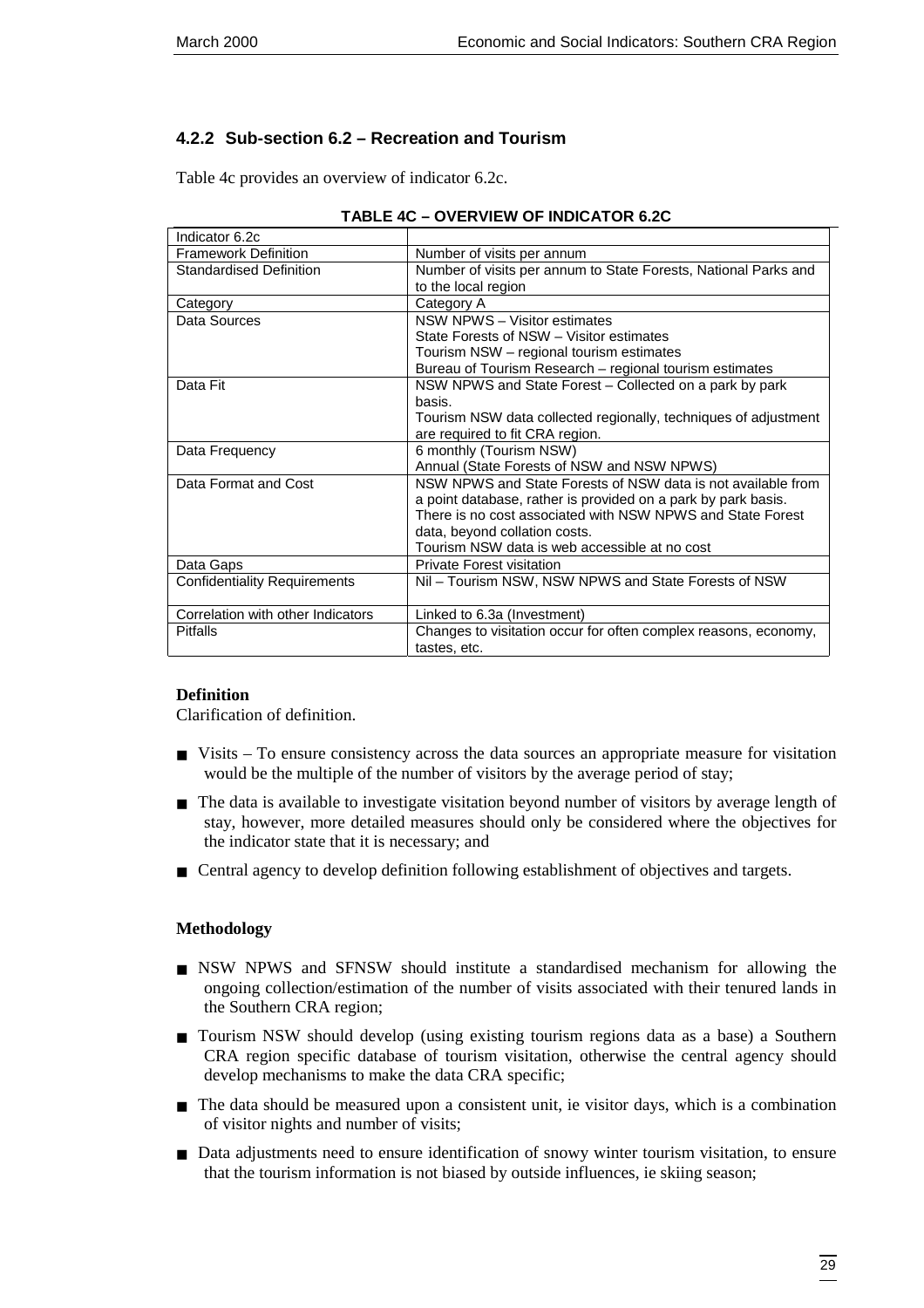- Time Series data should be available for Tourism NSW, and to a certain extent from NSW NPWS and SFNSW to develop a baseline profile;
- Information is not available for private forest visitation, so this indicator can only consider visitation to NSW NPWS and State Forests of NSW tenure; and
- Following annual reporting, ongoing monitoring should ensure that the process of data collection is achieving the stated objectives, and opportunities to improve the adopted methodology are implemented.

#### **Reporting**

- Given there are three main data sources, reporting of this data should be made the responsibility of a central agency. When reporting the agency should reflect upon any difference between localised and regionalised changes; and
- Reporting should be undertaken by a central agency.

#### **Recommendations**

- A central agency should be established that coordinates data validation, measuring and monitoring to ensure reliability and accuracy of this data.
- ■

### **Target Levels**

The following target levels are indicative.

- Growth in line with regional or state recreation and tourism trends. These will provide a benchmark for forest related tourism growth relative to local or state tourism growth rates;
- Growth to be on a sustainable basis, mindful of precautionary principle and other relevant ecologically sustainable development criteria. The issue of what is sustainable tourism would need to be addressed by the agency coordinating this indicator; and
- In the absence of sustainable tourism targets being identified, due to the complexity of their measurement, it may be appropriate to simply monitor tourist visitation, with no explicit targets established.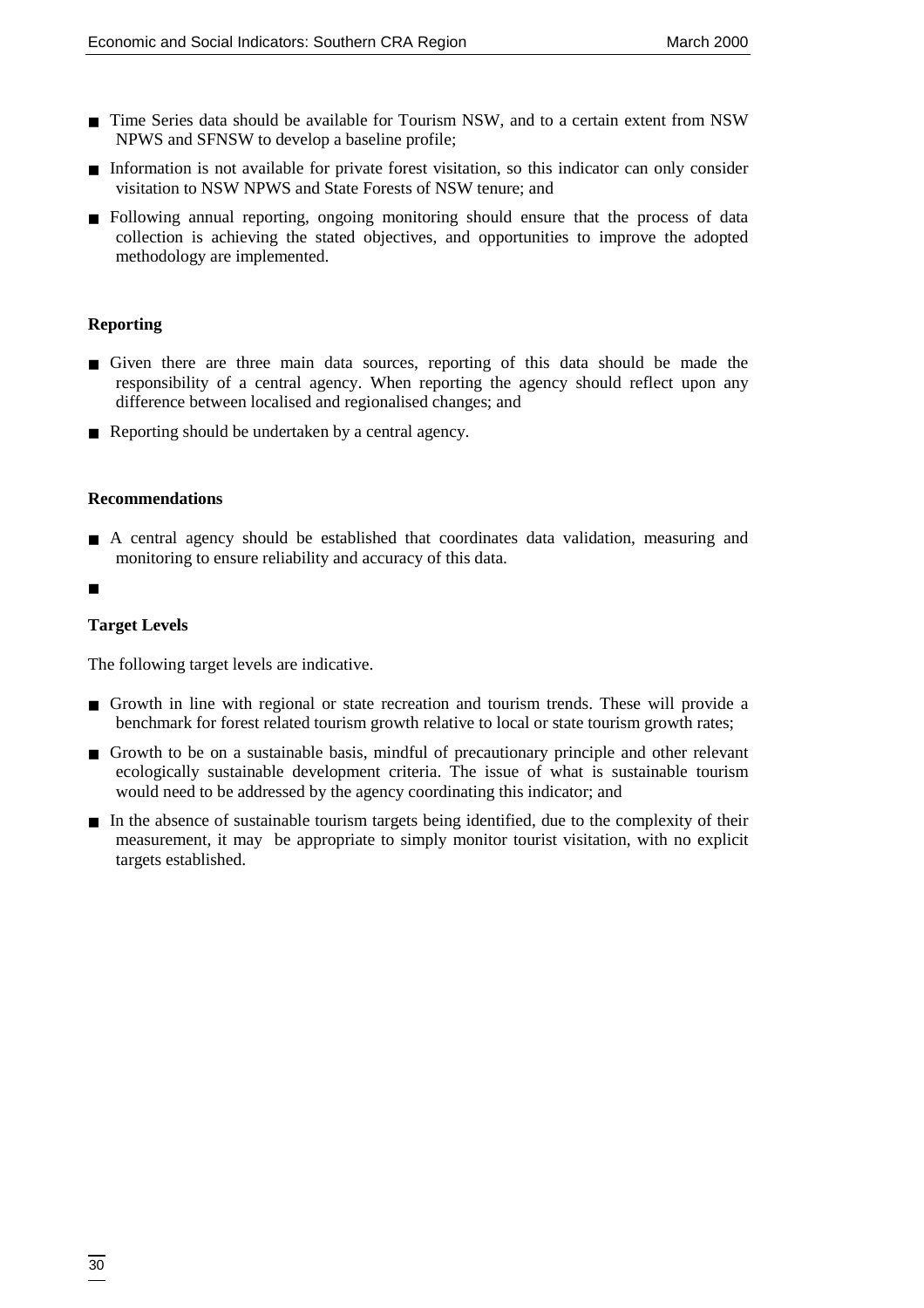# **4.2.3 Sub-section 6.4 – Cultural, Social and Spiritual Needs and Values**

Table 4d provides an overview of indicator 6.4a.

| Indicator 6.4a(I)                   |                                                                                                                                                                                                                                                                                  |
|-------------------------------------|----------------------------------------------------------------------------------------------------------------------------------------------------------------------------------------------------------------------------------------------------------------------------------|
| <b>Framework Definition</b>         | Area and per cent of forest land in defined tenures, management<br>regimes and zonings which are formally managed in a manner<br>which protect Indigenous peoples' cultural, social, religious and<br>spiritual values, including non-consumptive appreciation of the<br>country |
| Standardised Definition             | 'as above'                                                                                                                                                                                                                                                                       |
| Category                            | Category A                                                                                                                                                                                                                                                                       |
| Data Sources                        | NSW NPWS - Aboriginal Sites Register                                                                                                                                                                                                                                             |
| Data Fit                            | Data is collated in a GIS database, layering will permit<br>measurement for the CRA region.                                                                                                                                                                                      |
| Data Frequency                      | Annual                                                                                                                                                                                                                                                                           |
| Data Format and Cost                | The Aboriginal Sites Register is a GIS that will permit both map<br>based and spreadsheet extractions.<br>Cost of data – NSW NPWS would charge between \$1000 and<br>\$2500 for this data search. Also, cost of obtaining land council<br>approval.                              |
| Data Gaps                           | <b>Private Forest areas</b>                                                                                                                                                                                                                                                      |
| <b>Confidentiality Requirements</b> | Significant – Local Aboriginal Approval is required for site<br>searches                                                                                                                                                                                                         |
| Correlation with other Indicators   | Linked to 6.6a (management)                                                                                                                                                                                                                                                      |
| <b>Pitfalls</b>                     | Management of private forest preservation of Indigenous is not<br>identified.                                                                                                                                                                                                    |

#### **TABLE 4D – OVERVIEW OF INDICATOR 6.4A(I)**

#### **Definition**

Clarification of definition.

■ NSW NPWS to develop definition of this indicator, based on information available from the Aboriginal Sites Register and on defined objectives and targets. Potentially, developing the indicator to include degrees of different tenures, management regimes and different functions of the sites themselves.

#### **Methodology**

- The Aboriginal Sites Register is a comprehensive listing of all Indigenous sites in NSW, NSW NPWS should institute a standardised mechanism for allowing ongoing measuring , monitoring and reporting of information from the Aboriginal Sites Register;
- There are confidentiality restrictions over the data which require that either local Aboriginal Land Council approval be received prior to release of the data, or a Ministerial direction be given that the data be released. A protocol should be established for obtaining this approval;
- The opportunity exists to develop a historical trend analysis on the number of sites using existing time series data; and
- Following annual reporting, ongoing monitoring should ensure that the process of data collection is achieving the stated objectives, and opportunities to improve the adopted methodology are implemented.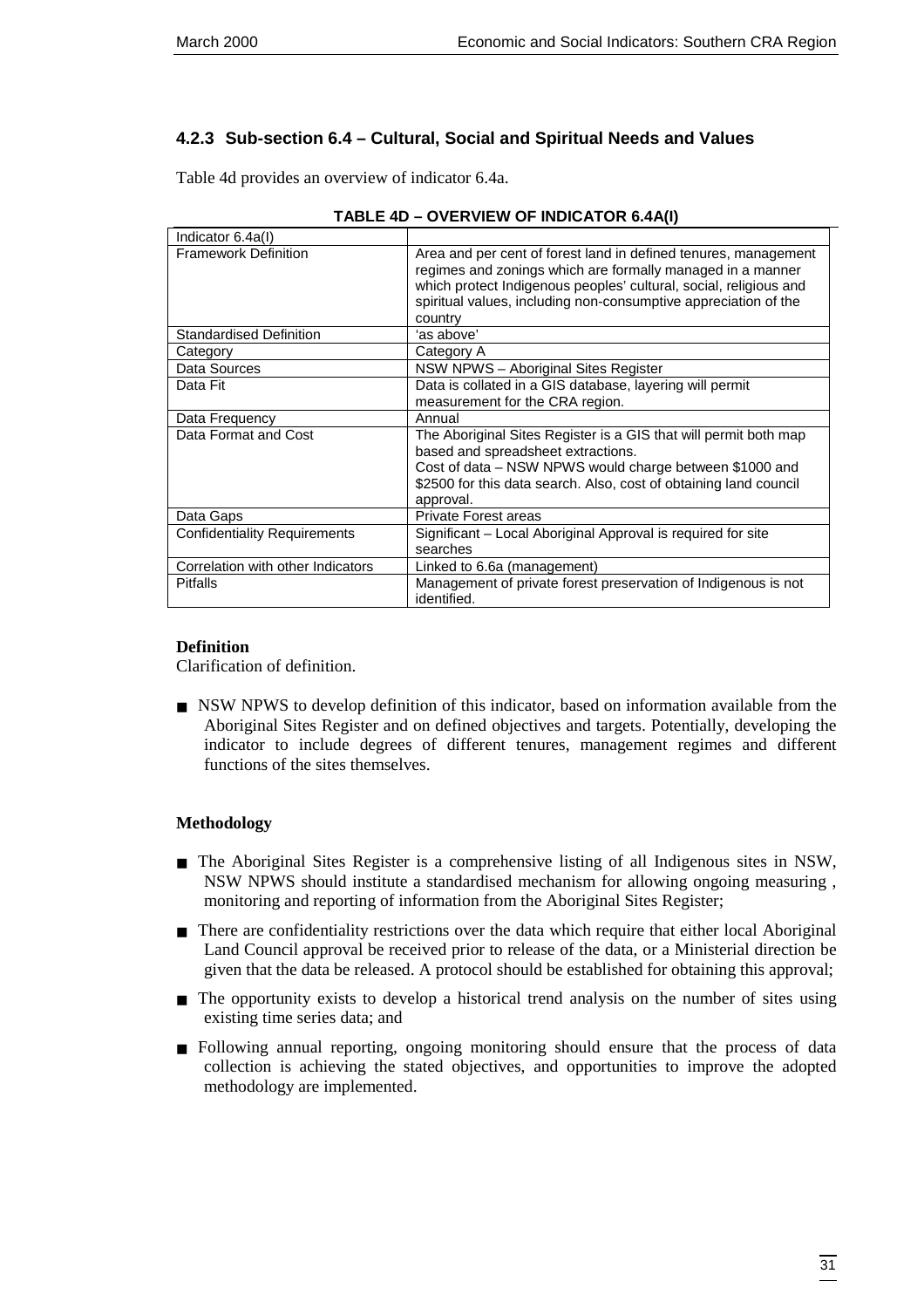#### **Reporting**

- Reporting should occur against a number of different categories. These may include size, type of site, historical importance, importance to contemporary Indigenous communities, etc; and
- Reporting should be undertaken by NSW NPWS.

#### **Recommendations**

- Investigate the potential for: approval for multiple extractions; or a technique to facilitate Land Council Approval; or a Ministerial directive providing access to site information. On of these is necessary for the on-going monitoring of this indicator; and
- A central agency should be established that coordinates the data validation process to ensure reliability and accuracy of this data, however, this will likely be prohibitively expensive;

### **Target Levels**

The following target levels are indicative.

- Registered sites in line with numbers in other similarly managed forest lands;
- Definition development by NSW NPWS may result in additional targets, that consider the tenure classifications and functions of the sites themselves; and
- Target levels should also coincide with any government objectives with relation to preservation and management of Indigenous heritage.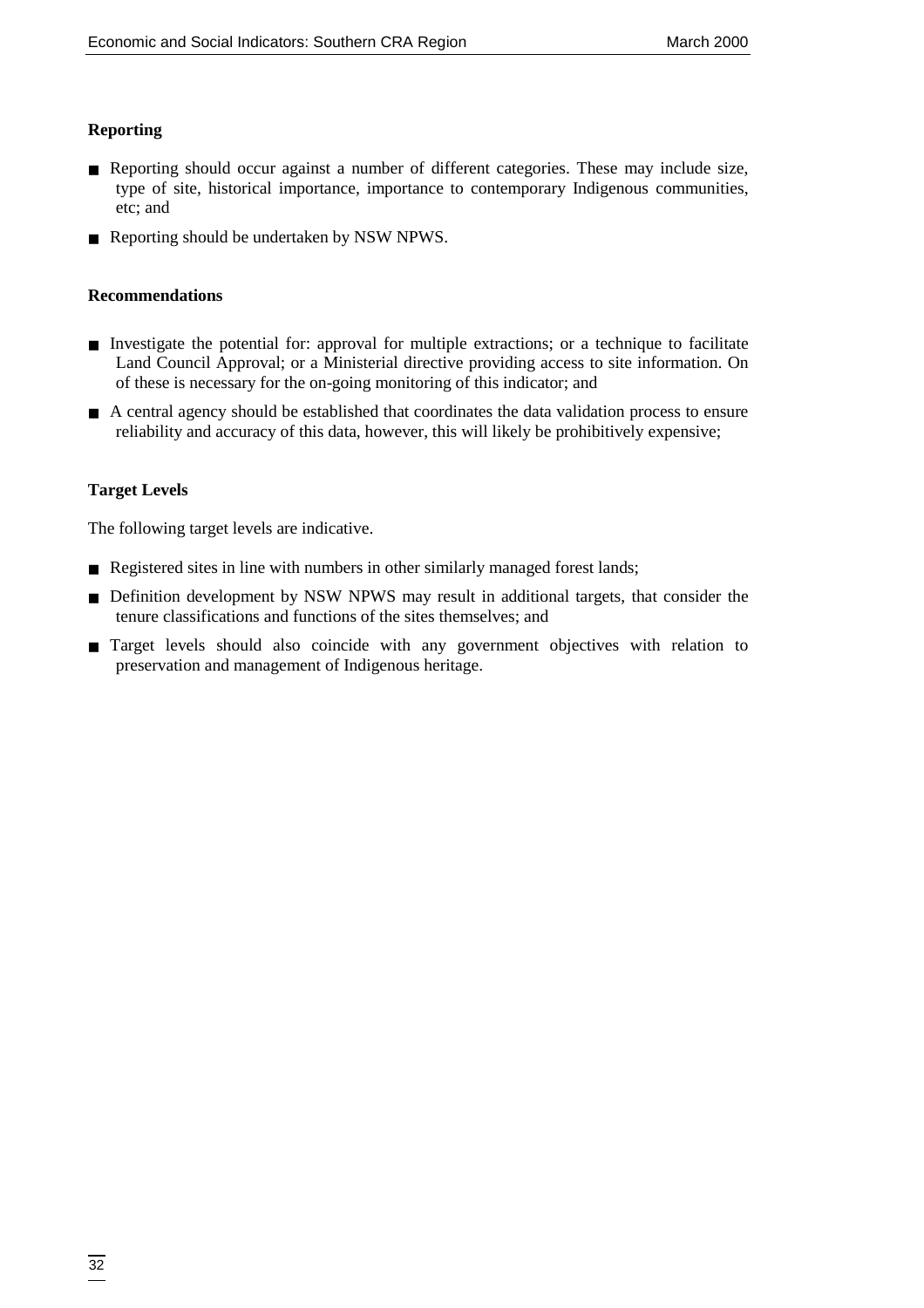# **4.2.4 Sub-section 6.5 – Employment and Community Needs**

Table 4e provides an overview of indicator 6.5a.

| Indicator 6.5a                      |                                                                     |
|-------------------------------------|---------------------------------------------------------------------|
| <b>Framework Definition</b>         | Direct and indirect employment in the forest sector and forest      |
|                                     | sector employment as a proportion of total employment               |
| Standardised Definition             | Direct employment in the forest sector and forest sector            |
|                                     | employment as a proportion of total employment                      |
| Category                            | Category A                                                          |
| Data Sources                        | ABS - Australian Business Register                                  |
|                                     | ABS - Census Data                                                   |
| Data Frequency                      | Annual                                                              |
| Data Format and Cost                | The ABS information can be provided in spreadsheet format.          |
|                                     | Australian Business Register - \$300 - \$400                        |
|                                     | Census Data – Similar order of magnitude to Australian Business     |
|                                     | Register                                                            |
|                                     | Input-Output model - dependent on scale of update the cost of       |
|                                     | redeveloping the I-O tables would not be insignificant.             |
| Data Gaps                           | Census Data is only every five years.                               |
|                                     | Indirect employment, not available, use CARE input-output           |
|                                     | estimates as a proxy.                                               |
| <b>Confidentiality Requirements</b> | Nil                                                                 |
| Correlation with other Indicators   | Linked to 6.1a (Value and Volume of Production)                     |
| <b>Pitfalls</b>                     | Direct employment – limited detail of timber industry, particularly |
|                                     | with relation to overall employment mix.                            |

#### **TABLE 4E – OVERVIEW OF INDICATOR 6.5A**

### **Definition**

Clarification of definition.

- The "Regional Economic Impact Assessment for the Southern RFA Region, 1999" identified direct employment to include the following:
- $\blacksquare$  Direct = Supply and processing of timber;
- See Section 4.3.4 for details on definition and measurement of indirect employment.

### **Methodology**

- A Central agency needs to establish an on-going arrangement with the Australian Bureau of Statistics to measure, monitor and report on employment in the forest sector for the Southern CRA region;
- The opportunity exists to develop a historical trend analysis on the number of sites using existing time series data;
- It is not possible to assess the impacts of changes in the forestry industry upon employment that is indirectly related to the forestry industry without an industry survey, however, CARE input-output estimates could be employed as a proxy, as long as they are periodically redeveloped ;
- The substitutability of resources from other areas needs to be reconsidered upon each reporting of the indicator (assuming annual reporting), as dependent on the employment situation in the area under consideration the indirect impacts may vary. The implication being that if indirect employment is resourced locally the multiplier effects are not as great as if employment resources shift from other areas; and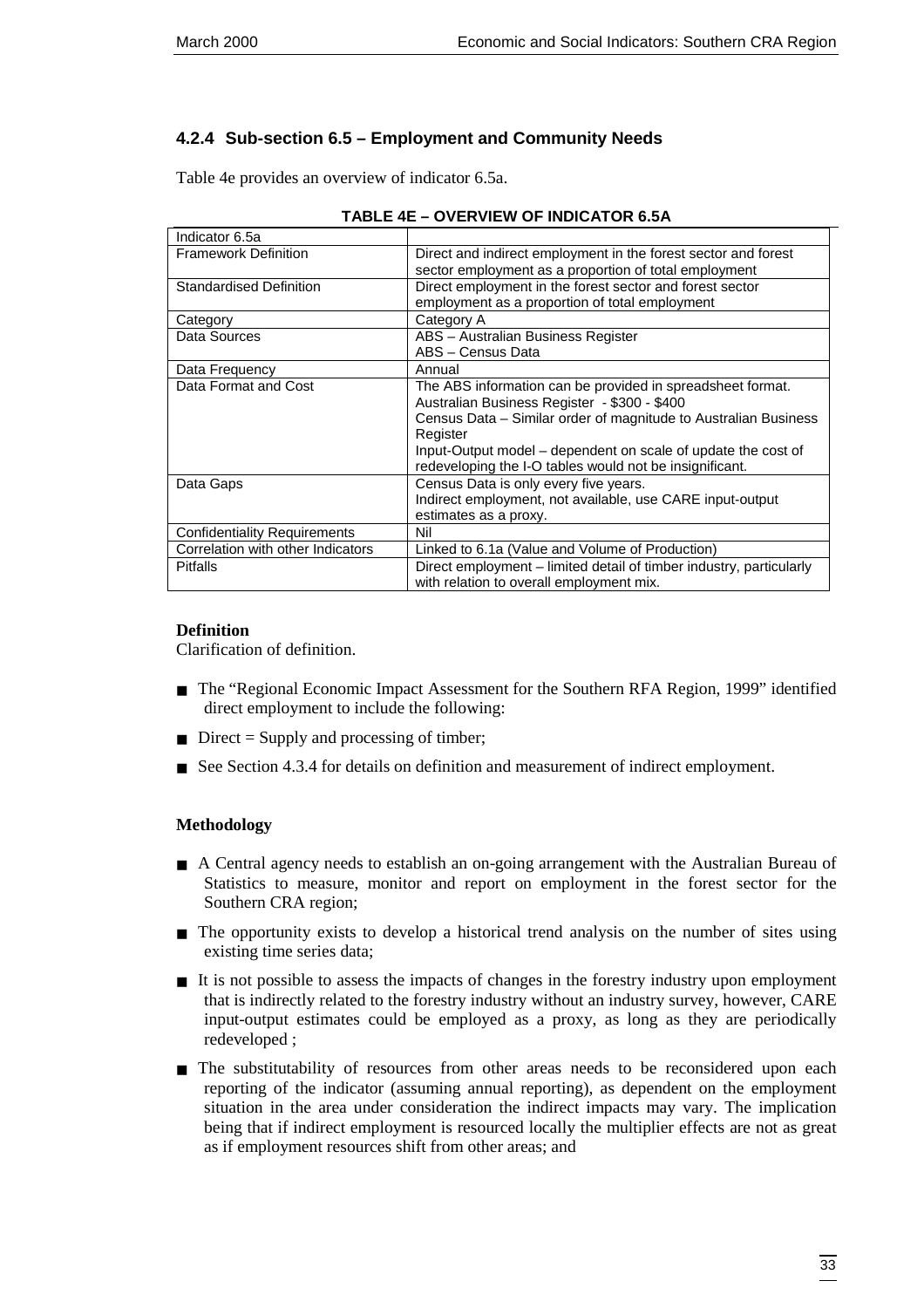■ Following annual reporting, ongoing monitoring should ensure that the process of data collection is achieving the stated objectives, and opportunities to improve the adopted methodology are implemented.

#### **Reporting**

- The data should be reported against various categories, including employment category, and forestry dependent and ancillary business;
- Reporting should also consider the external factors that affect employment, eg sustainable forest management practices, cyclical nature of the economy and market changes over time; and
- Reporting should be undertaken by a central agency.

#### **Recommendations**

- A central agency should be established that coordinates data validation, measuring and monitoring to ensure reliability and accuracy of this data; and
- Census data is only available every five years and there is a significant time lag between undertaking the census and release of the data which renders it less than ideal, from a policy response perspective. Potentially, the Census data may be more appropriate to validate and calibrate the results from the Australian Business Register database.

#### **Target Levels**

The following target level is indicative.

■ Difficult to set given on-going structural adjustment, technological change and external factors. Also, it is difficult to set a policy on employment given the significant private decision making process.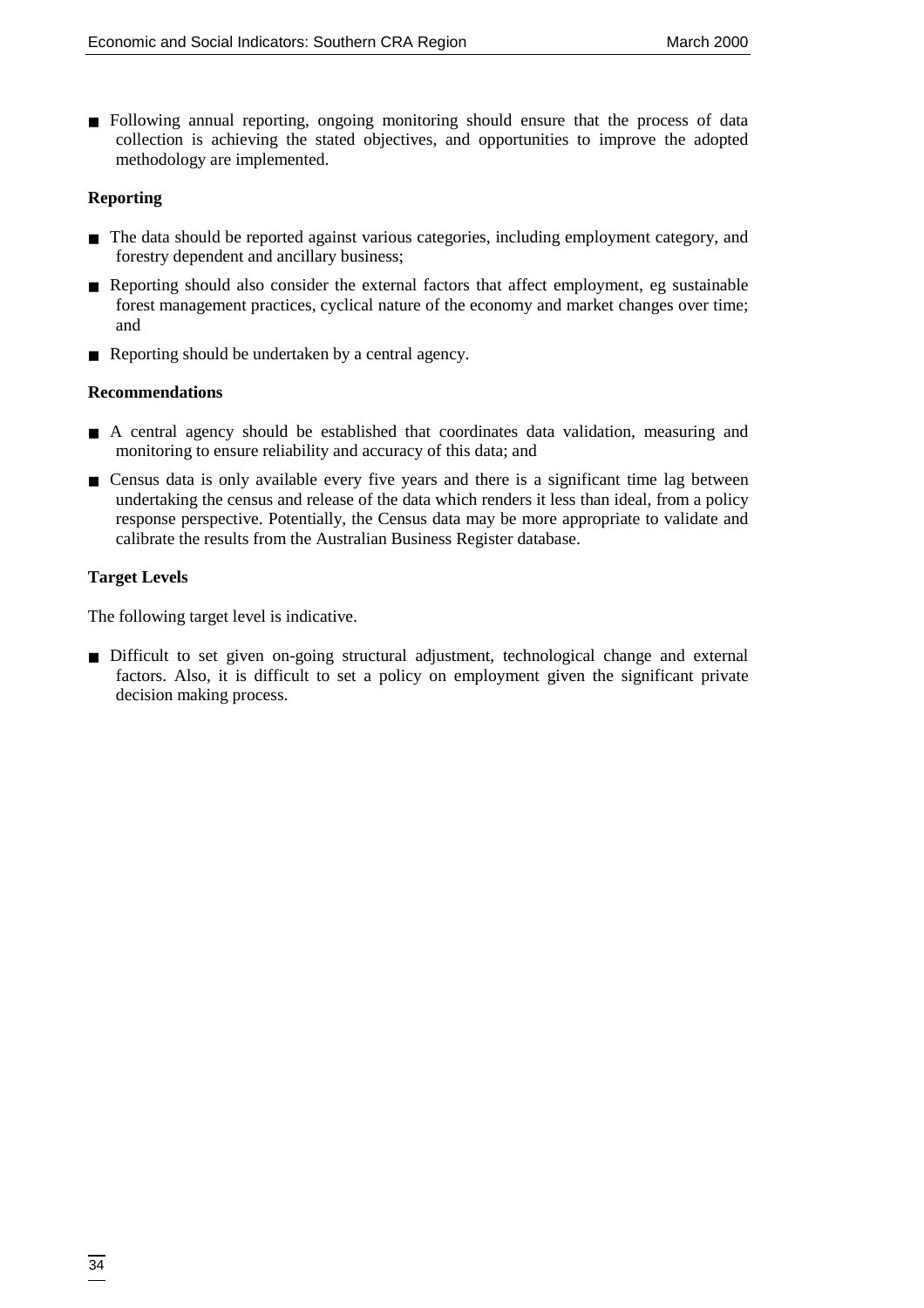Table 4f provides an overview of indicator 6.5b.

| Indicator 6.5b                      |                                                                                                                                                                             |
|-------------------------------------|-----------------------------------------------------------------------------------------------------------------------------------------------------------------------------|
| <b>Framework Definition</b>         | Average wage rates and injury rates in major employment<br>categories within the forest sector                                                                              |
| <b>Standardised Definition</b>      | 'as above'                                                                                                                                                                  |
| Category                            | Category A                                                                                                                                                                  |
| Data Sources                        | ABS - Employee Earnings, Benefits and Trade Union<br>Membership Survey - Special data request<br>WorkCover - Injury Claim Database                                          |
| Data Fit                            | ABS - Data can be disaggregated for the Southern CRA region,<br>based on LGAs.<br>WorkCover – Data can be disaggregated for the Southern CRA<br>region, based on postcodes. |
| Data Frequency                      | ABS Survey is conducted in August, with results available in<br>February<br>WorkCover – to be confirmed                                                                     |
| Data Format and Cost                | ABS - Spreadsheet format, minimum cost = \$170 (special data<br>request)<br>WorkCover - Spreadsheet format, minimum cost = \$150 (special<br>data request)                  |
| Data Gaps                           | Injury indicator only identifies officially settled claims, where a<br>claim has been settled otherwise they are not identified.                                            |
| <b>Confidentiality Requirements</b> | Work Cover is unable to provide information when less than four<br>claims have been processed in a certain category.                                                        |
| Correlation with other Indicators   | Linked with 6.5a (Employment)                                                                                                                                               |
| <b>Pitfalls</b>                     | Limited view of injury statistics, privately settled claims excluded.                                                                                                       |

|  | <b>TABLE 4F – OVERVIEW OF INDICATOR 6.5B</b> |  |  |
|--|----------------------------------------------|--|--|
|--|----------------------------------------------|--|--|

#### **Definition**

Clarification of definition.

- Major employment categories, as identified by the Australian Bureau of Statistics, can include part-time/full time, male, female (general level) or can include managers, professionals, tradespersons, clerical services, etc (detailed level). The detail in terms of employment categories would need to be developed following identification of objectives; and
- The agency responsible for the measurement of this indicator should develop the definition of this indicator based on objectives and targets for wage and injury rates.

#### **Methodology**

- WorkCover NSW should establish an ongoing mechanism which measures, monitors and reports on injury rates in the Southern CRA region. Otherwise, a central agency needs to either establish an on-going arrangement with WorkCover, or on an regular (eg annual) basis organise a data extraction for developing the indicator;
- A central agency needs to establish an on-going arrangement with the Australian Bureau of Statistics to measure, monitor and report on wage and injury rates in the forest sector for the Southern CRA region. Otherwise, the central agency needs to report and monitor on the statistics provided by the ABS;
- WorkCover have indicated that injury rate information is only available at an aggregated level, due to confidentiality constraints;
- ABS information on wage rates is available at a more disaggregated level, similar confidentiality restrictions exist for ABS data, but the size of the data set should eliminate any confidentiality problems;

<sup>■</sup>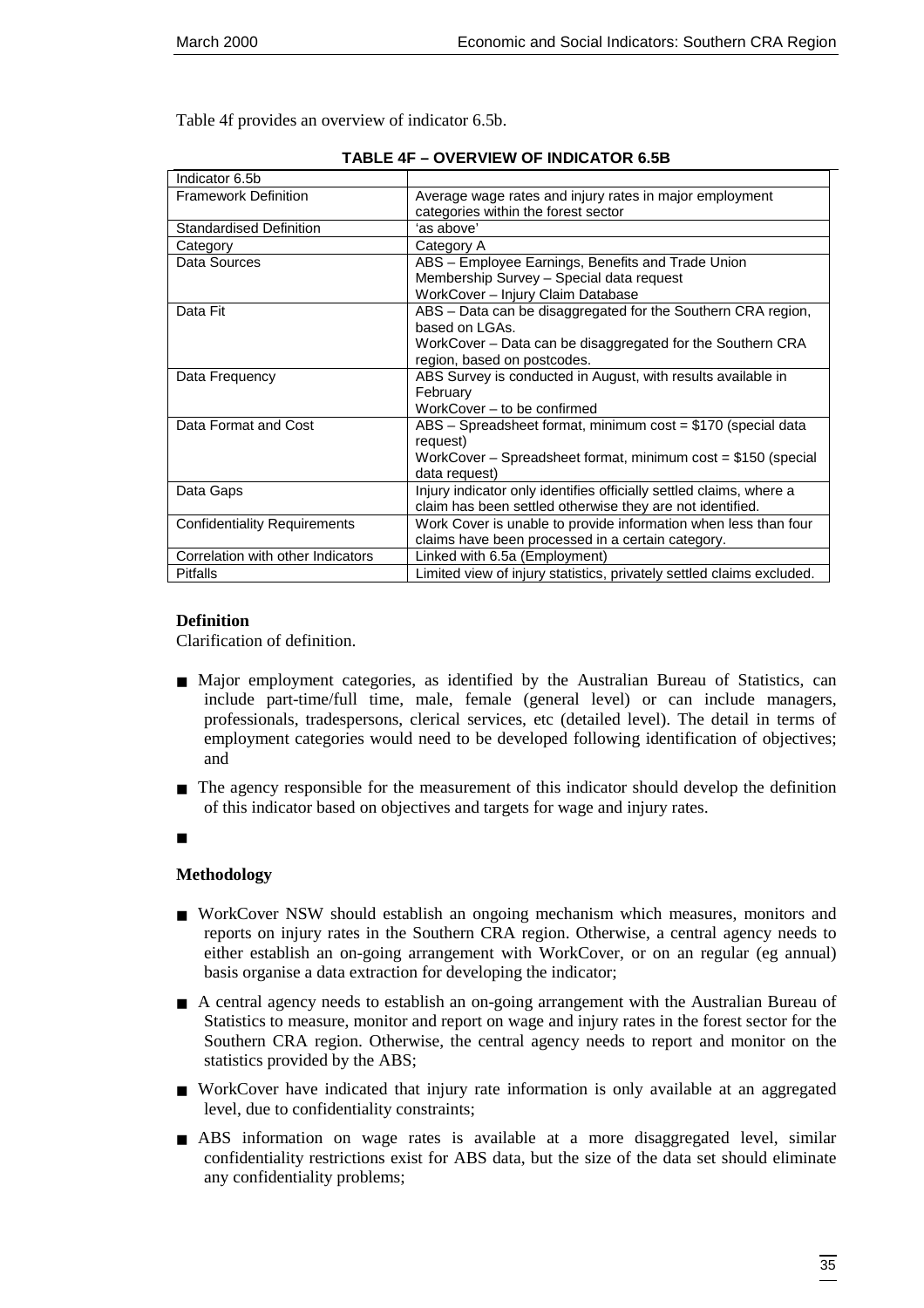- The opportunity exists to develop a historical trend analysis on the number of sites using existing time series data; and
- Following annual reporting, ongoing monitoring should ensure that the process of data collection is achieving the stated objectives, and opportunities to improve the adopted methodology are implemented.

### **Reporting**

- The data should be reported against various categories, particularly major employment categories; and
- Reporting should be undertaken by a central agency.

#### **Recommendations**

■ A central agency should be established assume a role in coordinating a data validation process to ensure reliability and accuracy of this data;

#### **Target Levels**

The following target levels are indicative.

- Maintenance of real, inflation adjusted, wage levels with adjustments for changes in job descriptions;
- Wage and injury rates comparable with rural NSW average, or other comparable industries; and
- Downward trend in injuries, consistent with technology changes and improving workplaces.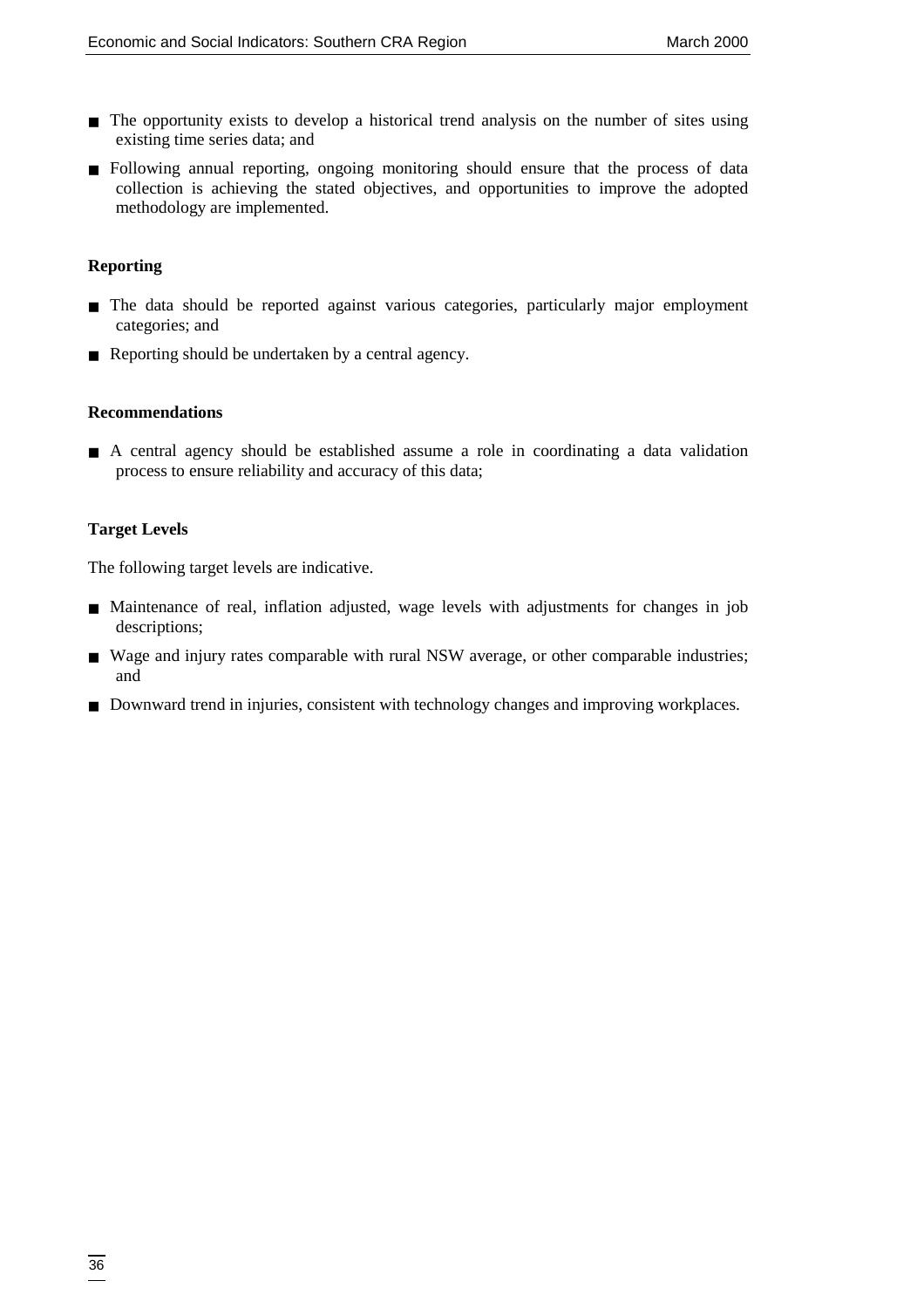### <span id="page-44-0"></span>**4.3 CATEGORY B INDICATORS**

As for the Category A indicators, this section provides an overview of each Category B indicator. Each of the parameters discussed in the above analysis are outlined once again for each of the Category B indicators.

#### **4.3.1 Sub-section 6.1 – Production and Consumption**

Table 4g provides an overview of indicator 6.1a.

This indicator has already been identified as being Category A, assuming that a proposed definition change is accepted, however, it could also be a Category B indicator with no definition change.

| Indicator 6.1a                      |                                                                                                                 |
|-------------------------------------|-----------------------------------------------------------------------------------------------------------------|
| <b>Framework Definition</b>         | Value and volume of wood and wood products production,<br>including value added through downstream processing.  |
| <b>Standardised Definition</b>      | Value and volume of wood and wood products production,<br>including value added through downstream processing.  |
| Category                            | Category B                                                                                                      |
| Data Sources                        | State Forests of NSW – production for private and State Forests<br>of NSW lands<br>Survey and model development |
| Data Frequency                      | State Forests of NSW - Annual                                                                                   |
|                                     | Survey and Model - Undefined                                                                                    |
| Data Format and Cost                | State Forests of NSW - The data can be provided in spreadsheet<br>format, and                                   |
|                                     | there is no cost associated with the data                                                                       |
|                                     | Survey and Model                                                                                                |
|                                     | Format - Undefined                                                                                              |
|                                     | Cost – Significant                                                                                              |
| Data Gaps                           | Nil                                                                                                             |
| <b>Confidentiality Requirements</b> | Survey information is confidential                                                                              |
| Correlation with other Indicators   | Linked with 6.1a - Category A definition (no value added).                                                      |

#### **TABLE 4G – OVERVIEW OF INDICATOR 6.1A**

NB: This indicator, has already been identified as a potential Category A. However, as a Category B indicator it is possible to assess value added production and not just royalty value of production.

#### **Definition**

Clarification of definition.

- The gross value and value added of wood and wood products production is identified for hardwood and softwood forestry, logging/haulage, milling, freight and other sales (as identified in "Regional Economic Impact Assessment for the Southern RFA region, 1999";
- **The volume of wood products would be measured in metres cubed**  $(m<sup>3</sup>)$  **by tree type. The** detail on tree types measured will be determined by the ESFM's objectives; and
- State Forests of NSW should develop the definition of this indicator further following establishment of objectives and targets.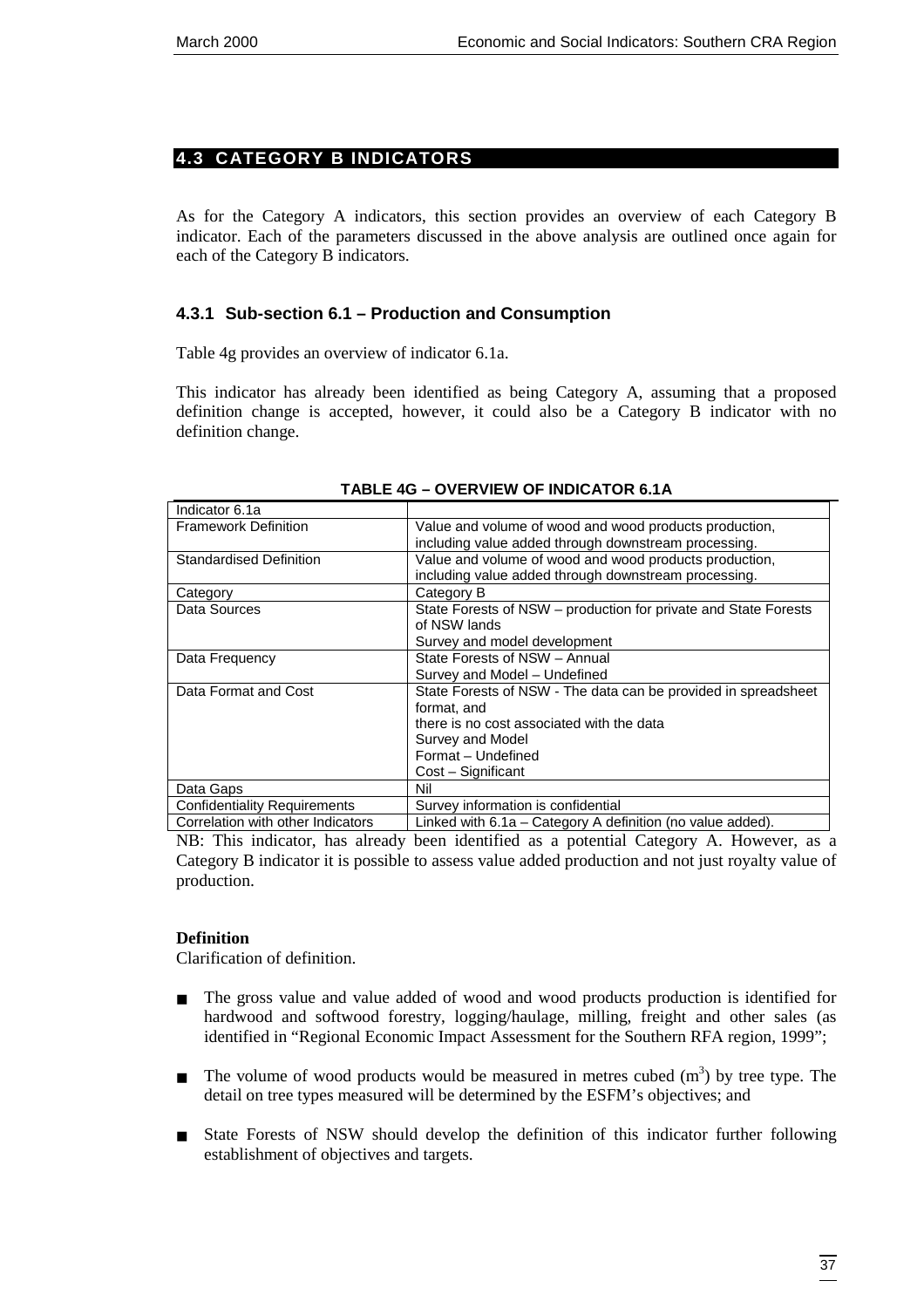#### **Methodology**

- As per Section 4.2.1 Indicator 6.1a, except;
- A central agency needs to establish a mechanism for surveying, model development and subsequent reporting of value and value-added production for the Southern CRA region;
- There is limited opportunity to develop time series comparisons, as the first survey was undertaken in 1999; and
- The substitutability of resources from other areas needs to be reconsidered upon each reporting of the indicator (assuming annual reporting), as dependent on the employment situation in the area under consideration the indirect impacts may vary. The implication being that if indirect employment is resourced locally the multiplier effects are not as great as if employment resources shift from other areas.

#### **Reporting**

- The results of the survey should be reported against the ESFM objectives; and
- Reporting should be undertaken by a central agency.

#### **Recommendations**

- A central agency should be established that coordinates data validation, measuring and monitoring to ensure reliability and accuracy of this data;
- There is no need to utilise royalties as a measure, rather the value of post sawmill product will be available, permitting the identification of production and value added production;
- The results of the FPA survey were provided under strict confidentiality provisos, these confidentiality requirements would also be required for future surveys. The confidentiality provisos ensured that individual operators could not be identified from any publicly released documentation, this would apply to future surveys; and
- State Forests of NSW have indicated that it is not appropriate for them to monitor the real values of production, as commercially confident accounts from sawmills would need to be gathered, creating a conflict of interest between State Forests of NSW as a commercial supplier and also as a regulatory accountant.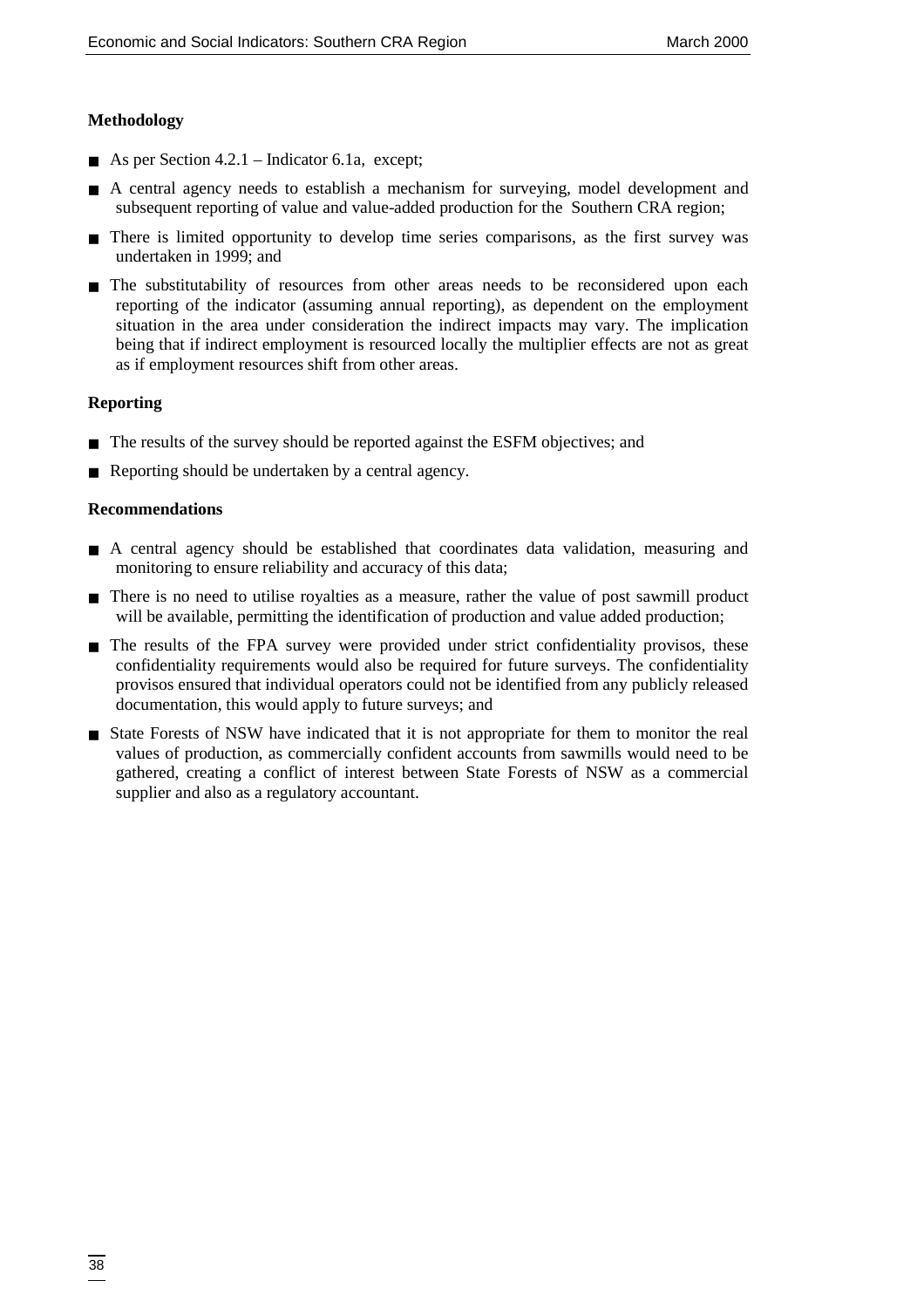Table 4h provides an overview of indicator 6.1b.

| Indicator 6.1b                      |                                                                                                                                                                      |
|-------------------------------------|----------------------------------------------------------------------------------------------------------------------------------------------------------------------|
| <b>Framework Definition</b>         | Value and quantities of production of non-wood forest products                                                                                                       |
| Standardised Definition             | 'as above'                                                                                                                                                           |
| Category                            | Category B                                                                                                                                                           |
| Data Sources                        | State Forests of NSW – production and royalties for State<br>Forests lands<br>NSW NPWS – management of non-wood forest products, eg<br>apiary sites, tourism permits |
| Data Frequency                      | State Forests of NSW - Annual<br>NSW NPWS - Annual                                                                                                                   |
| Data Format and Cost                | State Forests of NSW<br>Cost - Nil (data already collected)<br><b>NSW NPWS</b><br>Cost - Nil (data already collected)                                                |
| Data Gaps                           | <b>Private Forests</b>                                                                                                                                               |
| <b>Confidentiality Requirements</b> | Nil                                                                                                                                                                  |
| Correlation with other Indicators   | Nil                                                                                                                                                                  |

#### **TABLE 4H – OVERVIEW OF INDICATOR 6.1B**

#### **Definition**

Clarification of definition.

- The value of non-wood forest products would consist of the royalty return to State Forests of NSW from exploitation. Thus it is a gross return measure;
- The units of measurement for non-wood products would include tonnes (gravel, sand, etc), hectares (grazing), sites (apiary), number (nursery seedlings), etc; and
- A central agency should develop the definition of this indicator further following establishment of objectives and targets for the indicator.

#### **Methodology**

- State Forests of NSW and NSW NPWS should implement database systems that measure, monitor and report upon value and volume data of non-wood forest production for the Southern CRA region, this data is currently available for New South Wales as a whole, but State Forests of NSW indicated that significant development is required to disaggregate the data for the Southern CRA region;
- The opportunity exists to develop a historical trend analysis on both volume and value parameters using existing time series data; and
- Following annual reporting, ongoing monitoring should ensure that the process of data collection is achieving the stated objectives, and opportunities to improve the adopted methodology are implemented.

#### **Reporting**

- Reporting should occur against a number of major categories. These may include grazing, apiary, nursery, etc; and
- Reporting should be undertaken by a central agency.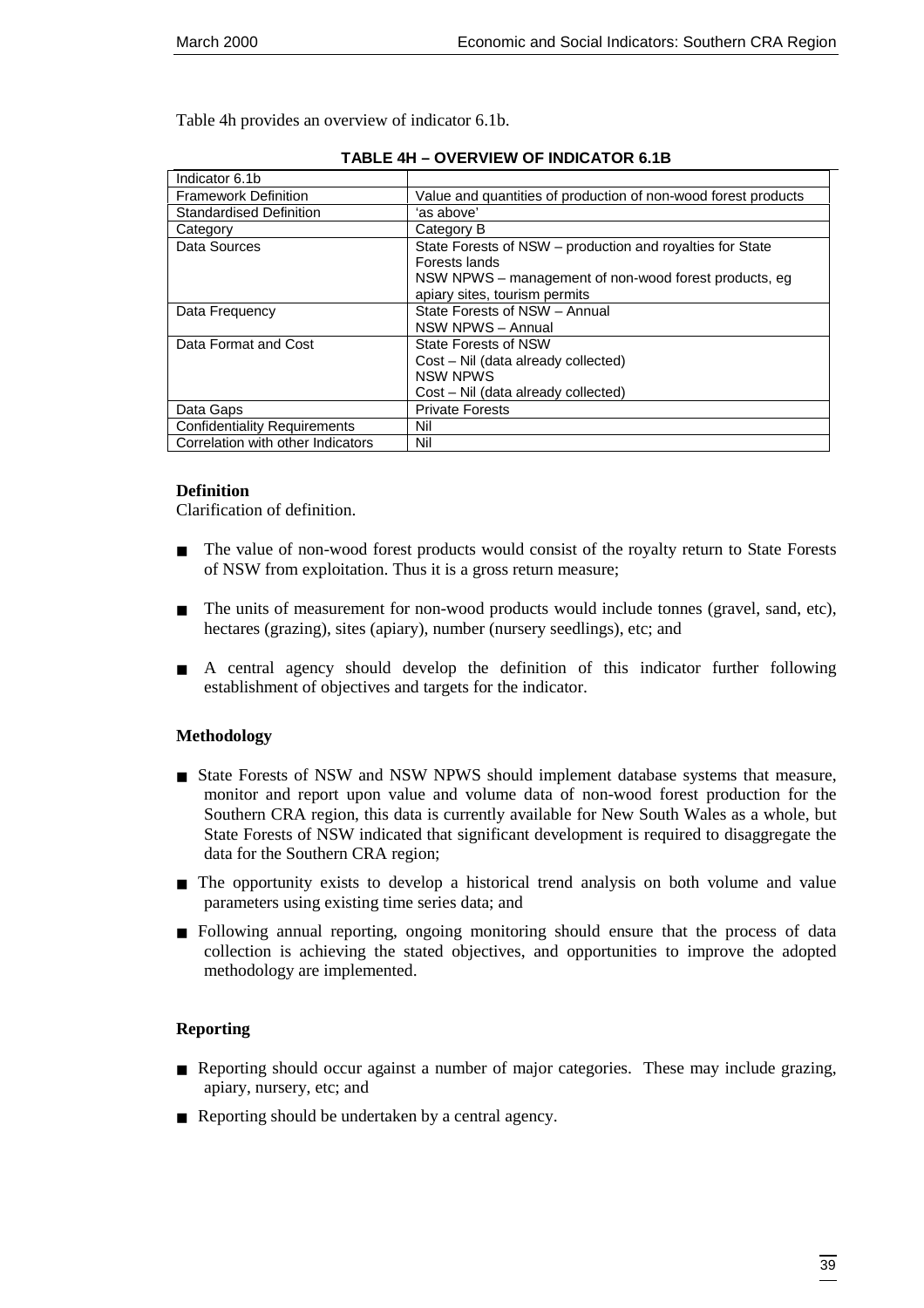#### **Recommendations**

- A central agency should be established that coordinates data validation, measuring and monitoring to ensure reliability and accuracy of this data;
- State Forests of NSW have indicated that it is not appropriate for them to monitor the real values of production for both private and public forestry enterprise, as commercially confident accounts from sawmills would need to be gathered, creating a conflict of interest between State Forests of NSW as a commercial supplier and also as a regulatory accountant; and
- Products could be broadly defined to include non-quantitative values, namely existence and bequeath values. The measurement of these could be considered as a further development of this indicator, recognising that tourism and cultural heritage indicators will likely correlate with existence and bequeath values.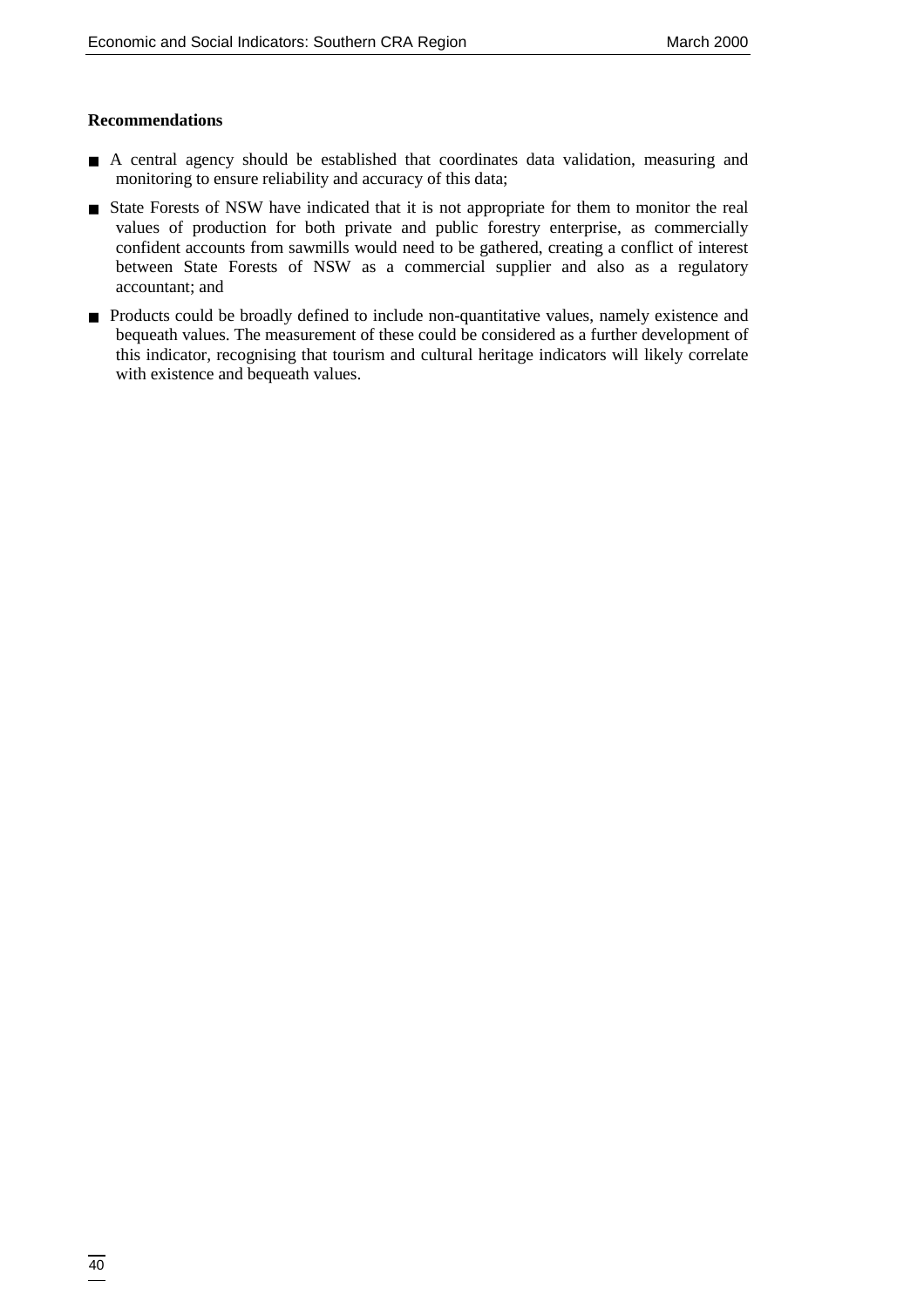# **4.3.2 Sub-section 6.3 – Investment in the Forest Sector**

Table 4i provides an overview of indicator 6.3a.

| Indicator 6.3a                      |                                                              |
|-------------------------------------|--------------------------------------------------------------|
| <b>Framework Definition</b>         | Value of Investment, including investment in forest growing, |
|                                     | forest health and management, planted forests, wood          |
|                                     | processing, recreation and tourism                           |
| <b>Standardised Definition</b>      | 'as above'                                                   |
| Category                            | Category B                                                   |
| Data Sources                        | Consultation                                                 |
|                                     | State and Regional Development                               |
|                                     | Department of Urban Affairs and Planning                     |
|                                     | Local Councils                                               |
| Data Frequency                      | Undefined                                                    |
| Data Format and Cost                | Format - Undefined                                           |
|                                     | Cost – Significant (cost of consultation & data gathering)   |
| Data Gaps                           | Unknown                                                      |
| <b>Confidentiality Requirements</b> | Unknown                                                      |
| Correlation with other Indicators   | Employment, production and Investment could be correlated    |

| <b>TABLE 4I - OVERVIEW OF INDICATOR 6.3A</b> |
|----------------------------------------------|
|----------------------------------------------|

In implementing a mechanism for measuring, monitoring and reporting with respect to this indicator, the following outcomes should be achieved, ideally without budgetary constraint:

#### **Definition**

Clarification of definition.

- The value of investment, would be a dollar value, however, it is important that the indicator recognise where investment is occurring, ie forest exploitation or preservation. Because, the indicator needs to identify whether investment is contributing to forest sustainability; and
- A central agency should develop the definition of investment further following methodological development.

#### **Methodology**

- A central agency (State and Regional Development) should establish a mechanism that investigates, measure, monitors and reports on both current and potential investment. This mechanism should draw upon information from State and Regional Development, the Department of Urban Affairs and Planning and Local Councils. Also, the investigation process would most likely involve a stakeholder forum being convened on a regular basis;
- The establishment of a regular forum is a costly and slow process; and
- Following annual reporting, ongoing monitoring should ensure that the process of data collection is achieving the stated objectives, and opportunities to improve the adopted methodology are implemented.

#### **Reporting**

- Reporting should occur against a number of major categories. These may include forest growing, forest health and management, planted forests, wood processing and forestry related recreation and tourism; and
- Reporting should be undertaken by a central agency.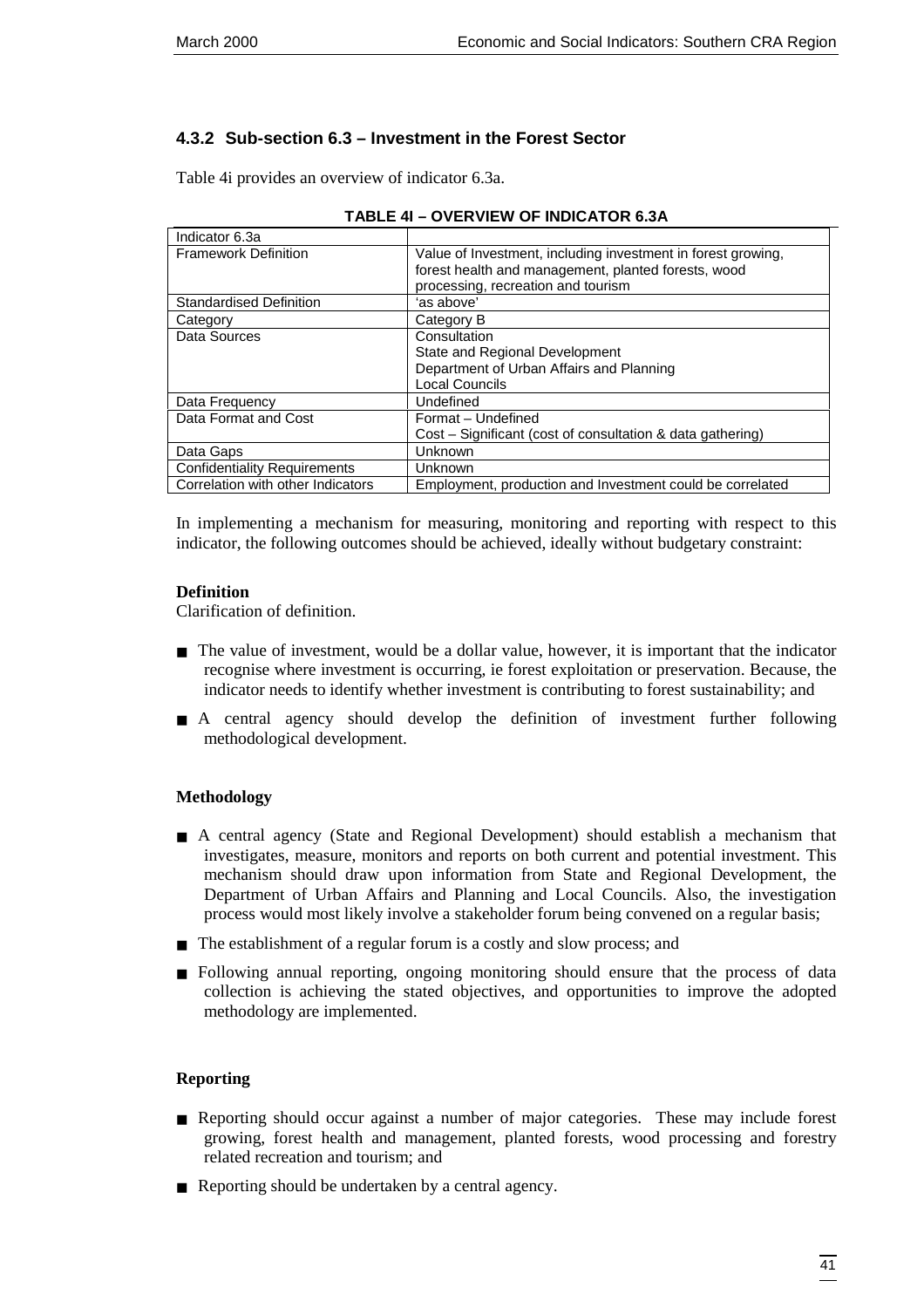#### **Recommendations**

- A central agency should be established that coordinates data validation, measuring and monitoring to ensure reliability and accuracy of this data;
- It would be difficult to develop a historical trend analysis, apart from employing ABS Australian Business Register information which details the number of organisations and the size of those organisations in the Southern CRA region; and
- Information on potential/future investments is not easily identified, because proponents often prefer to disguise their ideas to potential competition in the market.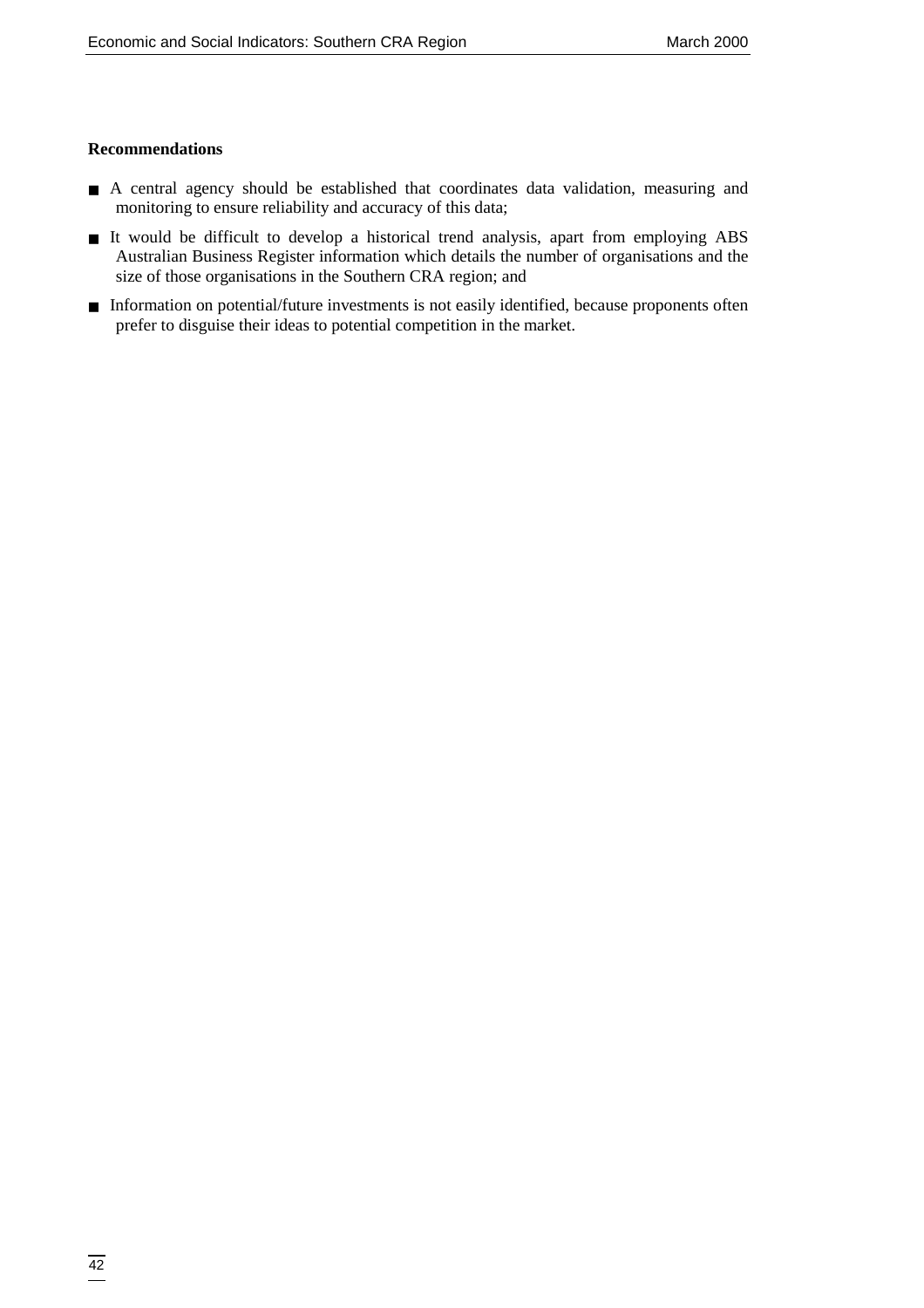# **4.3.3 Sub-section 6.4 – Cultural, Social and Spiritual Needs and Values**

Table 4j provides an overview of indicator 6.4a(ii).

| Indicator 6.4a(ii)                  |                                                                     |
|-------------------------------------|---------------------------------------------------------------------|
| <b>Framework Definition</b>         | Proportion of places of non-Indigenous cultural value in forests    |
|                                     | formally managed to protect those values                            |
| <b>Standardised Definition</b>      | 'as above'                                                          |
| Category                            | Category B                                                          |
| Data Sources                        | NSW Heritage Office - State Heritage Inventory                      |
| Data Frequency                      | Updated within three months of LEP or REP                           |
| Data Format and Cost                | Format - Web accessible Spreadsheet                                 |
|                                     | $Cost - Nil$                                                        |
| Data Gaps                           | Unidentified sites, in forest areas are likely due to their limited |
|                                     | public exposure.                                                    |
| <b>Confidentiality Requirements</b> | Nil                                                                 |
| Correlation with other Indicators   | Potential correlation with Tourism and Recreation indicator.        |

In implementing a mechanism for measuring, monitoring and reporting with respect to this indicator, the following outcomes should be achieved, ideally without budgetary constraint:

### **Definition**

Clarification of definition.

- Cultural value, for the purpose of this indicator has been identified as those sites which are of significant enough value that they have achieved heritage listing; and
- Following development of objectives and targets definitions should be further developed by the central agency reporting on the indicator.

### **Methodology**

- NSW Heritage Office should implement a system of extraction from their database that measures, monitors and reports upon the number and type of non-Indigenous places of cultural value in forests;
- The opportunity exists to develop a historical trend analysis on the number of heritage protected non-Indigenous sites;

### **Reporting**

- Reporting should occur against a number of major categories. These may include type of site (man-made or natural), size of site, importance of site (State Register, LEP, etc);
- NSW Heritage Office would need to ensure that any overlap between the NSW NPWS Aboriginal Sites Register are eliminated, or explained;
- Following annual reporting, ongoing monitoring should ensure that the process of data collection is achieving the stated objectives, and opportunities to improve the adopted methodology are implemented; and
- Reporting should be undertaken by a central agency.

### **Recommendations**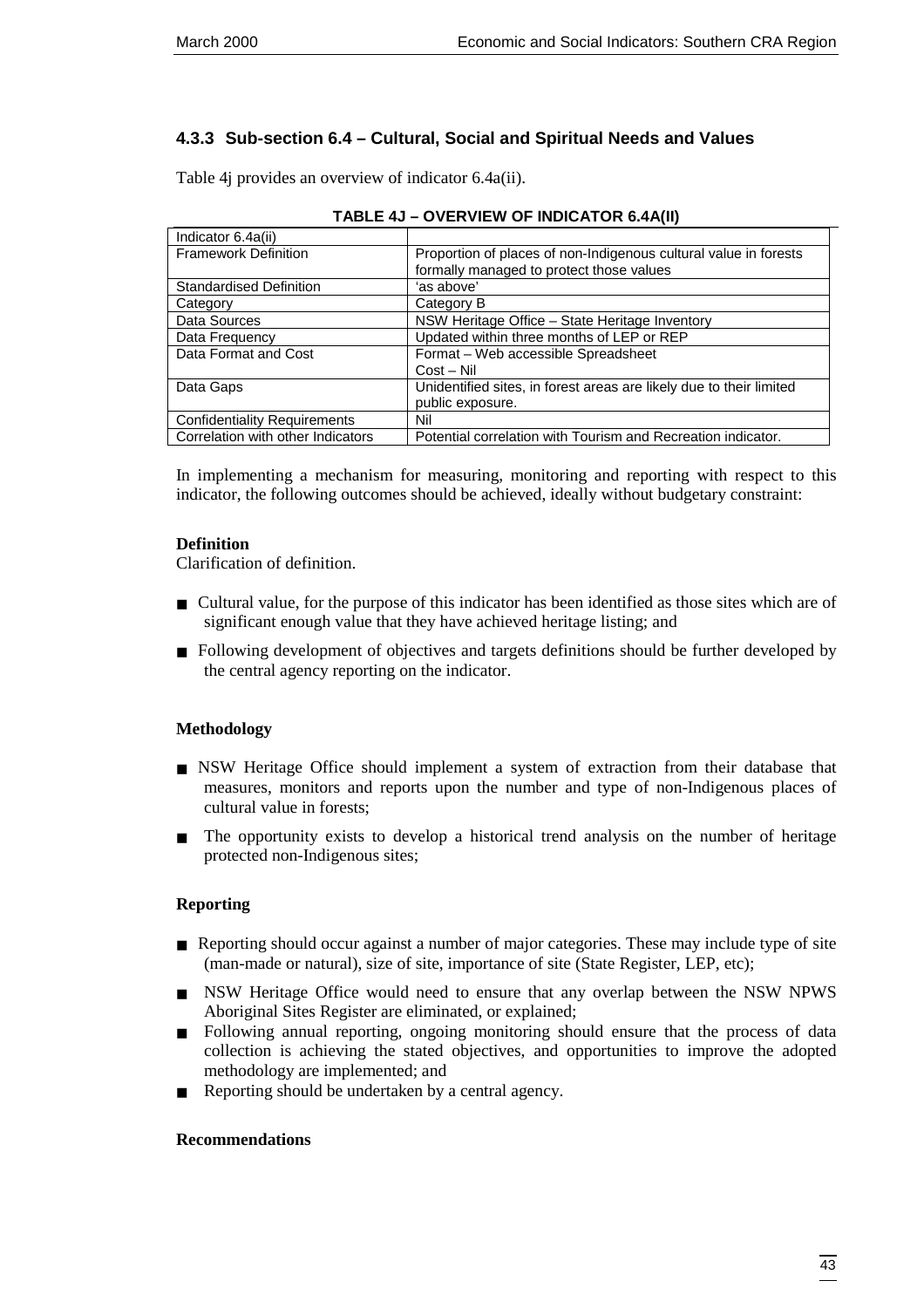- A central agency should be established that coordinates data validation, measuring and monitoring to ensure reliability and accuracy of this data; and
- Development of objectives in terms of the preservation of sites of cultural, heritage value need to be detailed by the appropriate agency; and
- Detailed assessment of heritage in the area should also be considered, which would include literature review of the area, detailed inventory, identified sites and assessment of community association with the sites.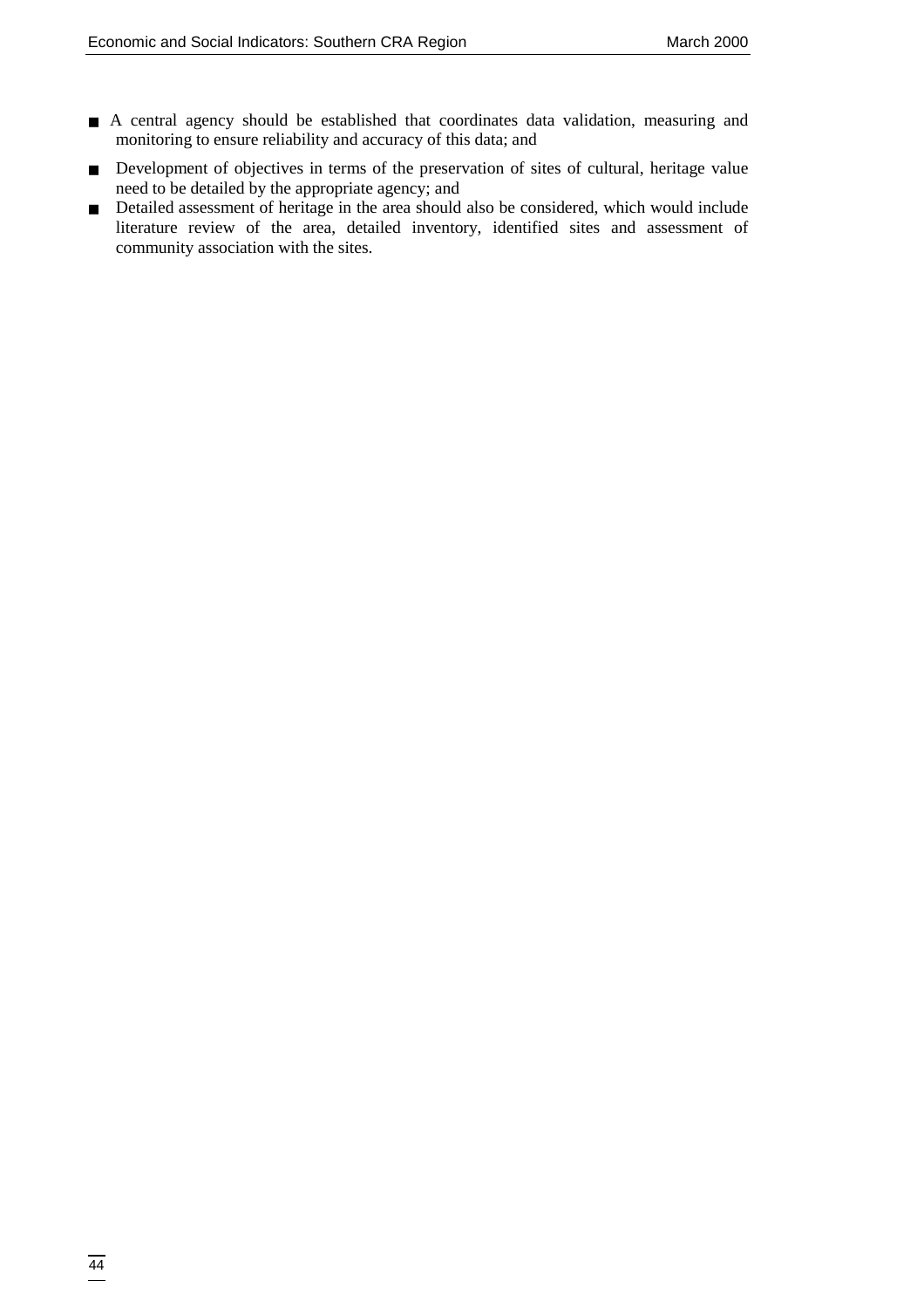# **4.3.4 Sub-section 6.5 Employment and Community Needs**

Table 4k provides an overview of indicator 6.5a.

| Indicator 6.5a                      |                                                                 |
|-------------------------------------|-----------------------------------------------------------------|
| <b>Framework Definition</b>         | Direct and indirect employment in the forest sector and forest  |
|                                     | sector employment as a proportion of total employment           |
| <b>Standardised Definition</b>      | Direct and indirect employment in the forest sector and forest  |
|                                     | sector employment as a proportion of total employment           |
| Category                            | Category A                                                      |
| Data Sources                        | ABS - Australian Business Register                              |
|                                     | ABS - Census Data                                               |
|                                     | Survey and Model Development                                    |
| Data Frequency                      | ABS - Annual                                                    |
|                                     | Survey and Model - Undefined                                    |
| Data Format and Cost                | The ABS information can be provided in spreadsheet format.      |
|                                     | Australian Business Register - \$300 - \$400                    |
|                                     | Census Data - Similar order of magnitude to Australian Business |
|                                     | Register                                                        |
|                                     | Input-Output model - dependent on scale of update the cost of   |
|                                     | redeveloping tables needs to be assessed.                       |
| Data Gaps                           | Census Data is only every five years                            |
| <b>Confidentiality Requirements</b> | Survey results are confidential                                 |
| Correlation with other Indicators   | KB 11                                                           |

#### **TABLE 4K – OVERVIEW OF INDICATOR 6.5A**

Correlation with other Indicators | Nil

NB: This indicator, has already been identified as a potential Category A. However, as a Category B indicator it is possible to assess indirect employment.

In implementing a mechanism for measuring, monitoring and reporting with respect to this indicator, the following outcomes should be achieved, ideally without budgetary constraint.

#### **Definition**

Clarification of definition.

- The "Regional Economic Impact Assessment for the Southern RFA Region, 1999" identified direct employment to include the following:
- Direct = Supply and processing of timber; and
- Indirect = Further fabrication of timber products and forest dependent activities that are not related to local milling, eg visitation, apiary, mining.
- Further development of the definition should occur following establishment of objectives and targets.

#### **Methodology**

- A Central agency needs to establish an on-going arrangement with the Australian Bureau of Statistics to measure, monitor and report on employment in the forest sector for the Southern CRA region;
- Given that the first survey on the Southern CRA region was conducted in 1999 there is limited scope for establishing a historical time-series perspective;
- The survey makes it possible (using I-O techniques) to assess the impacts of changes in the forestry industry on employment that is indirectly related to the forestry industry;
- The substitutability of resources from other areas needs to be reconsidered upon each reporting of the indicator (assuming annual reporting), as dependent on the employment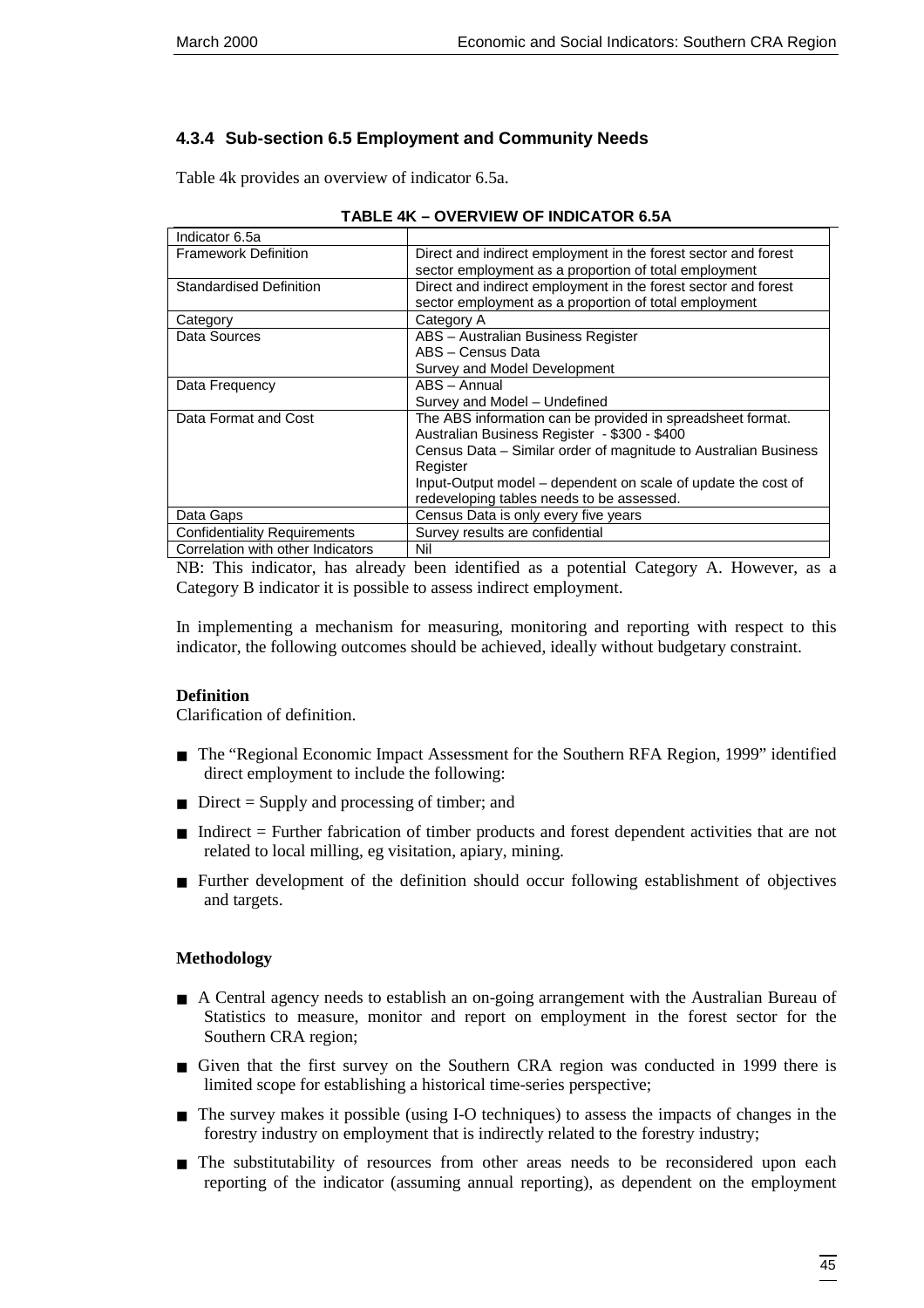situation in the area under consideration the indirect impacts may vary. The implication being that if indirect employment is resourced locally the multiplier effects are not as great as if employment resources shift from other areas; and

- As previous mentioned, Census data is only available every five years and there is significant time lag between undertaking the census and release of the data which renders it as inappropriate for all purposes beyond validation/calibration; and
- Following annual reporting, ongoing monitoring should ensure that the process of data collection is achieving the stated objectives, and opportunities to improve the adopted methodology are implemented.

### **Reporting**

- Using the results of the survey process described in section 4.3.1. A central agency needs to establish a mechanism reporting of direct and indirect employment for the Southern CRA region;
- The data should be reported against various categories, including employment category, and forestry dependent and ancillary business; and
- Reporting should be undertaken by a central agency.

#### **Recommendations**

■ A central agency should be established that coordinates data validation, measuring and monitoring to ensure reliability and accuracy of this data.

■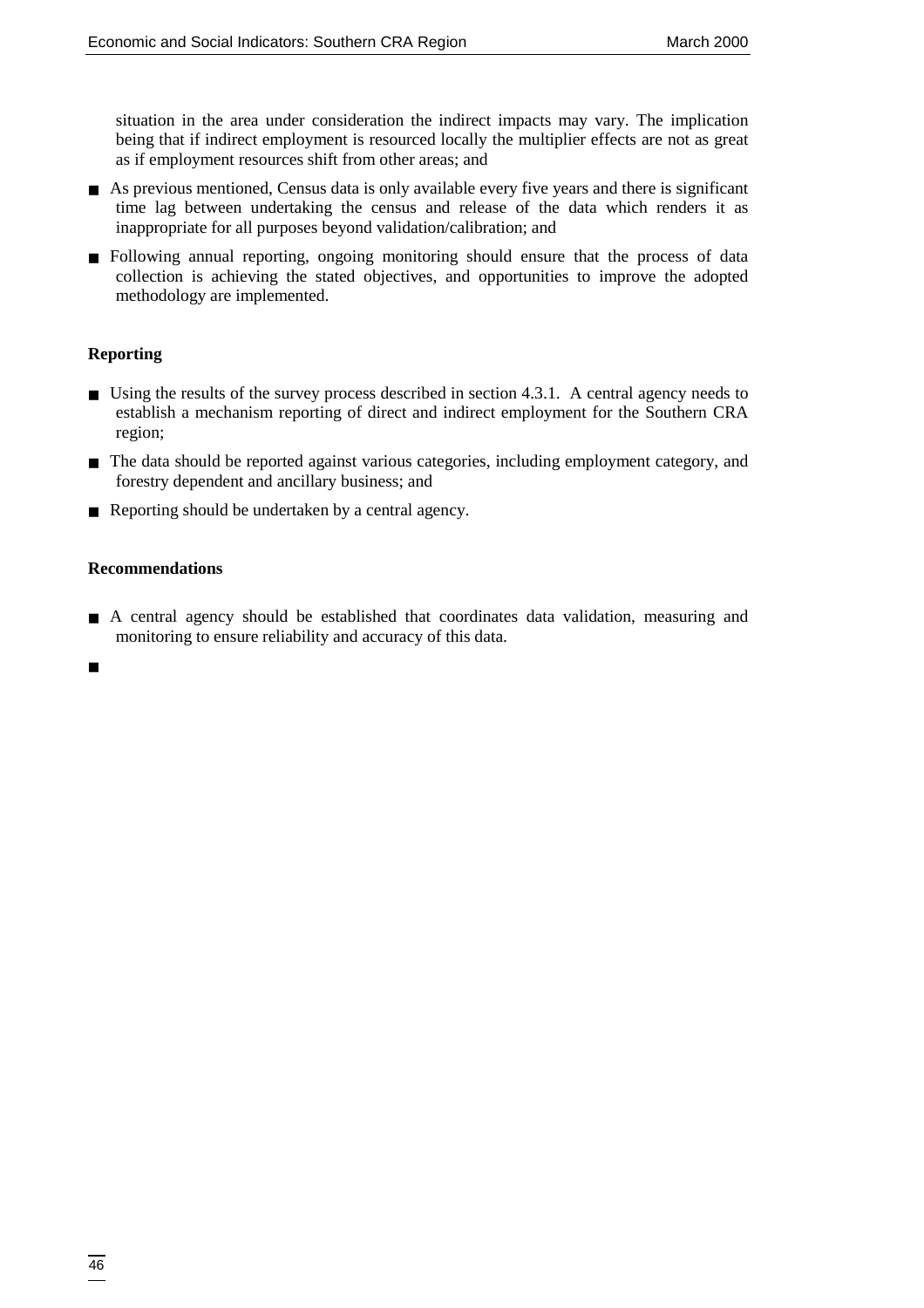# **4.3.5 Sub-section 6.6 – Indigenous Participation and Management**

Table 4l provides an overview of indicator 6.6a.

| Indicator 6.5a                      |                                                                                                                                                                                                                               |
|-------------------------------------|-------------------------------------------------------------------------------------------------------------------------------------------------------------------------------------------------------------------------------|
| <b>Framework Definition</b>         | Extent to which the management framework maintains and<br>enhances Indigenous values including customary, traditional and<br>native title use by Indigenous peoples and for Indigenous<br>participation in forest management. |
| <b>Standardised Definition</b>      | 'as above'                                                                                                                                                                                                                    |
| Category                            | Category B                                                                                                                                                                                                                    |
| Data Sources                        | NSW NPWS - Aboriginal Sites Registry<br>NSW NPWS - Co-management agreements<br>State Forests of NSW - Details of co-management agreements<br><b>Local Aboriginal Land Councils</b>                                            |
| Data Frequency                      | Registry - annual                                                                                                                                                                                                             |
| Data Format and Cost                | Registry - GIS, mapping and spreadsheet output                                                                                                                                                                                |
| Data Gaps                           |                                                                                                                                                                                                                               |
| <b>Confidentiality Requirements</b> | Aboriginal sites information requires local aboriginal bodies<br>approval                                                                                                                                                     |
| Correlation with other Indicators   | Significant correlation with Indicator 6.4a(I).                                                                                                                                                                               |

| <b>TABLE 4L - OVERVIEW OF INDICATOR 6.6A</b> |  |
|----------------------------------------------|--|
|                                              |  |

In implementing a mechanism for measuring, monitoring and reporting with respect to this indicator, the following outcomes should be achieved, ideally without budgetary constraint:

### **Definition**

Clarification of definition.

- Appropriate agencies (NSW NPWS, SFNSW) need to further refine this definition, based on the different management frameworks that are being established; and
- Participation Beyond identification of aboriginal sites for their preservation (see indicator 6.4 (i)) participation relates to Indigenous decision making responsibilities and rights, including the establishment of co-management agreement between Indigenous peoples and forest estates in the Southern CRA region.

# **Methodology**

- Aboriginal Sites Register data availability, confidentiality and trend analysis is detailed in section 4.2.3. This would form the basis for the identification of indigenous association with sites located on NSW NPWS and SFNSW estates;
- NSW NPWS and SFNSW are establishing co-management agreements with local aboriginal communities. The nature of these agreements and the potential for more agreements needs to be investigated;
- Local Aboriginal Communities (Land Councils) should be consulted to assess potential for further establishment of agreements that protect their natural heritage and culture. Consultation should also address their current relationship with local forestry agencies to assess perceptions of their ability to participate in forest management.
- SFNSW and NSW NPWS should be responsible for reporting on the establishment of agreements with indigenous associations that relate to Indigenous participation in forest management; and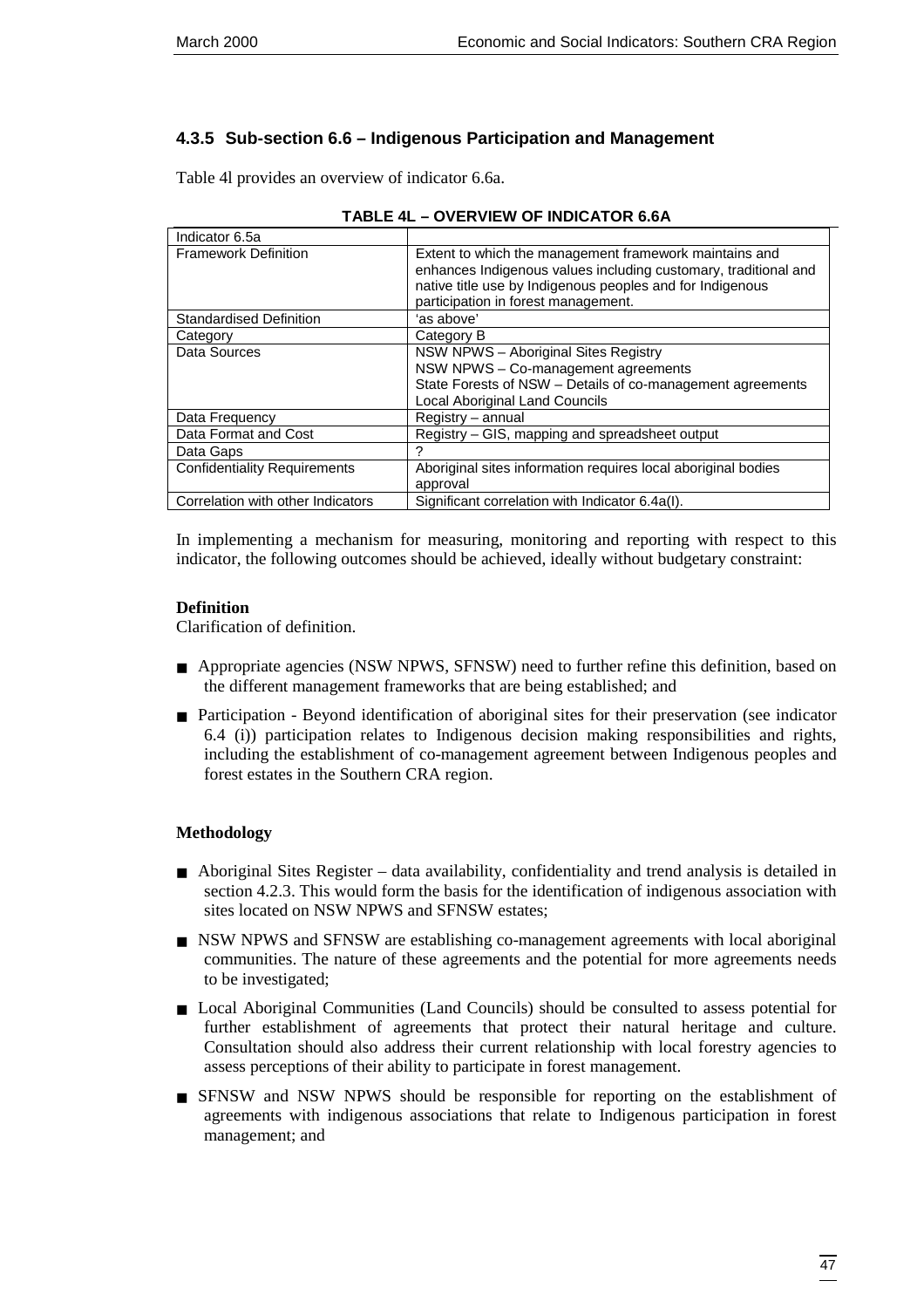<span id="page-55-0"></span>■ Following annual reporting, ongoing monitoring should ensure that the process of data collection is achieving the stated objectives, and opportunities to improve the adopted methodology are implemented.

#### **Reporting**

- Reporting should occur against a number of different categories. These may include size, type of site, historical importance, type of management agreement, etc; and
- Reporting should be undertaken by a central agency.

#### **Recommendation**

- A central agency should be established that coordinates data validation, measuring and monitoring to ensure reliability and accuracy of this data. This is particularly relevant to agency (NSW NPWS and SFNSW) details of consultation with Local Aboriginal Land Councils; and
- The central agency should compare the extent of Indigenous participation in forest management between agencies (NSW NPWS and SFNSW). A cross agency comparison will identify where one or other of the agencies needs to alter its stance with relation to Indigenous forest management.

#### **4.4 CONCLUSIONS**

This report has identified appropriate data sources and application mechanism for Category A and B indicators as identified under "Criterion 6 – Maintenance and enhancement of long term multiple socio-economic benefits to meet the needs of societies" of the regional framework. A number of these indicators would be best left to appropriate agencies for development. However, certain indicators will rely on information from a number of different agencies, in this instance we advise that a central agency assume responsibility for the development of that indicator.

#### **Central Agency**

We also recommend that the aforementioned central agency be responsible for the development of an overview report which both:

- a) details the results of Category A indicator measurement, monitors future measurement of these indicators; and
- b) details the stage of development of the Category B indicators, prior to implementation and post implementation reports on the values generated for these indicators.

The central agency would also be responsible for the standardisation of data across the different indicators.

This role would be best performed by a central agency as it will permit a more strategic response to policy shifts that result from changes in the value of the indicators. Appropriate central agencies might include:

- Department of Urban Affairs and Planning
- NSW Premier's Department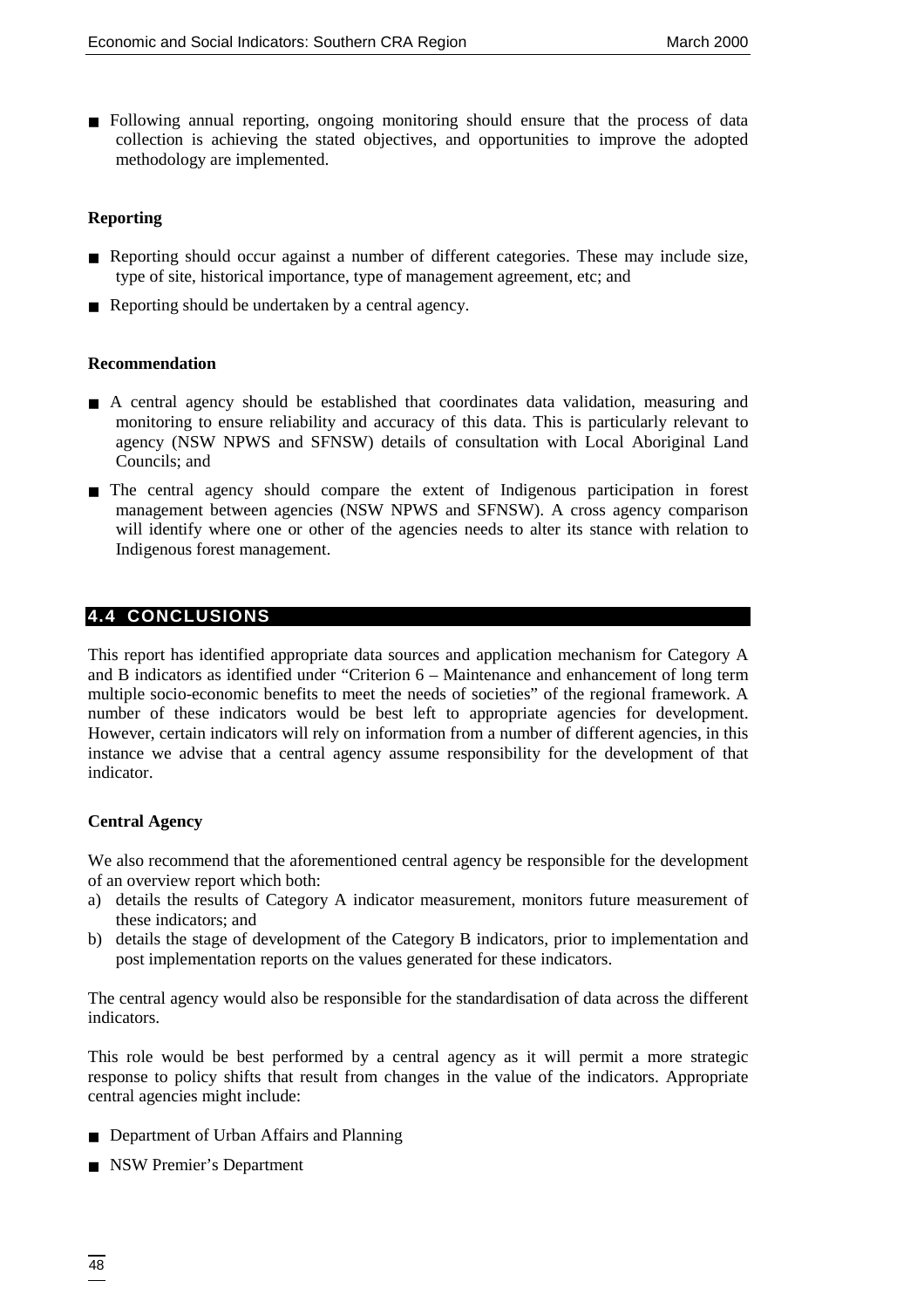■ State and Regional Development

#### **Policy Response Problems**

There are significant links and interdependences between various of the indicators and therefore, any adjustments made in response to changes in one indicator must also be considered in terms of the impact on other indicators. For instance, policy changes that impact upon production volumes will also impact on value of production, employment (direct and indirect), and wage and injury rates for the region.

#### **Data Collection Timing**

The data identified as being appropriate to the different indicators, particularly Category A indicators is (at least) available on an annual basis, with some cross-check information often available every five years.

#### **Confidentiality**

There are confidentiality constraints associated with a number of the data sets. In particular, the confidentiality constraints associated with obtaining information about sites of Indigenous cultural, social, religious and spiritual values represent the most significant constraint on indicator measurement. Information on Indigenous sites on an annual basis needs either a ministerial directive or local land council approval. An agreement needs to be established to facilitate the annual collection of data on Indigenous sites.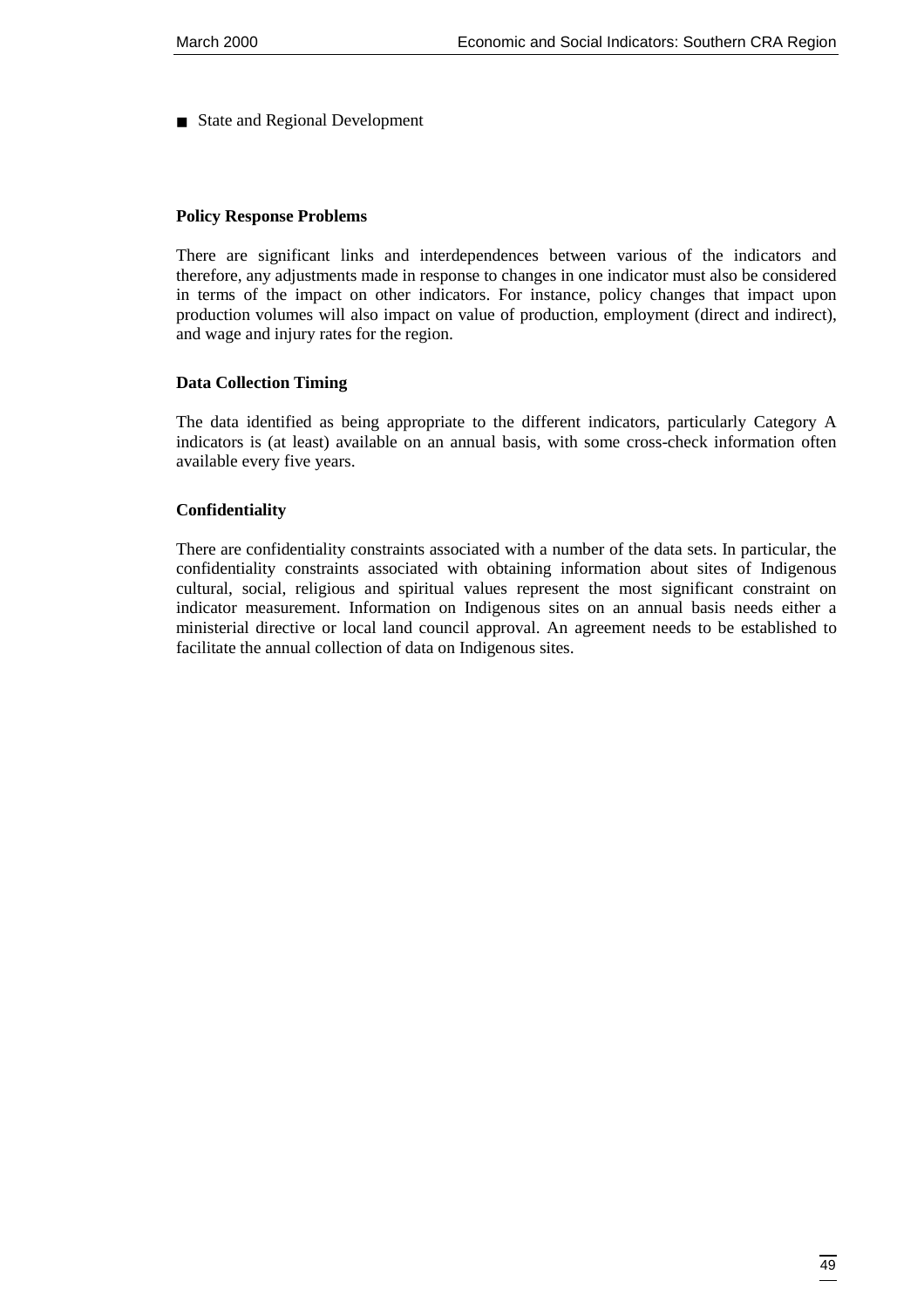# <span id="page-57-0"></span>5. FURTHER RECOMMENDATIONS

# **5.1 INTRODUCTION**

This section details a gap analysis of the indicators and also discusses some recommendations that were not within the project scope, but which would value add to the proposed indicators.

#### **5.2 GAP ANALYSIS**

Performance indicators are required for accountability and to guide management decisions. Indicators should therefore be developed for each general objective implied in Criterion 6, that is:

- environmental sustainability;
- social benefit:
- economic benefit;
- management efficiency.

(While these general objectives can be implied for Criterion 6, more work is required on developing specific objectives for each indicator. This is discussed further later in this section).

Indicators should also report on a mix of inputs, processes, outputs and outcomes to facilitate more meaningful analysis of cause and effect relationships in the management system.

Table 5A provides a tabular analysis of proposed Category A and B indicators in relation to the general objectives above and each stage of the management process.

Environmental sustainability –the volume and value of production indicators (6.1a and b), along with indicator 6.2c all address the issue of environmental sustainability. With volume and value being particularly appropriate to environmentally sustainable forest production levels, to be identified as part of the ESFM process. Also, indicators in Criteria 1, 3 and 4 are more focussed on environmental sustainability and will complement these indicators.

Social benefit – there are process measures of social benefit in relation to respecting and involving Indigenous people but no way of assessing whether these processes lead to desired outcomes. However, this would be a complex task, probably beyond the scope of most agencies in the medium term. The social benefits of employment are covered in indicators 6.5a and 6.5b which measure selected inputs, outputs and outcomes. There is a gap in relation to the social benefits of recreation and tourism, and with relation to community needs in terms of viability and adaptability of forest dependent communities.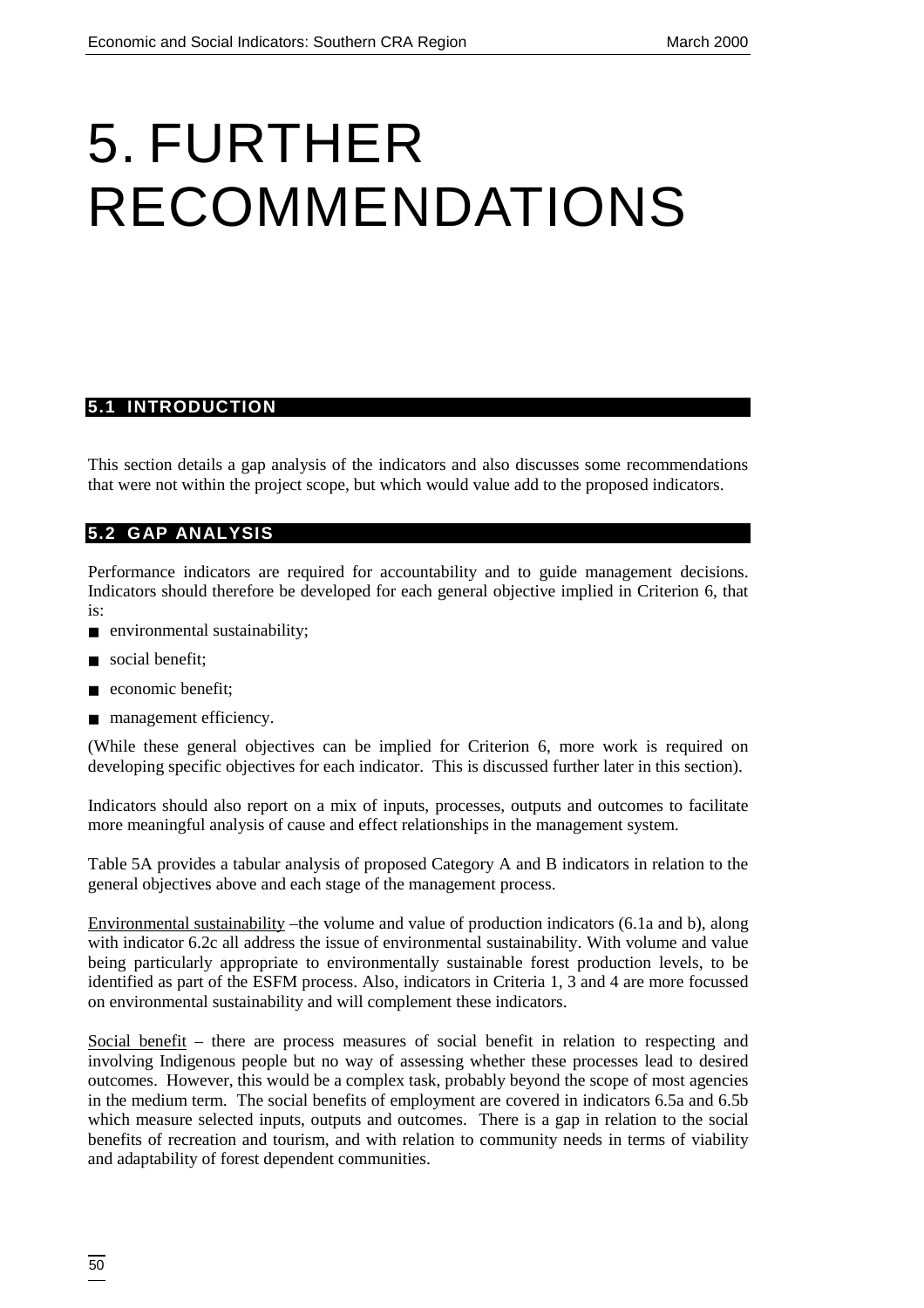Economic benefit – there are adequate measures of economic benefit that cover a range of inputs, outputs and outcomes. Indicator 6.3a covers investment in forest production, wood processing and recreation and tourism and indicator 6.5a covers employment in the forest sector, dependent on whether the category A indicator for 6.5a is measured or category B will determine the detail of economic benefit that is considered.

Management efficiency – there are adequate indicators which partly address this objective.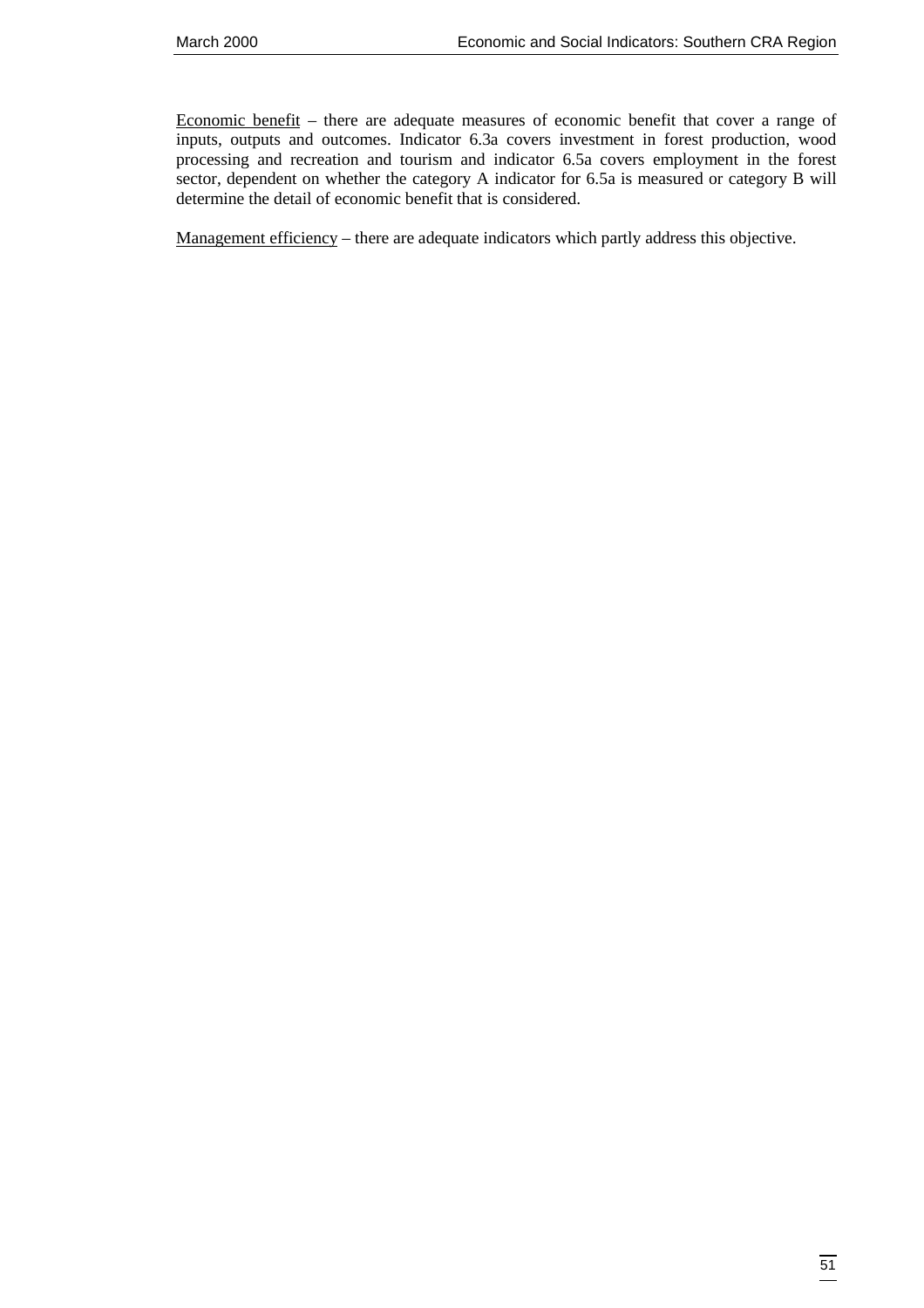# **TABLE 5A- GAP ANALYSIS FOR PROPOSED CATEGORY A AND B INDICATORS**

|                                                                                                                          |                                 | Management objectives |                  |                           |        | Management stage/<br>type of indicator |         |                |
|--------------------------------------------------------------------------------------------------------------------------|---------------------------------|-----------------------|------------------|---------------------------|--------|----------------------------------------|---------|----------------|
| Indicator                                                                                                                | Environmental<br>sustainability | Social benefit        | Economic benefit | Vlanagement<br>efficiency | nput   | Process                                | Output  | <b>Dutcome</b> |
| <b>6.1 Production and Consumption</b>                                                                                    |                                 |                       |                  |                           |        |                                        |         |                |
| 6.1a Value and volume of wood<br>and wood products production,<br>including value added through<br>downstream processing | $\checkmark$                    |                       |                  |                           |        |                                        |         |                |
| 6.1b Value and quantities of                                                                                             | ✓                               |                       | ✓                |                           |        |                                        | ✓       |                |
| production of non-wood forest                                                                                            |                                 |                       |                  |                           |        |                                        |         |                |
| products                                                                                                                 |                                 |                       |                  |                           |        |                                        |         |                |
| <b>6.2 Recreation and Tourism</b>                                                                                        |                                 |                       |                  |                           |        |                                        |         |                |
| 6.2c Number of visits per annum                                                                                          | $\star$                         | $\star$               | *                |                           |        |                                        |         |                |
| 6.3 Investment in the Forest Sector                                                                                      |                                 |                       |                  |                           |        |                                        |         |                |
| 6.3a Value of investment, including                                                                                      |                                 |                       |                  | *                         |        |                                        |         |                |
| investment in forest growing, forest                                                                                     |                                 |                       |                  |                           |        |                                        |         |                |
| health and management, planted                                                                                           |                                 |                       |                  |                           |        |                                        |         |                |
| forests, wood processing,                                                                                                |                                 |                       |                  |                           |        |                                        |         |                |
| recreation and tourism                                                                                                   |                                 |                       |                  |                           |        |                                        |         |                |
| 6.4 Cultural, Social and Spiritual Needs and Values                                                                      |                                 |                       |                  |                           |        |                                        |         |                |
| 6.4a (i) Area and per cent of forest                                                                                     |                                 | $\star$               |                  |                           |        |                                        |         |                |
| land in defined tenures,                                                                                                 |                                 |                       |                  |                           |        |                                        |         |                |
| management regimes and zonings                                                                                           |                                 |                       |                  |                           |        |                                        |         |                |
| which are formally managed in a                                                                                          |                                 |                       |                  |                           |        |                                        |         |                |
| manner which protect Indigenous                                                                                          |                                 |                       |                  |                           |        |                                        |         |                |
| peoples' cultural, social, religious                                                                                     |                                 |                       |                  |                           |        |                                        |         |                |
| and spiritual values, including non-                                                                                     |                                 |                       |                  |                           |        |                                        |         |                |
| consumptive appreciation of the<br>country                                                                               |                                 |                       |                  |                           |        |                                        |         |                |
| 6.4a (ii) Proportion of places of non-                                                                                   |                                 | $\star$               |                  |                           |        |                                        |         |                |
| Indigenous cultural value in forests                                                                                     |                                 |                       |                  |                           |        |                                        |         |                |
| formally managed to protect those                                                                                        |                                 |                       |                  |                           |        |                                        |         |                |
| values                                                                                                                   |                                 |                       |                  |                           |        |                                        |         |                |
| 6.5 Employment and Community Needs                                                                                       |                                 |                       |                  |                           |        |                                        |         |                |
| 6.5a Direct and indirect                                                                                                 |                                 |                       |                  | *                         |        |                                        |         |                |
| employment in the forest sector and                                                                                      |                                 |                       |                  |                           |        |                                        |         |                |
| forest sector employment as a                                                                                            |                                 |                       |                  |                           |        |                                        |         |                |
| proportion of total employment                                                                                           |                                 |                       |                  |                           |        |                                        |         |                |
| 6.5b Average wage rates and injury                                                                                       |                                 | ✓                     | ✓                |                           | ✓      |                                        | ✓       |                |
| rates in major employment                                                                                                |                                 |                       |                  |                           | (wage  |                                        | (injury |                |
| categories within the forest sector.                                                                                     |                                 |                       |                  |                           | rates) |                                        | rates)  |                |
| 6.6 Indigenous Participation and Management                                                                              |                                 |                       |                  |                           |        |                                        |         |                |
| 6.6a Extent to which the                                                                                                 |                                 |                       |                  |                           |        |                                        |         |                |
| management framework maintains                                                                                           |                                 |                       |                  |                           |        |                                        |         |                |
| and enhances Indigenous values                                                                                           |                                 |                       |                  |                           |        |                                        |         |                |
| including customary, traditional and                                                                                     |                                 |                       |                  |                           |        |                                        |         |                |
| native title use by Indigenous                                                                                           |                                 |                       |                  |                           |        |                                        |         |                |
| peoples and for Indigenous                                                                                               |                                 |                       |                  |                           |        |                                        |         |                |
| participation in forest management                                                                                       |                                 |                       |                  |                           |        |                                        |         |                |

Key:

 $\checkmark$  denotes the indicator addresses this objective.

\* denotes that the indicator partly addresses this objective.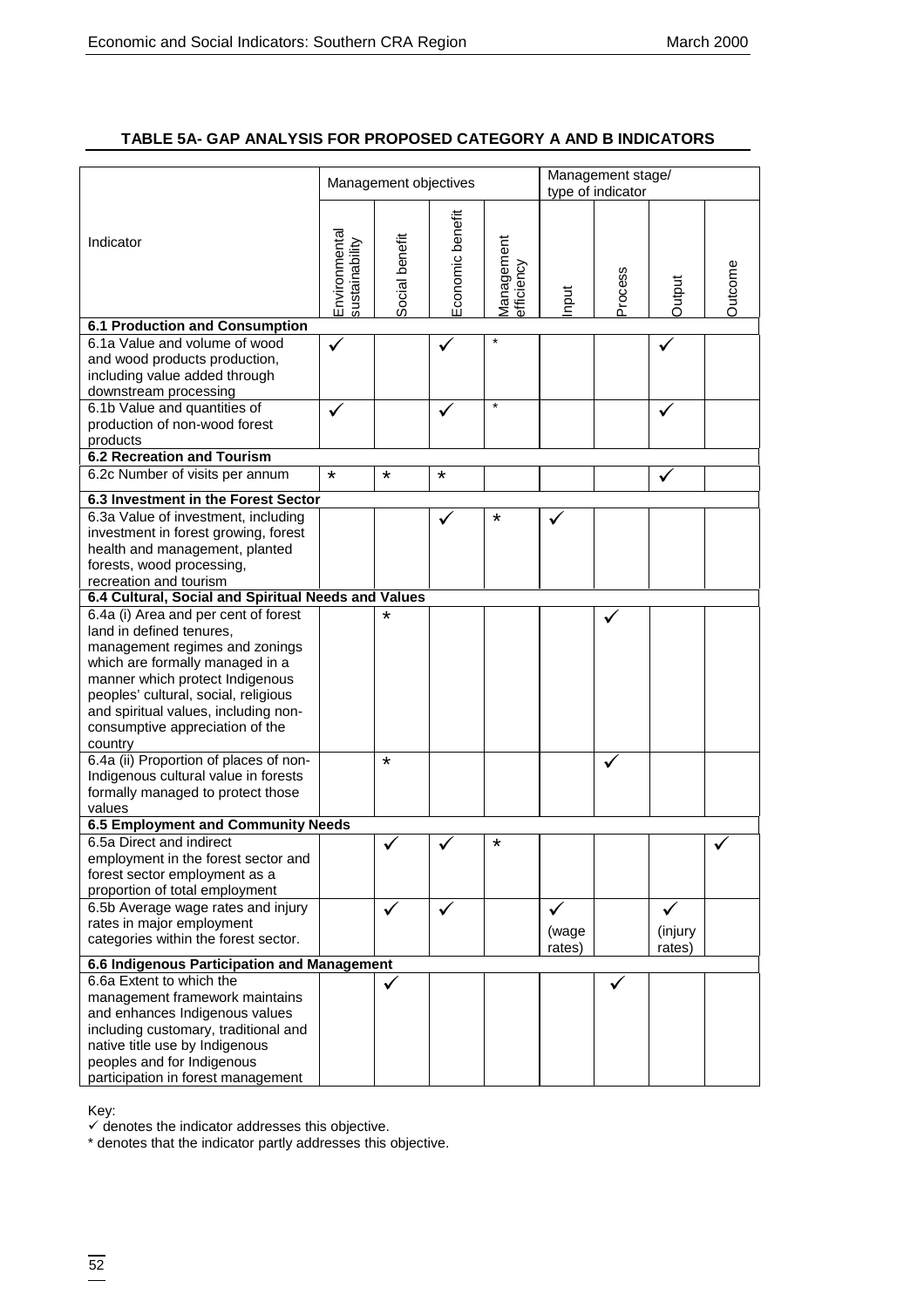# <span id="page-60-0"></span>**5.3 RECOMMENDATIONS**

This section discusses some recommendations that were not within the project scope, but which would value add to the proposed indicators.

# **5.3.1 Define Objectives**

The indicators, as identified in the framework, and further developed in this report still lack any clear development of their objectives. Further study is therefore required to develop their use/interpretation to decision makers.

# **5.3.2 Define Reporting**

The reporting of the indicators will depend on their objectives. Further development of the reporting techniques would improve the application of information as derived from the indicators.

### **5.3.3 Targets, Baseline and Interpretability**

Targets – There are currently few prescriptive targets that relate to the indicators that have been defined in the Montreal Process. These targets would be determined by the statement of objectives for the different indicators, however, without defined objectives it is not possible to sensibly develop targets for the different indicators, for example:

The number of visitors to the region is an important indicator of the health of the local tourism market, but if tourism were to double in the region this would result in both benefits and disbenefits flowing into the region. Benefits such as greater economic sustainability would result, whereas disbenefits might include insufficient infrastructure to support demand (water, hospitals, electricity, etc).

Baseline/Benchmarking – The development of baselines/benchmarks at both a regional and state level can improve the level of interpretation available from the different indicators. As, using the previous indicator, were visitation to double in this region, but triple in others this might indicate that the region is not exploiting the market to its full potential.

Interpretability – The development of targets and baselines for the different indicators will improve their interpretability to decision makers. When the level of interpretation is limited with regards to the proposed indicators their application in decision making processes is also constrained.

# **5.3.4 Other**

Criterion 7 –This study has not investigated the extent to which economic policies and measures support the conservation and sustainable management of forests.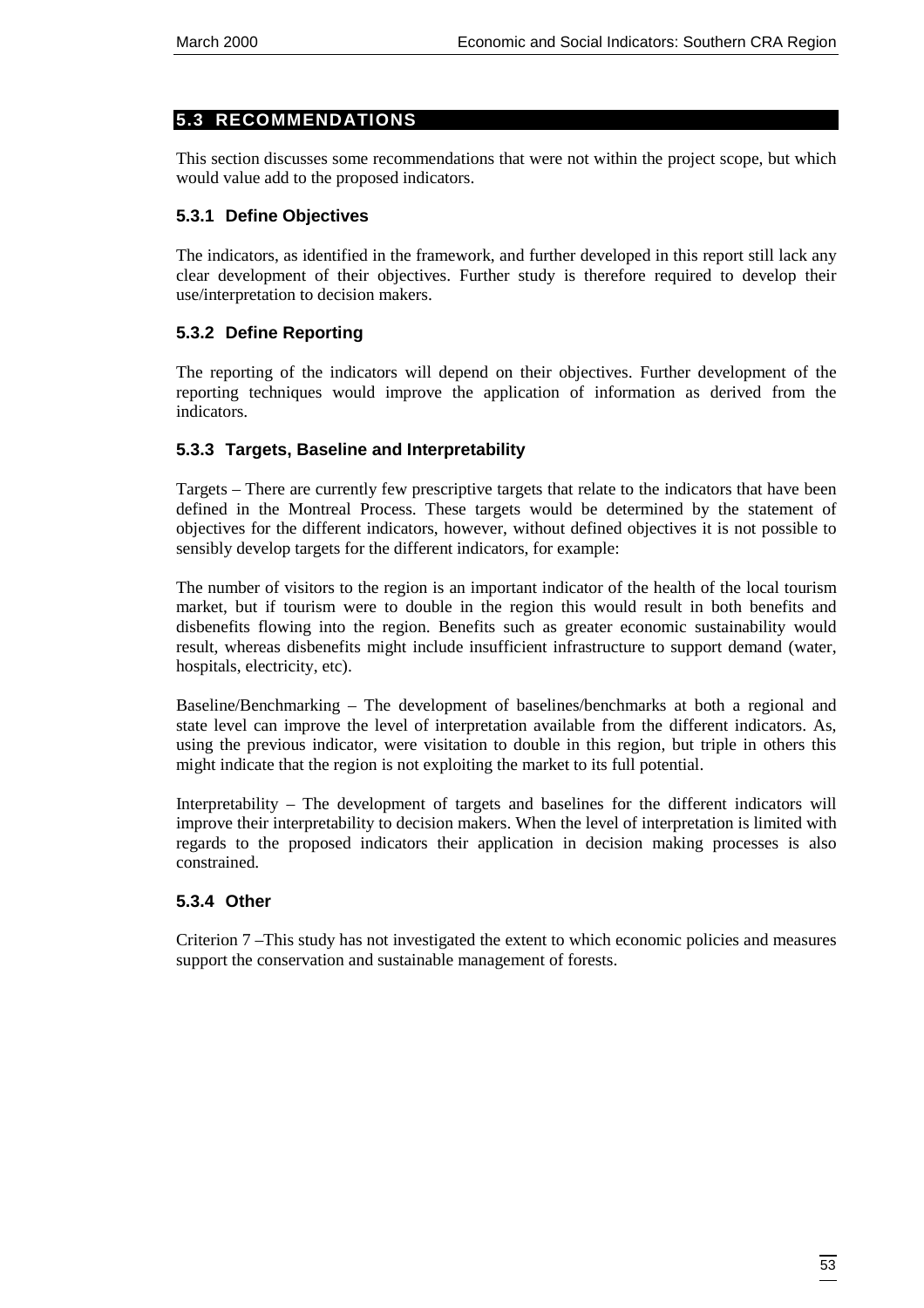# <span id="page-61-0"></span>6. REFERENCES

#### **Comprehensive Regional Assessment Reports**

Regional Impact Assessment, UNE CRA Region, 1999.

A Report on Forest Wood Resources for the UNE/LNE CRA Regions, 1999.

Social Assessment Report, Southern CRA, 2000.

Forest Based Industries Development Opportunities, 1999.

Tourism and Recreation Study, Southern CRA, 1999.

Regional Report of Upper North New South Wales, Socio-economic attributes, 1996

Regional Economic Impact Assessment for the Tumut RFA Sub-Division, 1999

Regional Economic Impact Assessment for the Southern RFA Region, 1999

Sawmill Survey Southern Region CRA 1999

### **Other References**

A Framework of Regional (sub-national) Level Criteria and Indicators of Sustainable Forest Management in Australia, 1998.

Australian-Leisure-Institute, (1993) Developing performance indicators: proceedings: a seminar conducted on the 4th June 1993 at the Australian Institute of Management.

Baker T, (1995) Key Performance Indicators Manual: A Practical Guide for the Best Practice Development Implementation and Use of KPIs. Pitman; South Melbourne

Biosis Research and The Grocor Group, (1998) Performance Indicators for the NSW National Parks and Wildlife Service.

Commonwealth of Australia, (1998) A framework of regional (sub-national) level criteria and indicators of sustainable forest management in Australia. Commonwealth of Australia: Canberra

Department of Primary Industries and Energy (1998) Montreal process web site. [www.affa.gov.au/agfor/forests/montreal/](http://www.affa.gov.au/agfor/forests/montreal/)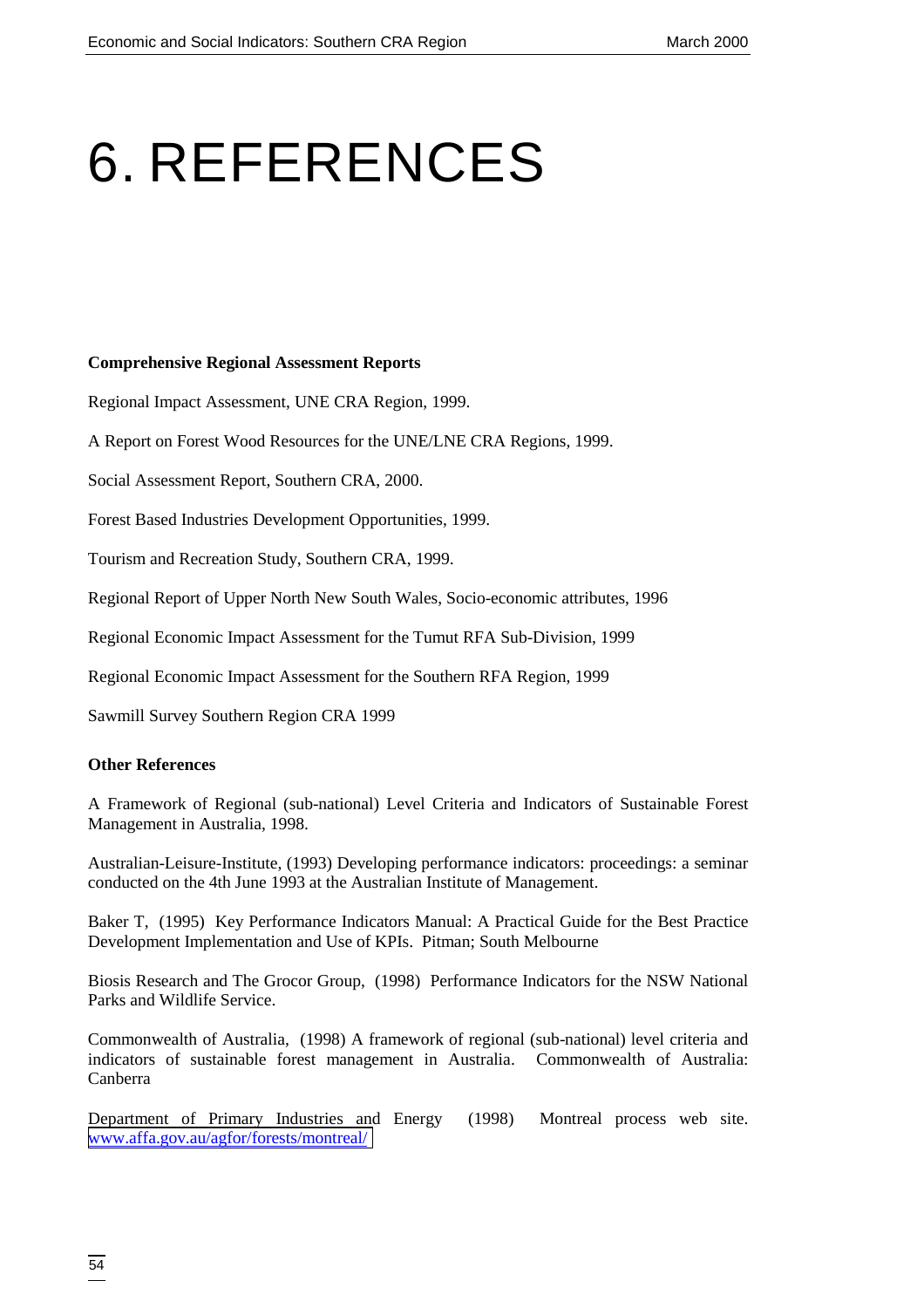Department of Treasury and Finance, (1996) A Guide to Output Specification and Performance Measurement.

Doolan B, Clare V and Saunders R, (1998) 'Searching for Measures of Choice in Public Land Recreation'. IFPRA  $18<sup>th</sup>$  World Congress/  $1<sup>st</sup>$  National Conference Parks and Leisure Australia Conference Proceedings. PLA: Australia.

Engel C, (1994) 'Performance Indicators in a Critical Sense – Do They Work?' Performance Information and the Management Cycle workshop proceedings 6 & 7 December 1994.

Graefe AR, Kuss FR and Vaske (1990) Visitor Impact Management: The Planning Framework. Volume 2. National Parks and Conservation Association. Washington DC.

KPMG, (1997) Department of Natural Resources and Environment Purchaser/Provider Performance Management Framework for Parks Victoria; Overview

Lipscombe N (1993) 'Recreation planning: where have all the frameworks gone?' Proceedings of Royal Australian Institute of Parks and Recreation National Conference Cairns September 1993.

Loomis and Graefe (1992) Visitor Impact Management. The Planning Framework. Volume Two. National Parks and Conservation Association: Canada.

Manidis Roberts Consultants (1996) Tourism Optimisation Management Model for Kangaroo Island, a model to monitor and manage tourism. South Australian Tourism Commission: Adelaide.

McArthur S, (1997) 'Introducing a new, politically sensitive approach to monitoring and managing tourism'. Tread Lightly on the World, 1997 Tread Lightly Conference Proceedings, Tread Lightly Australia pp1-9.

National Parks Service (1996) ANZECC Benchmarking and Best Practice Program. National Data Standards on Protected Areas Visitation. NPS, Victoria.

Roger James and Associates (1996) A Pilot Study Investigating Visitor Satisfaction at Selected National Parks. Volume I – Main Report

Stankey GH, Cole DN, Lucas RC, Petersen ME, Frissell SS, (1985) The Limits of Acceptable Change (LAC) System for Wilderness Planning, USDA Forest Service General Technical Report INT-76. Intermountain Forest and Range Experiment Station: Ogden.

Winston (1994) 'Performance Indicators – Purpose and Meaning: An Integral Part of Performance Management'. AIC Conference Paper, Sydney.

Wyatt T, (1994) 'Developing Performance Indicators to Improve quality Performance in education'. Performance Information and the Management Cycle workshop proceedings – 6  $\&$ 7 December 1994, Sydney